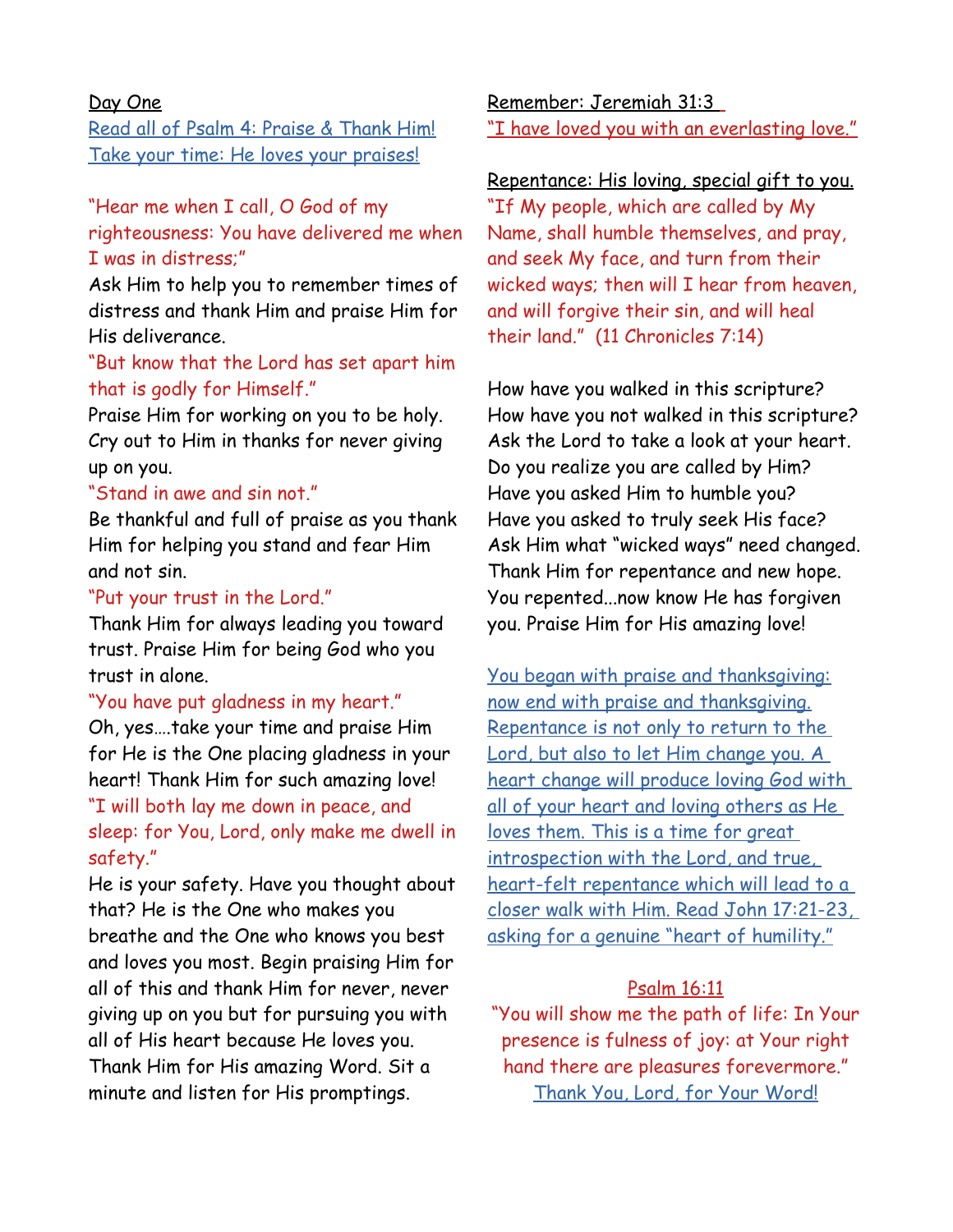#### Day Two

Read all of Psalm 9. He is worthy of all of your praises. You are pleasing Him now!

# "I will praise You, O Lord, with my whole heart; I will show forth all Your marvelous works."

Ask Him to show you what it means to praise Him with all of your heart. "The Lord shall endure forever."

Do you really understand "forever"? There is no end to God…..He is forever. Thank you, Lord, You had no beginning and there is no end to You…..Lift praises to Him that you will be with Him forever!

"And they that know Your Name will put their trust in You: for You, Lord, have not forsaken them that seek You."

Thank Him that He really wants you to seek Him and know Him. Praise Him He is taking you into deeper trust; praise His Name for helping you seek His face.

### "He forgets not the cry of the humble."

Thank Him for giving you amazing pictures of humility and preparing your heart for great humility. He really smiles over the one who is humble. Thank Him for causing humility to grow bunches in you.

### "I will rejoice in Your salvation."

Oh, praise Him for His salvation! Ask Him to help you see a real picture of His salvation that is filled with the greatest love for you. He, the Lord Himself, laid down His life for you…..just for you! "Arise, O Lord; let not man prevail: let the nations be judged in Your sight."

This is His lovely Word! You don't have to fear man, only God, your Lord, for He will take care of man. The Lord has perfect judgment. Praise Him for His care for you!

#### Remember: 1 John 4:10

"Here is love, not that we loved God, but that He loved us, and sent His Son to be the propitiation for our sins."

Repentance: His loving, special gift to you. "Repent and be converted, that your sins may be blotted out, when the times of refreshing shall come from the presence of the Lord." (Acts 3:19)

# It is so refreshing to repent….have you felt those times?

Thank Him for taking you step by step to blot out your sins. Take your time and listen to His loving voice.

If change has not happened after having repented of a sin before, refer to that sin, repent again and ask Him to create real change in you for you to really see and know you are changed.

Trust Him…. you love His deliverance. He is almighty God and your deliverance is at hand. Praise Him for knowing you best and loving you most. He loves you!

You began with lovely praise and thanksgiving; end your time with Him in the same way. Repentance, remember, is a gift and He loves your heart of desiring to change for His glory. Read Philippians 2:3 thanking Him for humility growing in you.

### Psalm 5:3,12

"My voice shall You hear in the morning, O Lord; in the morning will I direct my prayer unto You, and will look up. For You, Lord, will bless the righteous; with favor will You surround him with a shield."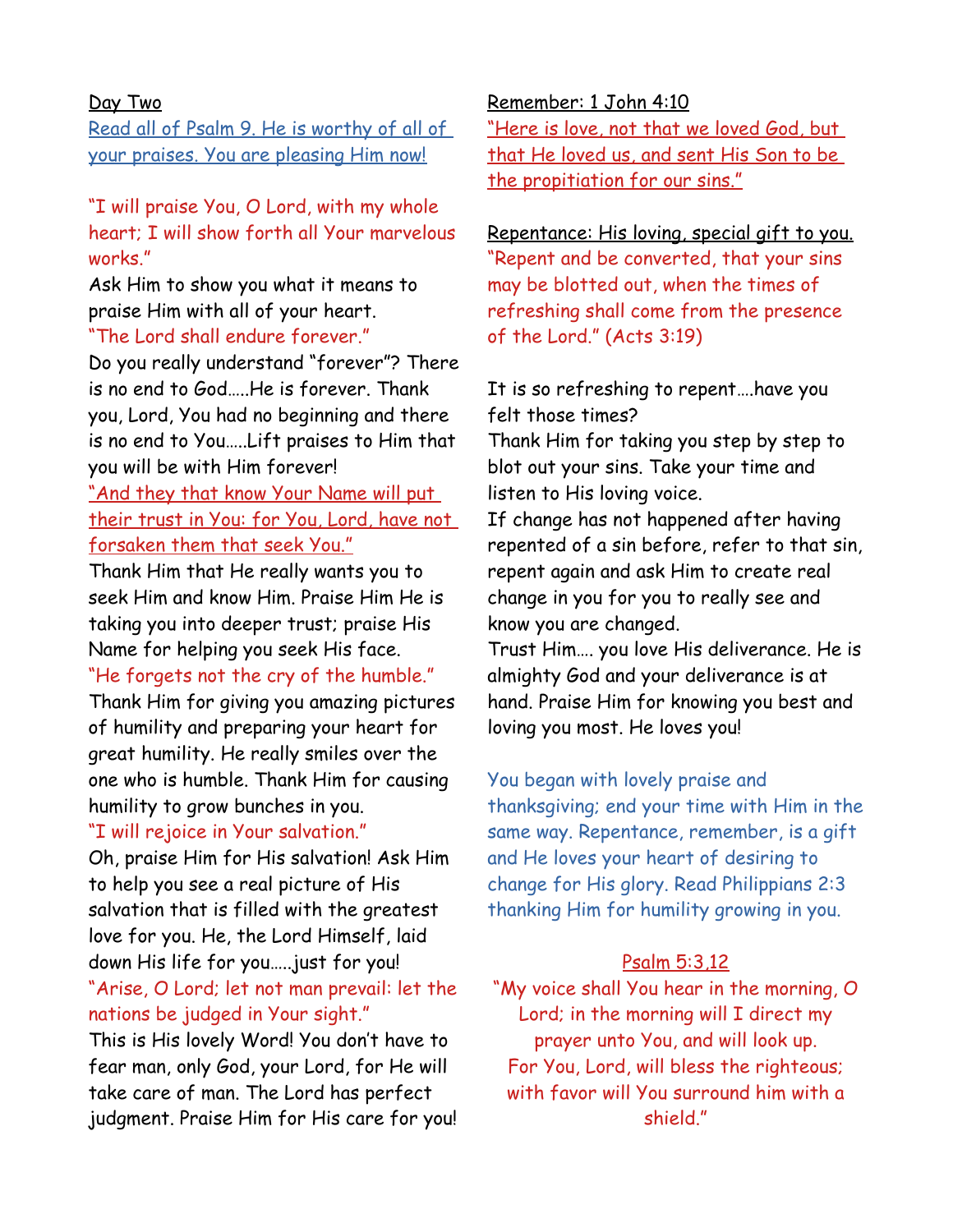### Day Three

Read all of Psalm 15. How lovely of Him to tell us who shall abide with Him. Thank Him for His love: for leading us to His holy hill. "He that walks uprightly, and works righteousness, and speaks the truth in his heart."

Ask Him where you need to improve in this area and praise Him for His answer and for showing you more truth to grow in.

"He that does not backbite with his tongue, nor does evil to his neighbor, nor takes up a reproach against his neighbor."

Thank Him for helping you to love your neighbor just like He loves, even if your neighbor is not nice. Thank Him for breaking your heart for your neighbor and praying for his salvation.

"He honors them that fear the Lord."

Oh, let Him take you all the way in to the fear of the Lord. It is a marvelous place! Thank Him for causing the fear of the Lord to take His most important place in your life.

# "He that swears to his own hurt (keeping your word) and changes not."

Let Him show you His way, the best way, in keeping your word and not changing. Praise Him for working in you so others see you are a person of your word and do not change or follow any other words but His Word!

### "He puts not out his money at interest, nor takes reward against the innocent."

Ask Him to take over all the money He has given you and to use it for His glory. Give all your thoughts about money to Him and let Him completely run your finances, showing you the best way in all situations. Praise Him for always helping you...always!

### Remember: Acts 3:19

"And we have known and believed the love that God has for us. God is love, and he that dwells in love dwells in God, and God in him."

Repentance: His loving, special gift to you. "From that time Jesus began to preach and to say, 'Repent: for the kingdom of heaven is at hand.'" (Matthew 4:17)

Repentance is not only His most wonderful gift to us but it is also His command for our good. Jesus preached repentance wherever He traveled. Ask Him to look at your heart and see if there is any place you might be holding on to a problem you need to repent for: where your heart may have been closed to that problem. Thank Him for exposing sin and carrying you into complete praise as He delivers you.

Do you realize each time you repent the Kingdom of Heaven is a step closer and growing in you? Oh, praise Him for the Kingdom of Heaven growing so big in you! He is directing your prayers and cleansing you for His glory and divine use to create more of His Heavenly Kingdom in you for others to see Him in your face and in your actions. What an amazing Lord we serve!

Thank Him for boldness to speak of "repentance" to others just like Jesus!

### Psalm 63:1

"O God, You are my God; early will I seek You: my soul thirsts for You, my flesh longs for You in a dry and thirsty land, where no water is"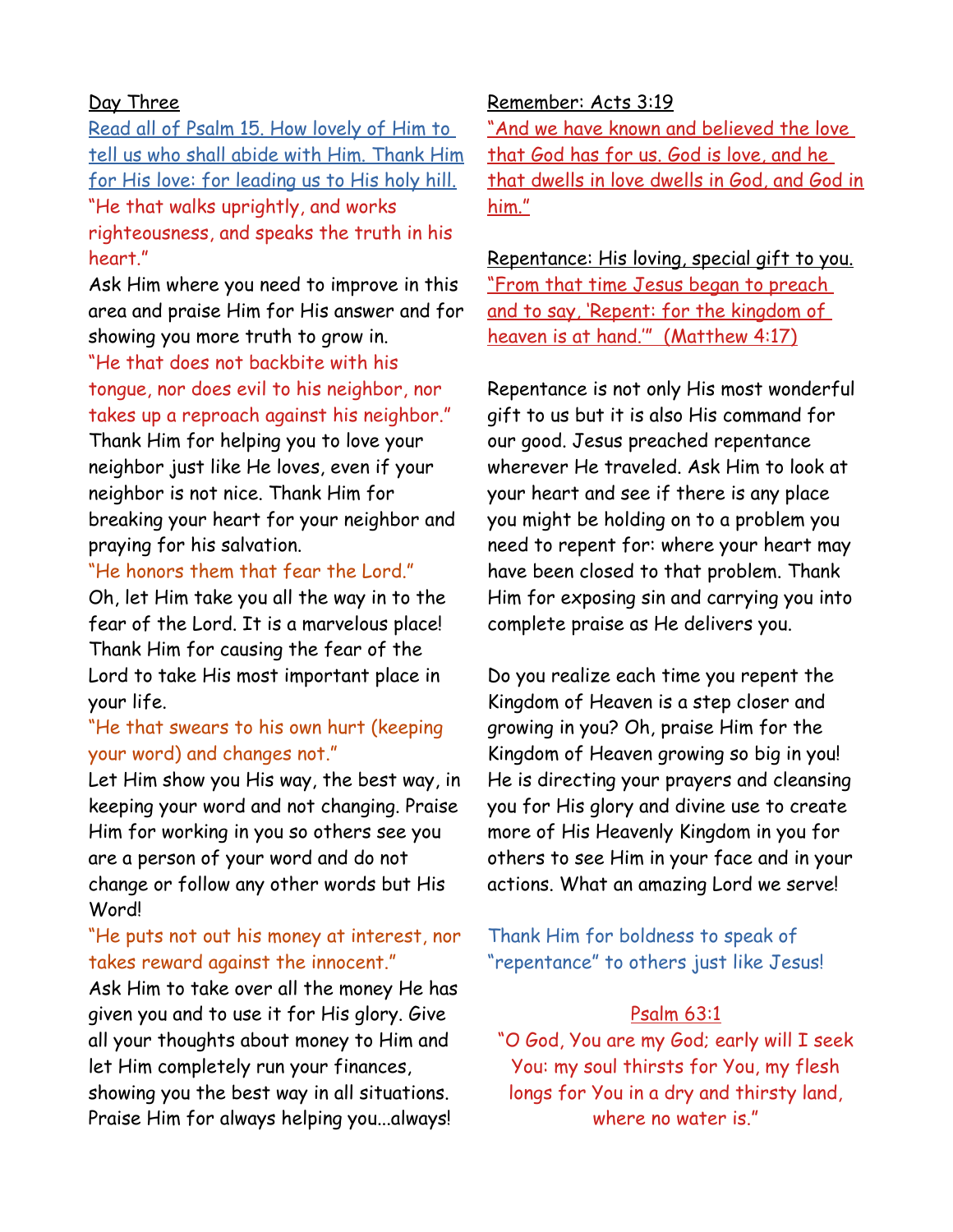### Day Four

Read all of Psalm 17. He wants us to come to Him….He loves to hear our praises and our requests. He is full of mercy. O, praise Him!

# "Hear the right, O Lord, attend unto my cry, give ear unto my prayer.."

Praise Him for such love to want us to talk with Him all the time. Do you give Him your prayers "to attend to" all day long? He is worth it. He loves to listen to you.

# "Hold up my steps in Your paths, that my feet slip not."

Thank Him for holding you up day by day, hour by hour, minute by minute, second by second. There is not a moment He doesn't think about you. You are on His mind day and night. O, Lord, thank you!

"Show Your marvelous lovingkindness, O You that save by your right hand them who put their trust in You from those that rise up against them."

Thank Him for His always, complete protection of you. Thank Him also for placing in you "total trust" unto everything He does and says.

"Hide me under the shadow of Your wings." Praise Him for the "shadow of His wings". His protection is grand. You can ask Him for His protection daily and thank Him for so freely and lovingly giving it.

# "As for me, I will behold Your face in righteousness: I shall be satisfied, when I awake."

Oh, this is beautiful! There is nothing better than spending time with Him and knowing Him! Thank Him for prayer….that you can continually talk with Him and praise Him and grow in Him and behold His face. O, Lord, we long to behold Your face!

#### Remember: Ephesians 3:16-20

"That He would grant you, according to the riches of His glory, to be strengthened with might by His Spirit in the inner man; that Christ may dwell in your hearts by faith; that you, being rooted and grounded in love, may be able to comprehend with all saints what is the breadth, and length, and depth, and height; and to know the love of Christ which passes knowledge, that you might be filled with all the fullness of God."

# Repentance: His loving, special gift to you. "I came not to call the righteous but sinners to repentance." (Luke 5:32)

Have you remembered the only righteousness in you is Jesus? We are not righteous ….He is. Pray this verse out loud to Him and ask Him if you have relied on what you believe to be your own "righteousness". Listen to Him…..remember He said in 1 Corinthians 1:30….."But of Him are you in Christ Jesus, who of God is made unto us wisdom and righteousness, and sanctification, and redemption." And, Romans 5:17…."For if by one man's offense death reigned by one; much more they which receive abundance of grace and of the gift of righteousness shall reign in life by one...Jesus Christ." Only Jesus is our righteousness! Do you fully believe this?

### Oh, praise Him! We are saved in Jesus!

"He brought me into the banquet house, and His banner over me is love." (Song of Solomon 2:4)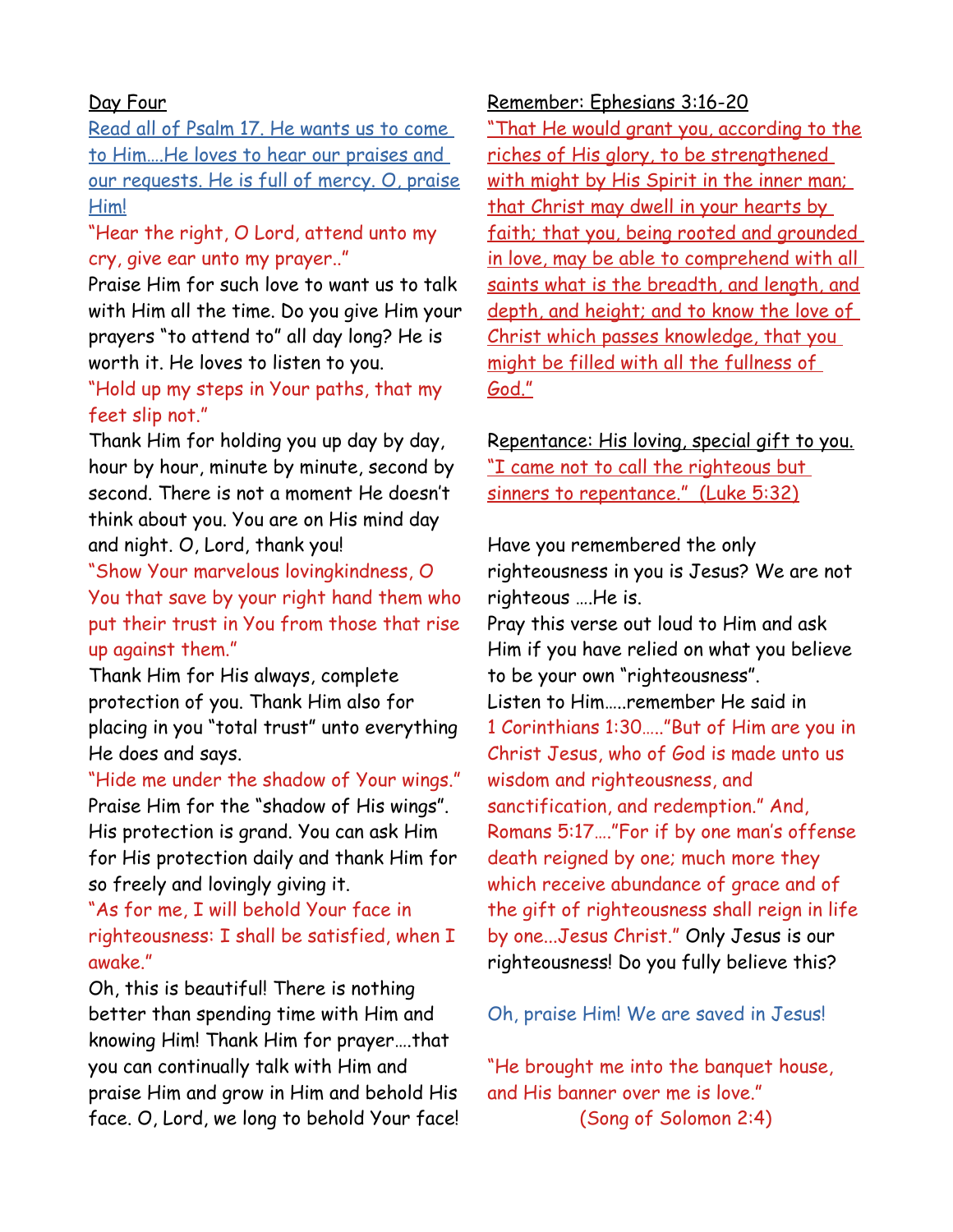### Day Five

Read all of Psalm 19. He is to be desired more than any precious gold! O, praise our glorious Lord who loves us best!

# "The heavens declare the glory of God; and the firmament shows His handiwork."

Have you taken the time to simply sit in His presence and attempt to take in His creation? He spoke all this into being. He has no beginning….no end. He is totally magnificent!

# "The law of the Lord is perfect, converting the soul: the testimony of the Lord is sure, making wise the simple."

He is absolutely perfect! There is only perfection in our beautiful Lord we worship. Thank Him. He is the One changing you as you stay in His presence. He is the One who makes you wise. He waits for you to come to Him!

"The fear of the Lord endures forever. The judgments of the Lord are true and righteous."

Praise Him and thank Him He will fill you with the "fear of the Lord"….no other fear: only His. Thank Him for His judgments which correct us and lead us in the way of true life.

"Let the words of my mouth, and the meditation of my heart, be acceptable in Your sight, O Lord, my strength and my redeemer."

Declare He will be the one to speak through you and He will be the one whom you meditate on. He is everything! Praise Him for never ever giving up on you. You are precious to Him. He is your complete strength. He is your only One and True Redeemer! Oh, enjoy your Lord!

#### Remember: Zephaniah: 3:17

"The Lord your God in the midst of you is mighty; He will save, He will rejoice over you with joy; He will quiet you with His love, He will rejoice over you with singing."

# Repentance: His loving, special gift to you. "The Lord is not slack concerning His promise, as some men count slackness; but is longsuffering toward us, not willing that any should perish, but that all should come to repentance." (2 Peter 3:9)

Do you believe He is not "slack" about His promises? If not: confess it and let Him help you to "only believe". Do you love the lost as He does? Does your heart break for the lost even if you don't know them or they have been rude to you? Ask Him if you need to repent in this area. He said in James 5:20, "Let him know that he which converts the sinner from the error of his way shall save a soul from death, and shall hide a multitude of sins." Does your heart want to help people to get to heaven and have that same assurance you have daily?

Ask the Lord to fill you with His heart: loving the world so much He died on an ugly cross for the lost…..you were one of them. Do you have the patience to "stay the course" and pray and disciple one who needs salvation? Talk with Him about this. Return to praise and thanksgiving. He is growing you. Thank Him for filling your heart with all of Him!

"And we know all things work together for good to them that love God, to them who are the called according to His purpose." (Romans 8:28)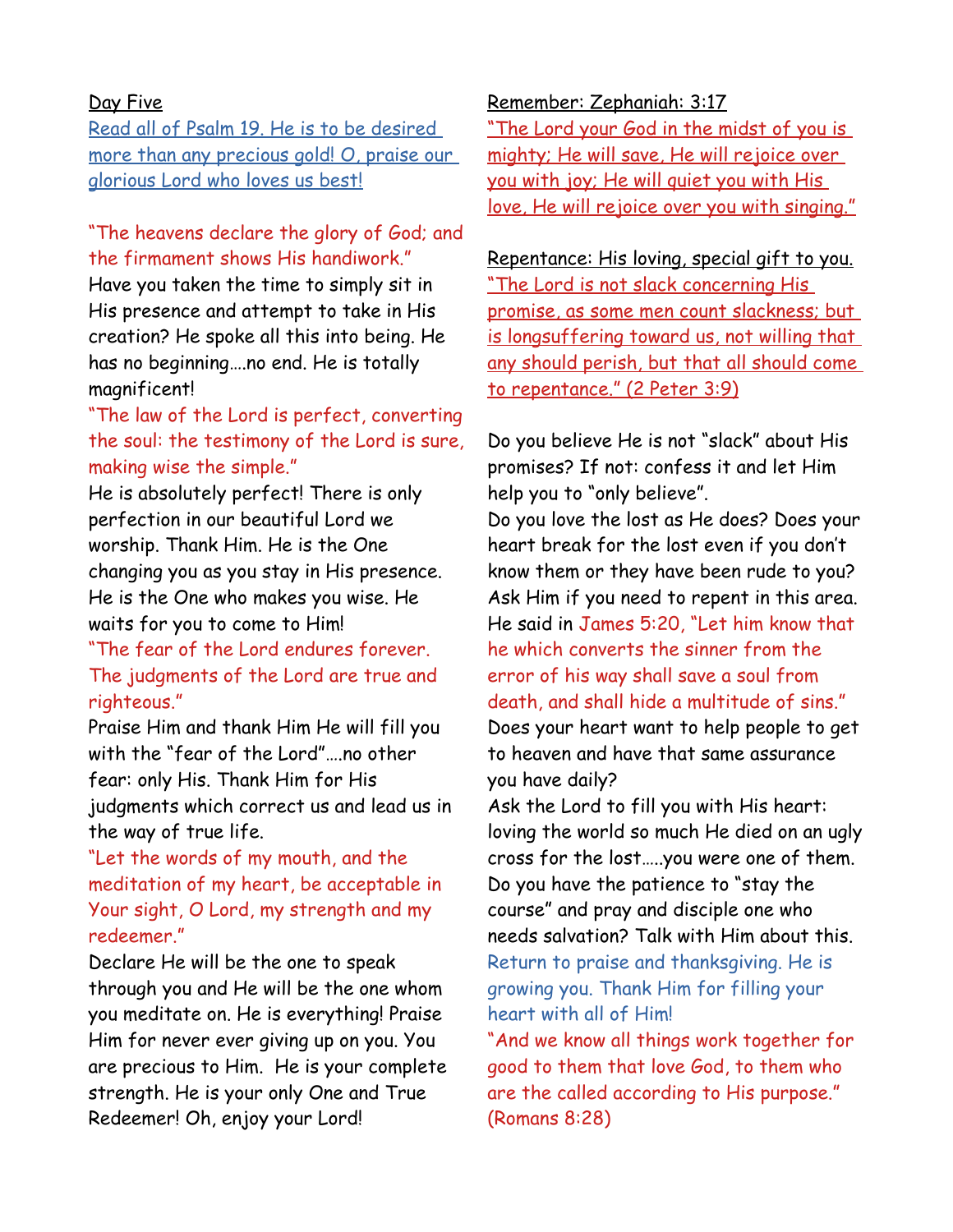### Day Six

Read all of Psalm 25. Thank Him for helping you to completely trust Him. Rejoice in our God Who loves to show you His ways!

"Show me Your ways, O Lord; and teach me your paths. Lead me in Your truth and teach me: for You are the God of my salvation; on You I wait all the day."

Thank Him that He loves you so much He is excited to show You His ways for your good and His glory. Praise Him and let Him know from your heart that you want to stay in His presence all day...that you love Him being the God of your salvation.

### "Good and upright is the Lord: therefore He will teach sinners in the way."

O, rejoice in His good news for you! He wants to teach you His ways! Praise His lovely Name! Knowing His ways draws You closer to Him and you will know Him in deeper ways as you learn from our awesome God!

# "The secret of the Lord is with them that fear Him; and He will show them His covenant."

Oh, how amazing! The best thing you can forever do is to fear Him. He should receive all the honor and all the glory because He is our One True God! He gave up everything for you...and now He is letting you know "the secret of the Lord" as you fear Him.

### "O keep my soul and deliver me: let me not be ashamed; for I put my trust in You."

Praise Him for keeping your soul, for delivering you, and for causing you to trust in Him and never be ashamed. Think about this and thank Him for such special love!

#### Remember: Galatians 2:20

 "I am crucified with Christ: nevertheless I live; yet not I but Christ lives in me: and the life which I now live in the flesh I live by the faith of the Son of God, who loved me, and gave Himself for me."

Repentance: His loving, special gift to you. " If we confess our sins, He is faithful and just to forgive us our sins, and to cleanse us from all unrighteousness." (1 John 1:9)

Have you asked Him specific sins you may need to repent of today? Take a few minutes and sit in His quiet and wait for Him to bring anything to mind you need to hear.

When you repent do you truly believe you are forgiven and He has forgotten? He cannot lie. Once you repent, He says He remembers your sins no more. He wants to change you. You are His and He loves you more than anyone else.

His Word says He is cleansing you from all unrighteousness…..you must believe Him! Repentance takes time, so does hearing from the Lord, and knowing you must change as He directs you.

Remember, He does the changing…..you simply need to be willing for Him to change you. Are you willing? Ask for His help in your wanting to stay in His presence... never hurrying to "get on with other things."

Lift up praise and thanksgiving to Him again…..He lives in the midst of your praises! He is our Most Holy God!

"You are holy, Oh You that inhabits the praises of Your people." (Psalm 22:3)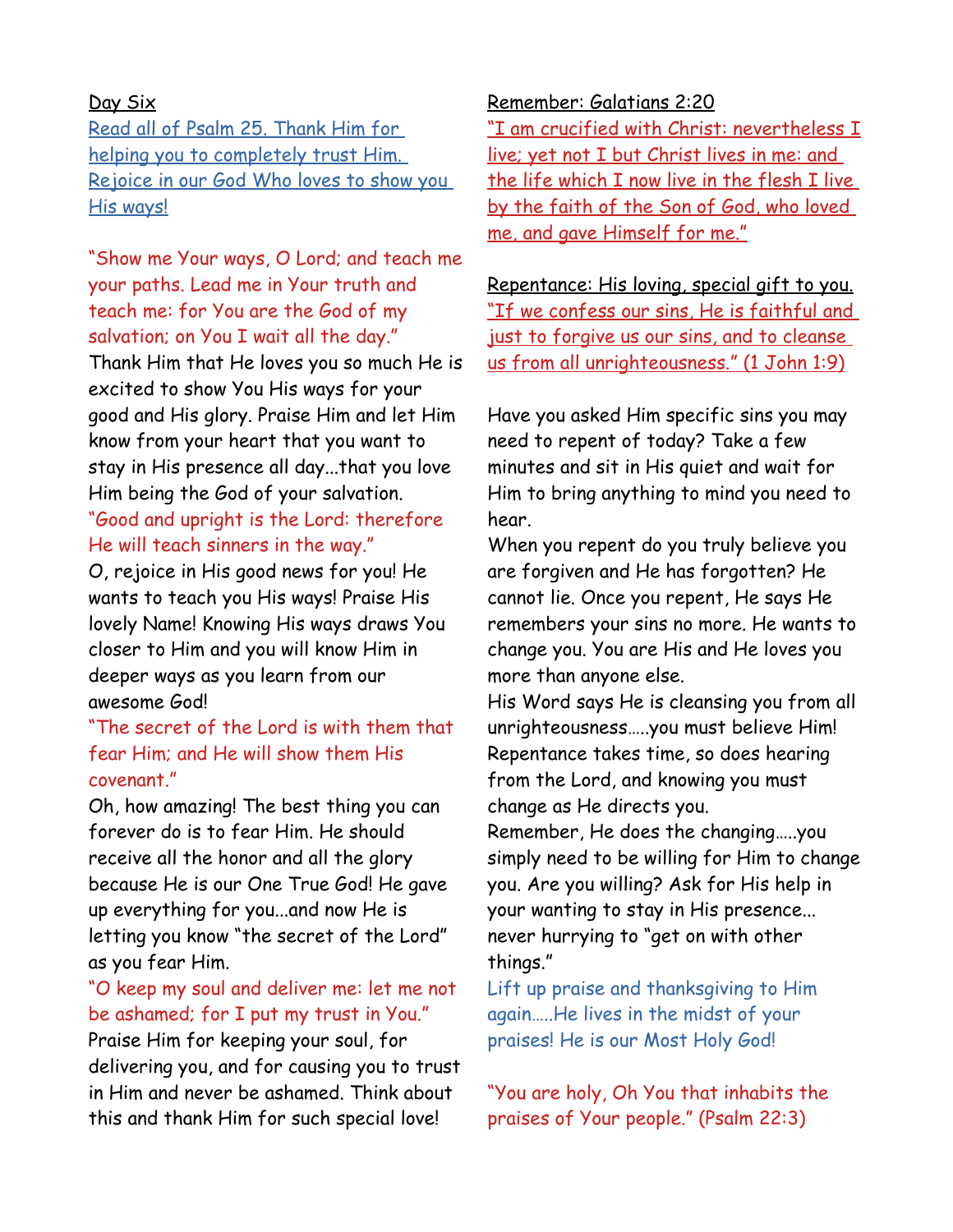### Day Seven

Read all of Psalm 27. Praise Him, remembering one day you will dwell in the House of the Lord forevermore! "The Lord is my light and my salvation; whom shall I fear?"

Praise Him for His radiant light for you, and praise Him for His wonderful salvation. He loves you so much He wants you with Him forever!

"One thing have I desired of the Lord, that will I seek after; that I may dwell in the house of the Lord all the days of my life."

Is He your chief desire? Thank Him for helping you to draw closer to Him every day of your life. He will cause that to happen because of His love for you. "When You said, 'Seek My face,'' my heart said unto You, 'Your face, Lord, will I

seek."

He gives you a loving command to seek His face. The only true Lord of the universe wants you to know Him! Oh, praise Him for His banner over you which is everlasting love!

# "Teach me Your way, O Lord, and lead me in a level path, because of my enemies."

How great is our God. He wants to teach you His ways for your good. Thank Him for always determining the best for you.

"I would have fainted, unless I had believed to see the goodness of the Lord in the land of the living."

Do you believe this? His Word is true. Thank Him for His perfect timing.

"Wait on the Lord: be of good courage, and He shall strengthen your heart: wait I say, on the Lord."

Thank Him for desire to "wait" even longer!

### Remember: 1 Peter 4:8

" And above all things have fervent love among yourselves: for love shall cover a multitude of sins."

Repentance: His loving, special gift to you. "For godly sorrow works repentance to salvation not to be regretted; but the sorrow of the world works death." (11 Corinthians 7:10)

Have you experienced true godly sorrow which produced true repentance – changing old sinful ways and walking in His way? Once you repent do you feel relieved or do you miss "old ways." Relief will draw you oh so close to Him! He is here to help now. Ask Him to help you love His ways more than the world's ways. He says He works all things for good…..for His glory. Do you believe this? God is always good no matter what is happening in your life. Confess your unbelief here, if you have some, and thank Him for growing you in this area. Remember that the sorrow the world may feel does not produce change….it only produces death. Thank Him for delivering you from death as you repent. Let Him begin leading you back into praise and thanksgiving now, knowing He has heard all of your prayers. Know you are loved deeper than you can even imagine. He knows how to love you best! Enjoy His gift of repentance for you!

"Oh, that men would praise the Lord for His goodness, and for His wonderful works to the children of men! For He satisfies the longing soul, and fills the hungry soul with goodness." (Psalm 107:8,9)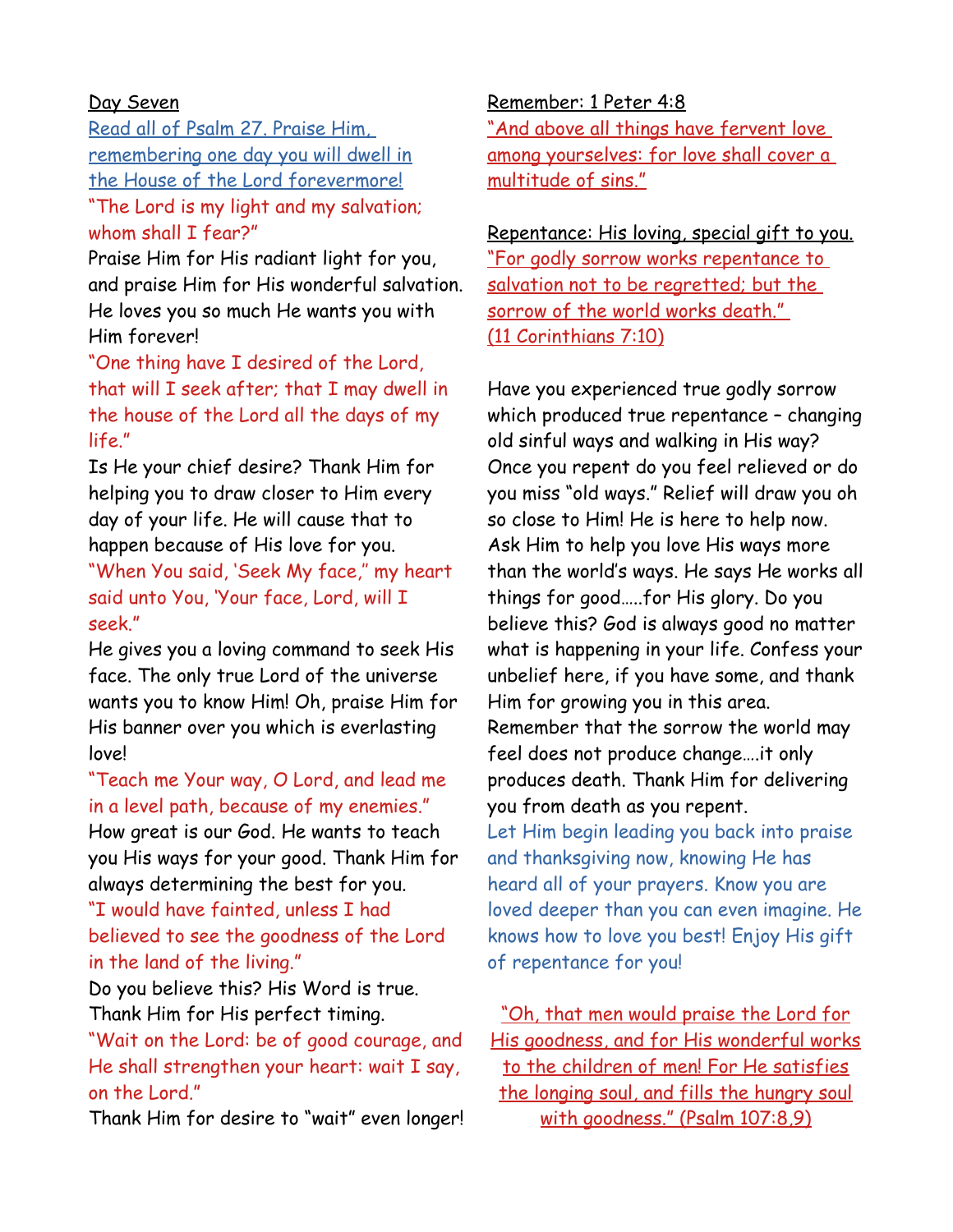### Day Eight

Read all of Psalm 31. Praise the Lord for preserving you, strengthening you, and giving you hope.

"In You, Lord, do I put my trust; let me never be ashamed: deliver me in Your righteousness."

Praise Him for His righteousness. Thank Him for taking you into deepening trust. Praise Him for His deliverance.

"For You are my Rock and my Fortress; therefore for Your Name's sake lead me, and guide me."

He is being compared here to a rock and a fortress…..thank Him for His strength. He is guiding you for His Name's sake.

Remember, He is in charge. Praise Him for His Name!

"I said You are my God. My times are in Your hand: deliver me from the hand of my enemies."

Can you say with the Psalmist that He is your God and there is no other? Praise Him for this. Do you believe your times are in His hand? They are. Oh, thank Him for His amazing deliverance for you from your enemies.

### "Oh, how great is Your goodness, which You have laid up for them that fear you."

Praise Him for causing you to fear Him exactly like He wants. Thank Him for taking you into His fear which produces true understanding and knowledge.

# "Be of good courage, and He shall strengthen your heart, all you that hope in the Lord."

Thank the Lord for giving you courage and strengthening you and causing hope to rise up inside of you.

Remember: John 15:9 " As the Father has loved me, so have I loved you: continue you in My love."

### Repentance: His loving, special gift to you.

"And the servant of the Lord must not strive; but be gentle unto all men, apt to teach, patient, in meekness instructing those that oppose them; if God perhaps will give them repentance to the acknowledgement of the truth; and that they may recover themselves out of the snare of the devil, who are taken captive by him at his will." (11 Timothy 2:24)

Do you strive with people or are you gentle? Repent where needed as you talk with Him.

Do you know His Word so you can be ready to teach His Word to others? Is your teaching with meekness and full of patience? If not, ask Him to fill you with these qualities…..take your time; He loves to hear your repentant heart and change you for His glory!

Have you spoken over the lost with a broken heart like His…...that they will hear and repent and recover and be taken out of the snare of the devil? Let Him look at your heart, filling it with His heart of love and forgiveness.

Return to praise….He is working on you to be a vessel He can use mightily on this earth. Enjoy the humility He is placing in your heart…...straight from His own heart!

"... and what does the Lord require of you, but to do justly, and to love mercy, and to walk humbly with your God." (Micah 6:8)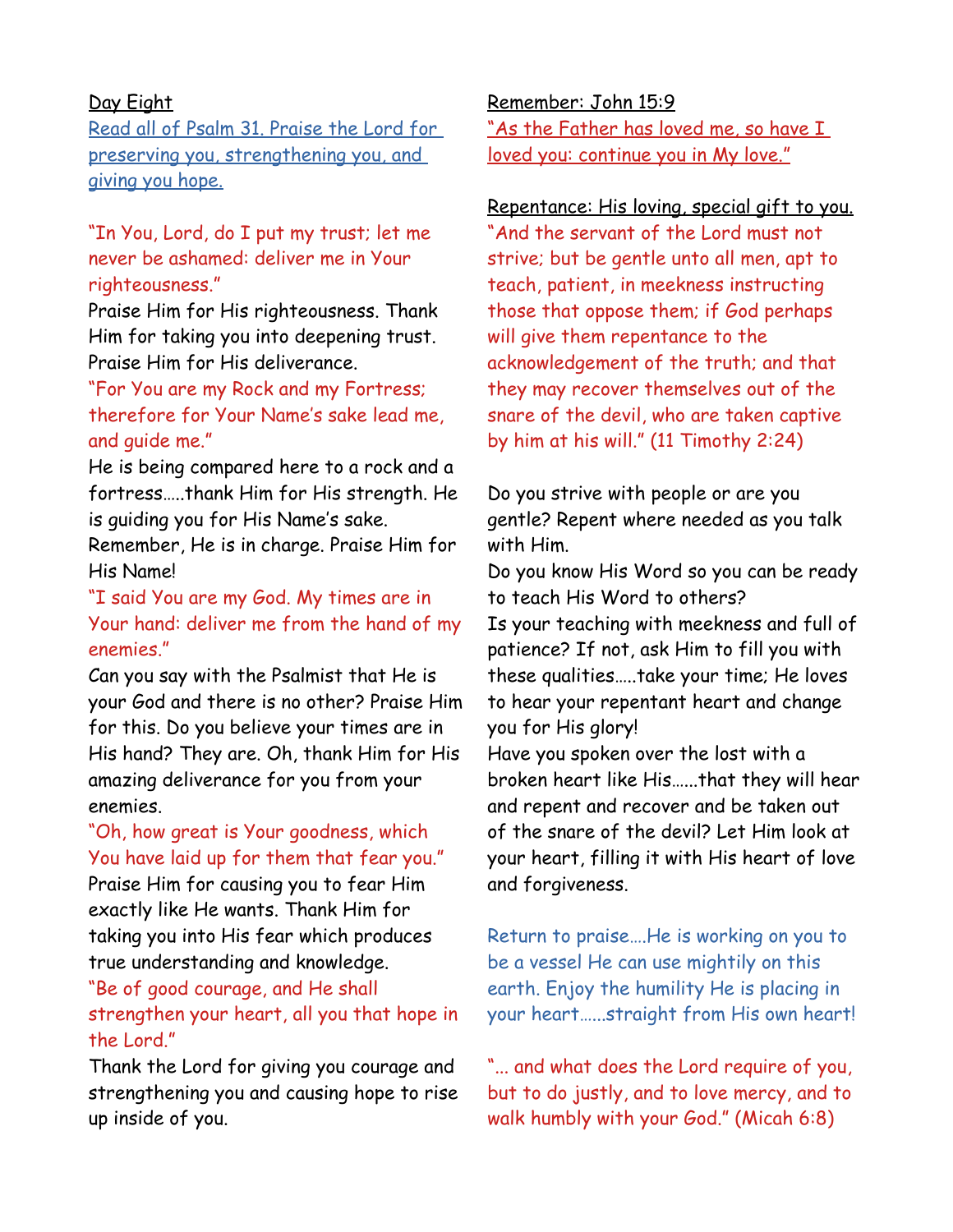### Day Nine

Read all of Psalm 33. Set your heart to rejoice in the Lord continually. He is worthy of all the praises you give Him!

# "Rejoice in the Lord, O your righteous: for praise is fitting for the upright."

Did you realize rejoicing in the Lord is a command? It is…. and it is good for you! He is right there in your midst when you rejoice. And, it looks so good on you! "For the Word of the Lord is right; and all His works are done in truth."

Wow! All of His Word is right! All! And every work of His is truth! O, thank Him! "Let all the earth fear the Lord; let all the inhabitants of the world stand in awe of Him."

Praise and thank Him for being your awesome God. He is perfect. Fearing Him leads to awe and wonder! He is the best! "For, He spoke and it was done; He commanded, and it stood fast."

The only way to take these words in is to believe all of scriptures. Only the Lord can speak things into being. Thank Him He fills you with "only believe" …..then praise His Holy Name again and again and again! "Our soul waits for the Lord: He is our help and our shield."

Waiting…..staying in His presence….will help you fully understand He is your true help and your true shield. His eyes are continually upon you!

# "Let Your mercy, O Lord, be upon us, according as we hope in You."

This is major. His wonderful mercy is upon you according to your hope in Him. Hope from Him is beautiful and will grow you. Thank Him for pouring great hope into you!

#### Remember: Romans 15:13

"Now may the God of hope fill you with all joy and peace in believing, that you may abound in hope, through the power of the Holy Ghost."

Repentance: His loving, special gift to you. "As many as I love, I rebuke and chasten: be zealous therefore, and repent." (Revelation 3:19)

Do you believe He rebukes and chastens those He loves? Yes, He does…...it's in His Word and His Word is the truth. Think about where He may be working on you in this area and ask Him to help you to love His chastening because you know He loves you.

Repent if you have not been zealous in this area. Zealous means "showing a strong and energetic desire to get something done." Do you feel that way about repentance? Are you excited to repent just like His Word directs?

You will grow closer to the Lord as you repent and allow Him to change you for His glory.

Think on this: He loves you….loves you! He wants you to be excited to repent and grow in your love and trust for Him!

You are loved! Praise Him for knowing how to love you best and growing you up to maturity. Rest in Him and thank Him for never, never letting you go!

### Romans 12:2

"Be not conformed to this world: but be transformed by the renewing of your mind, that you may prove what is that good, and acceptable and perfect, will of God."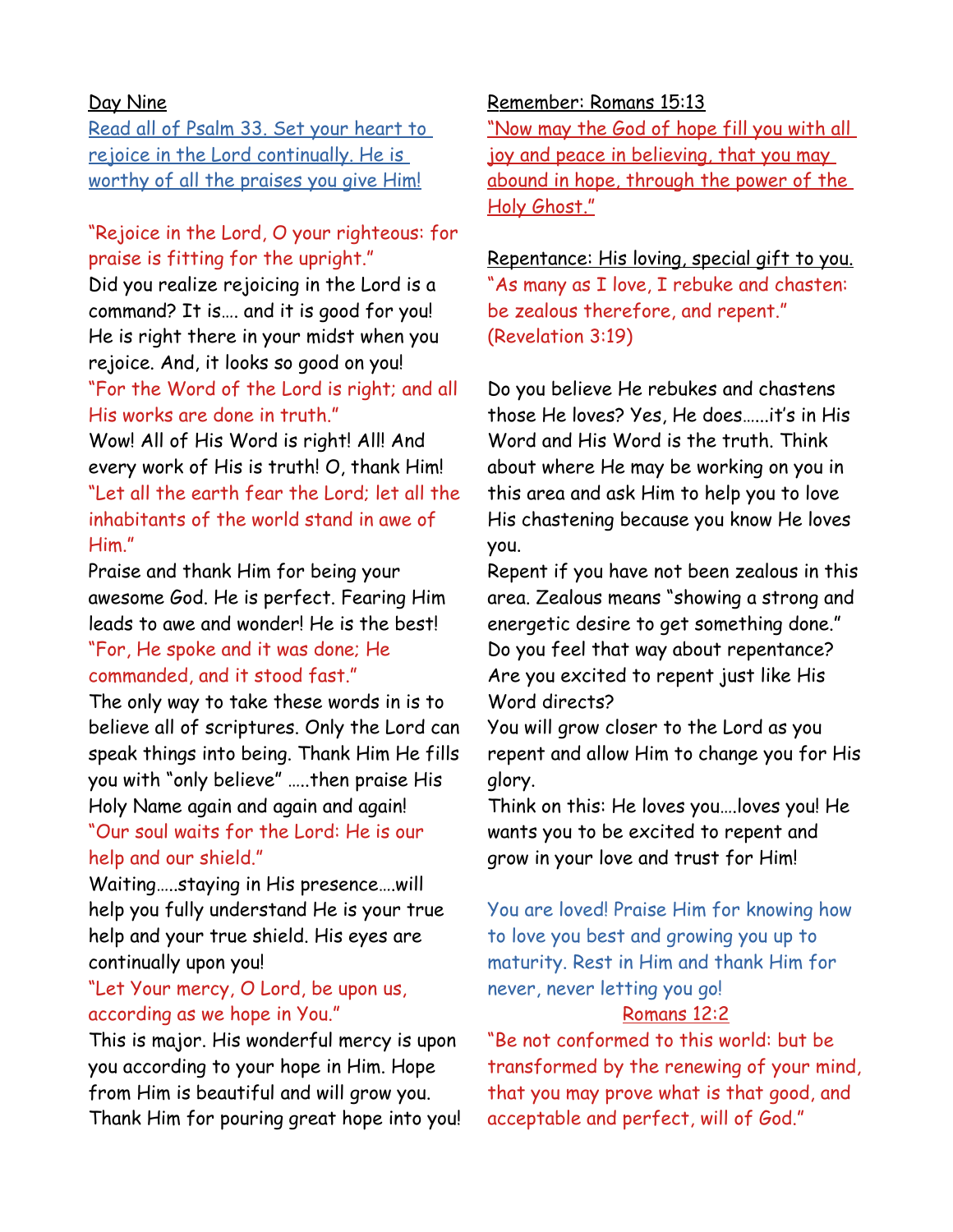#### Day Ten

Read all of Psalm 34. Praise Him for His desire to draw us closer and closer to Him.

# "I will bless the Lord at all times: His praise shall continually be in my mouth."

It blesses the Lord and blesses us to have praise "continually" in our mouths. If you are praising and blessing Him it is quite hard to sin. Praise Him now and enjoy His presence.

# "I sought the Lord and He heard me, and delivered me from all my fears."

Oh my! What a promise this is…...when you seek Him He hears you and delivers you from all your fears! He is amazing! Oh, thank Him for listening to you and delivering you from every fear! "They looked at Him and were radiant: and

# their faces were not ashamed."

When you keep your eyes on the Lord, He says you become radiant! Praise Him for growing you up to all maturity.

"Oh taste and see that the Lord is good: blessed is the man that trusts in Him."

Be reminded He is always good….always. And He promises you will be blessed when you trust Him. Thank Him…...He can't lie. "Oh fear the Lord, you His saints: for

there is no lack to them that fear Him." Ask the Lord to help you to truly walk in

"the fear of the Lord." Look this up in scripture and ask Him to show you how to fear Him the best. Thank Him ahead of time for answering your prayer!

# "The eyes of the Lord are upon the righteous, and His ears are open unto their cry."

Praise Him….He hears every cry you lift to His Throne! Oh, how He loves you!

#### Remember: Romans 8:38,39

"For I am persuaded, that neither death, nor life, nor angels, nor principalities, nor powers, nor things present, nor things to come, nor height, nor depth, nor any other creation, shall be able to separate us from the love of God, which is in Christ Jesus our Lord."

Repentance: His loving, special gift to you. "Confess your faults one to another, and pray one for another, that you may be healed. The effectual fervent prayer of a righteous man avails much." (James 5:16)

Have you confessed your faults (sins) to someone close to you whom you trust? Ask the Lord to help you confess when you have done wrong so that person you trust can pray for you.

Healing comes as you truly repent (deep sorrow that changes you) for these wrongs. Let the Lord help give you courage to meet with the person you have sinned against, and ask their forgiveness. Do you know someone who has wronged you? You must be willing to forgive so you and the person who wronged you can move on in the Lord. Ask Him to fill you up with His love until it becomes easy to forgive for His sake and His glory and also for your peace and growth in the Lord.

# Oh, such love the Lord has for us! Return to praise and thank Him for all He has shown you!

### Philippians 2:3

Let nothing be done through strife or vain glory; but in lowliness of mind let each esteem others better than themselves."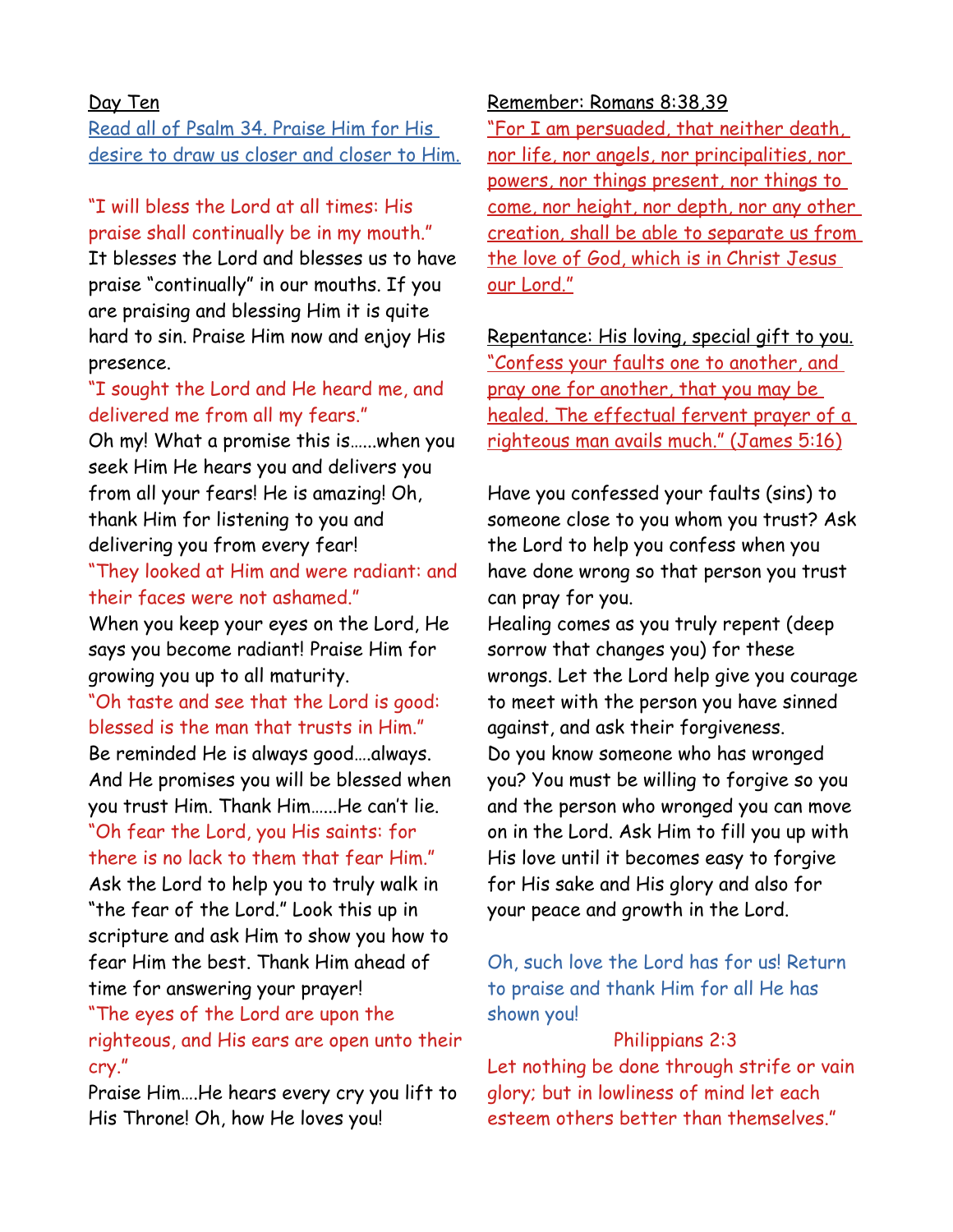### Day Eleven

Read all of Psalm 37. Praise Him you can put all of your trust in Him and be at peace. He is the Lord your God.

### "Trust in the Lord, and do good..."

This is a wonderful command from your God who loves you! He says to trust Him. Thank Him for taking you into complete trust! He cannot lie. He asks you to also do good….and that can only happen because you trust Him to lead you. Oh, praise Him! "Delight yourself also in the Lord; and He shall give you the desires of your heart. Commit your way unto the Lord."

Delighting in Him is spending time with Him. And, He loves your time with Him. You are more precious to Him than you can ever imagine. Oh, thank Him now for loving you with such love He gave His life for you! "Rest in the Lord and wait patiently for Him."

Waiting for the Lord is so important. Waiting is active…...you don't look at the circumstances around you; you just keep Him on your mind and know He is working for your good because He loves you. Thank Him for the times of waiting which is causing you to grow in trusting Him. "But the salvation of the righteous is of the Lord; He is their strength in the time of trouble And the Lord shall help them, and deliver them: He shall deliver them from the wicked and save them, because they trust in Him."

Praise Him for He is your salvation. Thank Him for being your strength always. He continually helps you and delivers you because you trust Him. Ahhh, trust: thank Him for making trust your way of life!

Remember: Romans 5:1,2 "Therefore being justified by faith, we have peace with God through our Lord Jesus Christ: by whom also we have access by faith into this grace in which we stand, and rejoice in hope of the glory of God."

Repentance: His loving, special gift to you. "And the times of this ignorance God winked at, but now commands all men every where to repent." (Acts 17:30)

Repentance is a wonderful, lovely gift for you but we must remember it is also His command. We must repent with all of our hearts. Do you feel you repent with every part of you?

If you haven't before, ask Him to help you each day look at what you say and do, taking time to repent, when needed, and change your ways.

Repentance will grow you mightily in Him and cause great change as well as leading you into knowing His call on your life. Take time here to grasp the joy of change happening as you repent with all of your heart.

Pray you would be quick to repent when you know you have strayed from His heart….His Word. He so loves you and desires you walk in the truth.

What a special and lovely time to return to praise! Thank Him for all of His ways He uses for His glory and your growth. He is the Master!

"Watch, stand fast in the faith, be men, be strong. Let all your things be done with love." (1 Corinthians 16:13,14)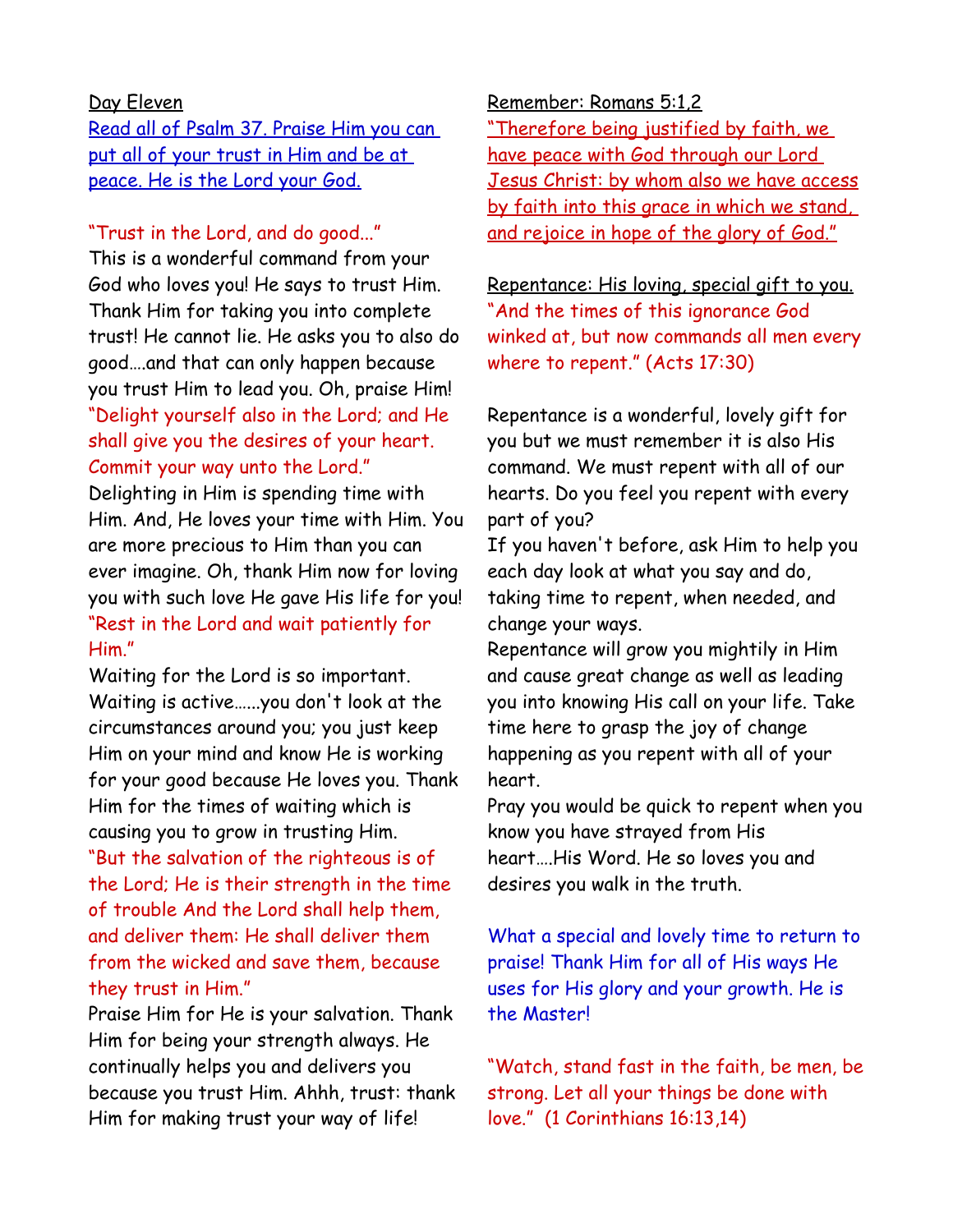#### Day Twelve

Read all of Psalm 40. He is always waiting for you to come into His presence so He can hear your cry!

"I waited patiently for the Lord; and He inclined unto me, and He heard my cry. He brought me up also out of a horrible pit, out of the miry clay, and set my feet upon a rock, and established my steps."

Oh, praise His Name! He is always with you. Look what He has done for you and all was done because He loves you dearly. He formed you with His hands and He will finish His good work in you….give Him thanks for His perfect work.

# "He has put a new song in my mouth, even praise unto our God; many shall see it, and fear, and shall trust in the Lord."

People notice when you are trusting the Lord. They see the peace on your face which will cause you to be a great witness. Praise Him for His goodness and for using you to lead others to the Lord.

"Many, O Lord my God, are Your wonderful works which You have done, and Your thoughts which are toward us: they cannot be recounted in order unto You; if I would declare and speak of them, they are more than can be numbered."

He thinks about you all the time. His thoughts are toward you for your good all the time! And, all of His works are "wonderful works". Praise Him for always waiting for you!

"Let all those that seek You rejoice and be glad in You; let such as love Your salvation say continually, 'The Lord be magnified.'" Oh, Yes! Magnify the Lord who is all you will ever need! Thank and rejoice in Him!

Remember: 11 Chronicles 6:14

"O Lord God of Israel, there is no God like You in the heaven, nor in the earth; which keeps covenant, and shows mercy unto your servants, that walk before You with all their hearts."

Repentance: His loving, special gift to you. "He that covers sins shall not prosper: but who ever confesses and forsakes them shall have mercy." (Proverbs 28:13)

Have you found yourself covering up sins that maybe you didn't think were important, or you just didn't have the time to ask the Lord about them? Ask Him now. Take time here to repent where He leads.

Ask Him to help you grieve over every single sin, whether you think it is big or small. Ask Him to help you really "forsake" sins.

Every sin matters to Him. In His Word He says, "Be holy as I am holy."

The only way to grow up into His holiness, and hear His discerning voice every minute of the day, is to spend time with Him and let Him deal with every attitude and thought in your life. He will do this for you when you ask; and you will grow up in Him and never be sorry!

Give Him all praise and glory! He is so willing to change you! He will never fail you. He is good all the time...thank Him for His goodness!

"Behold what manner of love the Father has bestowed upon us that we should be called the sons of God." (1 John 3:1)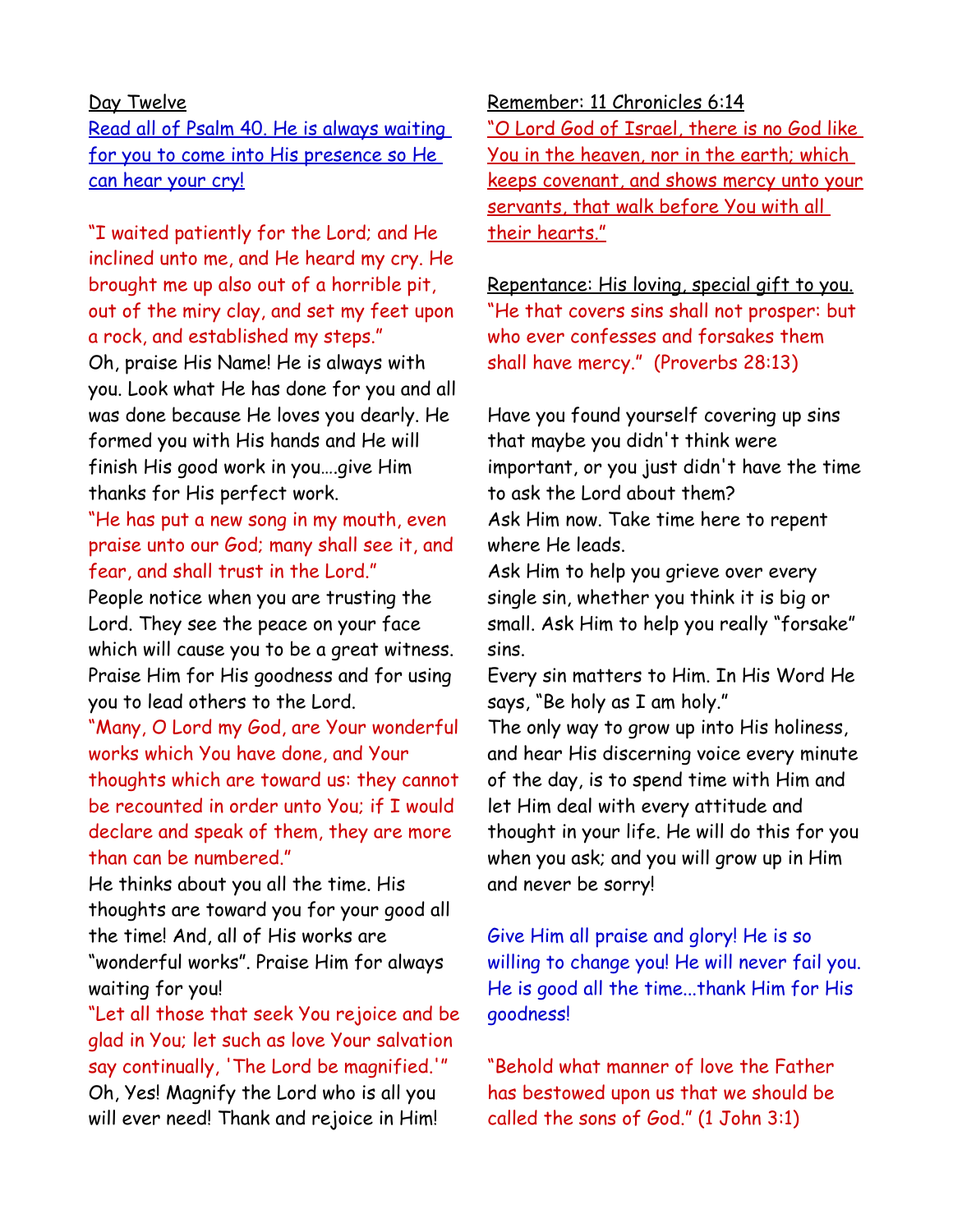### Day Thirteen

Read all of Psalms 46,47,48. Praise Him and let Him fill you with eternity!

"We will not fear, though the earth be removed, and though the mountains be carried into the midst of the sea; though the waters roar and be troubled, though the mountains shake with the swelling…..there is a river, the streams of which shall make glad the city of God, the holy place of the tabernacle of the Most High."

Oh think on these words as you praise and thank Him. You are seeking Him and you will come to a place in your growing where there is finally no fear. No fear…..while the earth is being removed and huge mountains fall into the sea you will be steady in Him. Ahh, He is God….His holy river will joyfully flow in the city of God. And, you will be there with Him forever! Praise Him!

"Clap your hands, all you people; shout unto God with the voice of triumph. For the Lord most high is awesome; He is a great King over all the earth."

Fill your heart with thanks knowing the One who loves you so intensely is the One True God! He is your King...the only great King, and you will live with Him forever! "According to Your Name, O God, so is Your praise unto the ends of the earth: Your right hand is full of righteousness. For this God is our God forever and ever." His Name, even the mention of His Name, should always cause praise to rise up in us. Praise His Name heartily, like you believe your praise to Him will reach the ends of the earth. He is your God forever.

Remember: Isaiah 41:10 "Fear not, for I am with you. Be not dismayed, for I am your God: I will strengthen you; yes, I will help you; yes, I will uphold you with the right hand of My righteousness."

Repentance: His loving, special gift to you. "So then, King Agrippa, I was not disobedient to the vision from heaven. First to those in Damascus, then to those in Jerusalem and in all Judea, and then to the Gentiles I preached that they should repent and turn to God and demonstrate their repentance by their deeds." (Acts 26: 19,20)

Do you think others would see Jesus in you just by your actions?

Repentance brings change so others see the change in you. Is this happening to you?

Take some time with the Lord and ask Him where you are still sinning. It is only the first step to be sorry for your sins, but it is very necessary to be "sorrowful to repentance"...grieved about these reoccurring sins...crying out for His deliverance.

True repentance brings peace, love, joy, patience, kindness, goodness, faithfulness gentleness and self control. Ask Him to take you to the place of demonstrating His repentance for all to see!

Oh, praise Him! He is lovely. He will grow all the fruit of the Spirit in you!

### (Psalm 51:10)

"Create in me a clean heart, O God, and renew a right spirit within me,"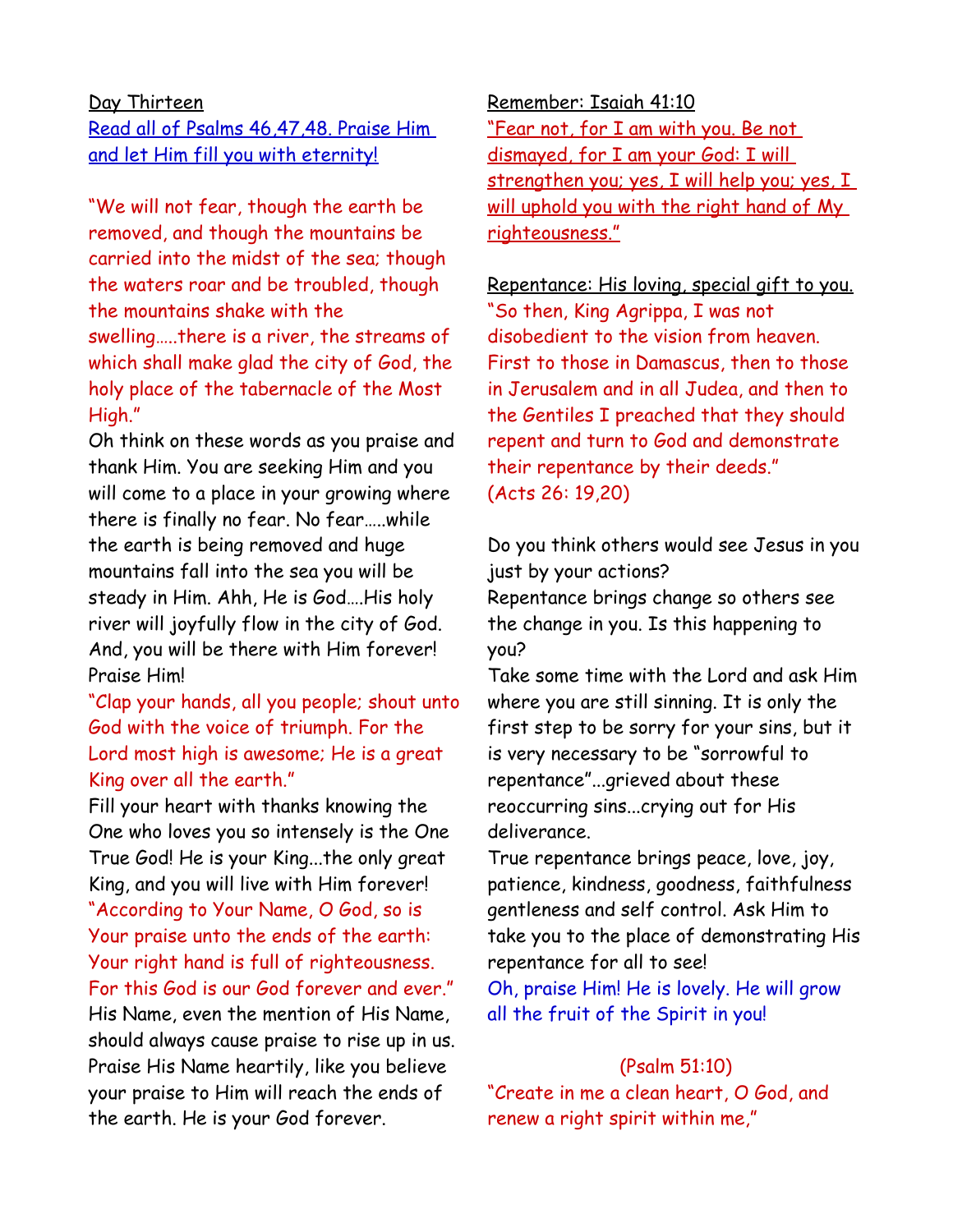#### Day Fourteen

Read all of Psalm 57. There is no one like our God. He is full of mercy and truth! He deserves all of our praises!

"Be merciful unto me, O God, be merciful unto me: for my soul trusts in You; yes in the shadow of Your wings will I make my refuge, until these calamities have passed."

How excellent you can hide Him and He will protect you. There may be chaos around you, but in your praises to Him you know He is working on your behalf. Hide in His shadow, your Refuge, and stay there until "these calamities have passed."

"Be exalted, O God, above the heavens; let Your glory be above all the earth. My heart is fixed, O God, my heart is fixed: I will sing and give praise."

Praise and thank Him for He is above the heavens...yet He also lives in your heart! The God of glory lives in you! Fix your heart (fix means "set and will not change") on praising Him and thanking Him continually. He is always righteous and always good.

# "I will praise You, O Lord, among the people: I will sing unto You among the nations. For Your mercy is great unto the heavens, and Your truth unto the clouds!

Do you praise Him always? Think about it and be very truthful with yourself. Praising Him is not about how you feel and what is happening in your life, good or bad, but praise is about who He is and what He has done for you. We praise Him because He deserves all of our praises. He loves our praises because He knows praising is for our benefit. Oh, praise the Lord!

### Remember: Psalm 55:17

"Evening, and morning, and at noon, will I pray, and cry aloud: and He shall hear my voice."

Repentance: His loving, special gift to you. "...and they repented not to give Him glory." (Revelation 16:9b)

Repentance is His wonderful gift to you to bring you closer to Him as He changes you and gives you freedom from sins attacking your life. Praise Him for repentance! Think about this verse. It is short but very powerful. When you repent with all of your heart, crying out for Him to change you, grieving over your sins, and fixing your eyes on Him, do you realize you are bringing Him glory? Yes, as you wait on Him now to speak to

you about what needs changed in your life, you are bringing Him glory! While you are fully engaged in repenting, glory is rising in the Lord! Take some time here to see true repentance brings true, heart-rending sorrow for a time...but praise rises up in you and glory shines upon the Lord! May your repentance (turning the opposite direction from sin) today cause you to praise Him with gobs of joy!

Let a thankful heart take you over. He is drawing you into intimacy like never before and you are bringing Him glory! What an awesome time in praise for His glory!

#### Psalm 96:8

"Give unto the Lord the glory due unto His Name: bring an offering and come into His courts."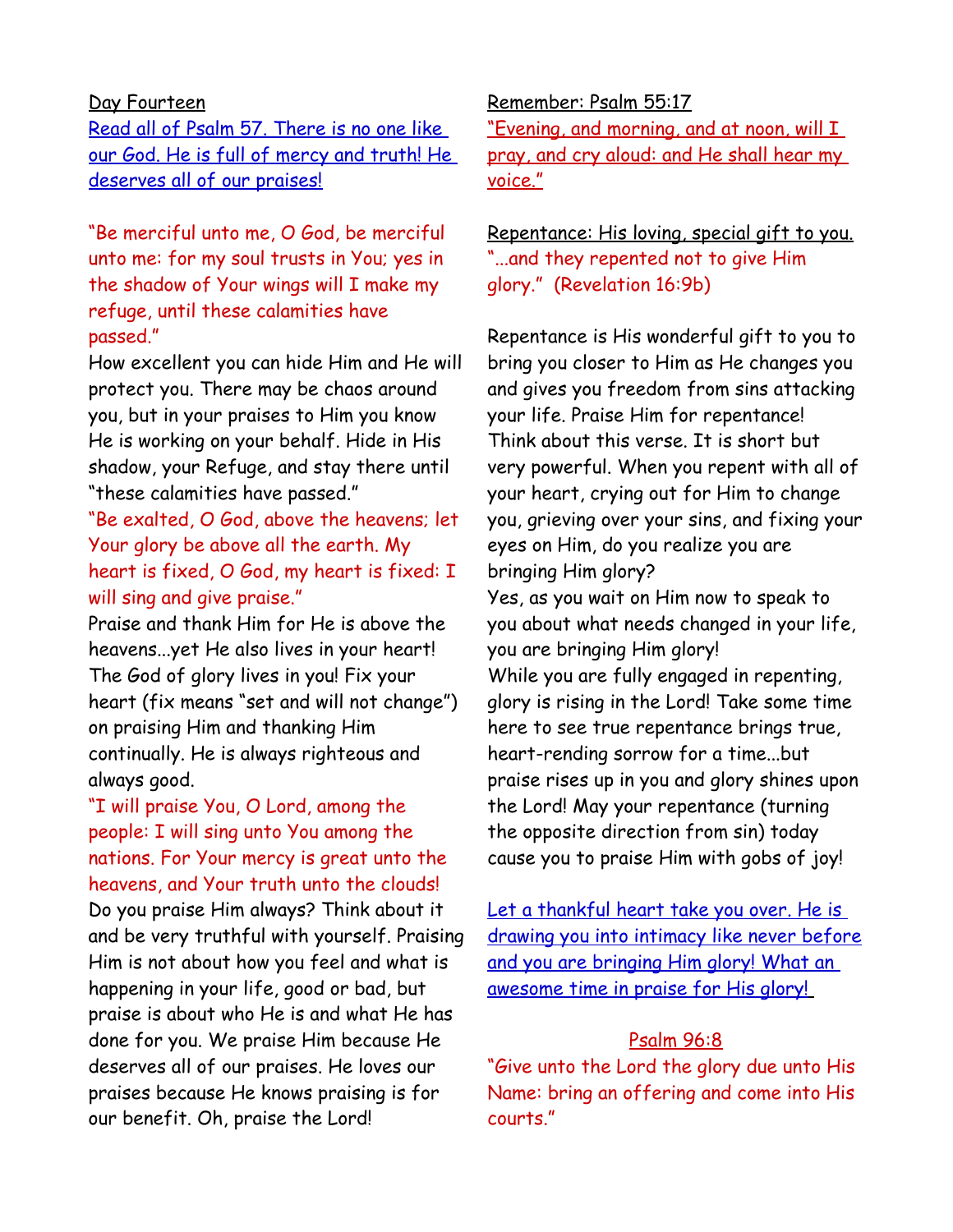# Day Fifteen

Read all of Psalms 61,62,63. He loves every moment you spend with Him. He wants to talk with you every moment of the day!

"From the end of the earth will I cry unto You, when my heart is overwhelmed: lead me to the Rock that is higher than I." Oh, what joy it is to cry out to the One who knows you best and knows what you need! His Name is the highest; His wisdom is the greatest…..and He loves to answer your prayers and to bring your overwhelmed heart into great peace.

# "I will abide in Your tabernacle forever: I will trust in the shelter of Your wings."

What a promise! You will abide with Him forever! Think on this promise and praise Him. Your future with Him is established right now! You belong to Him.

"My soul, wait you only upon God: for my expectation is from Him. He only is my rock and my salvation: He is my defense; I shall not be moved."

Praise Him. As you spend time in His presence, He is becoming your "expectation"…..absolutely all you need is in Him. Through thanksgiving and a heart daily seeking His face, you are growing in the knowledge that He is truly your rock and your salvation…...and you are heading to that place of total peace and never being moved…..fixed forever on Him! "O, God, you are my God; early will I seek You: my soul thirsts for You, my flesh longs for You in a dry and thirsty land,

where no water is; to see Your power and Your glory."

Your praise and thankful heart and deep longing for Him is producing life in you!

#### Remember: Isaiah 41:13

"For I the Lord your God will hold your right hand, saying unto you, 'Fear not; I will help you.'"

Repentance: His loving, special gift to you. "Or despise you the riches of His goodness and forbearance and longsuffering; not knowing that the goodness of God leads you to repentance? (Romans 2:4)

It is so important to meditate on His Word and ask Him to explain it and place it deep into your heart.

The riches of His goodness includes wonderful times of repentance. Even though repentance causes grief, it will bring joy and wonder from Him as He heals you and changes you.

He is so very patient with us! Did you know that the goodness of God causes repentance to rise up in you? Do you long for His goodness?

Take some time now and memorize this verse…...think on how much He loves you no matter what your past has been. He gave His life for you. He is so excited to take you His way which leads to life. Thank Him. Ask Him to bring to mind any sin in your life that you are not aware of…...because you are ready to embrace the "goodness of God that leads to repentance."

Again, return to thanksgiving and praise. Praise is always the best place to stay.

### 11 Thessalonians 3:5

"And the Lord direct your hearts into the love of God, and into the patient waiting for Christ."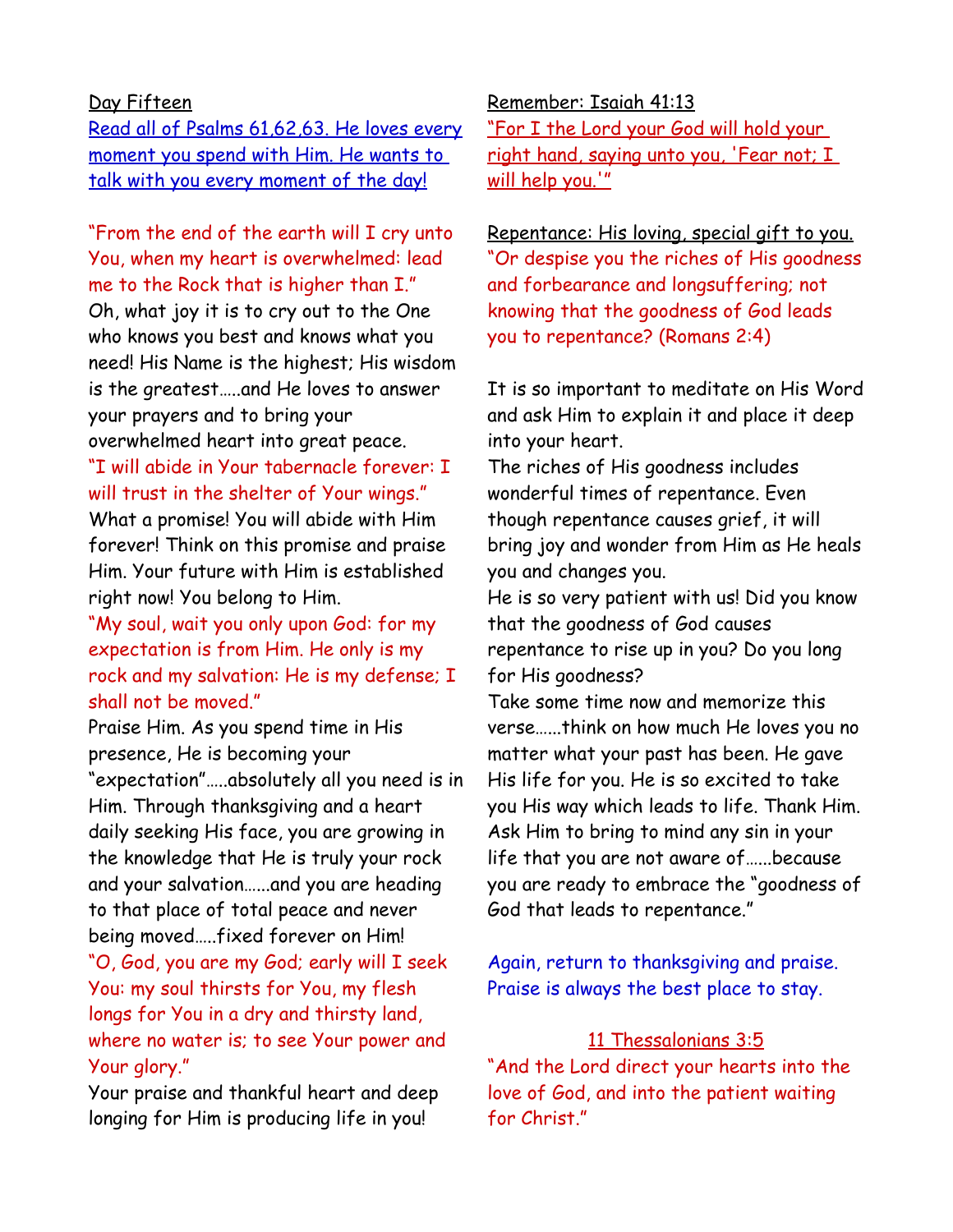#### Day Sixteen

Read all of Psalm 66. Bless the Lord with all of your heart and raise a joyful noise unto Him….He is God!

# "Sing forth the honor of His Name: make His praise glorious."

Have you ever asked the Lord to help you make glorious praise to Him? Ask Him. He knows how to impress you to praise Him best for His glory and your growth. "Come and see the works of God: He is awesome in His doing toward the children

### of men."

Oh praise Him for His Word which displays His works from Genesis to Revelation! There is no one like your God who shows us in His alive Word that there is nothing too difficult for Him. He only has to speak and it happens. He is marvelous beyond words! "O bless our God, you people, and make the voice of His praise to be heard: Who holds our soul in life and allows not our feet to be moved."

Trust Him. Praise and thank Him, absolutely knowing He loves your praises and through your praise and thanksgiving to Him He is holding your soul and He is not allowing your feet to be moved. You are fixed in Him!

"Come and hear, all you that fear God, and I will declare what He has done for my soul. I cried unto Him with my mouth, and He was extolled with my tongue. Blessed be God, who has not turned away my prayer, nor His mercy from me." Oh, let your praises be lifted high! The fear of the Lord is filling you up to overflowing and you will declare all He has done for you. He loves your praise to Him!

#### Remember: Psalm 36:5

"Your mercy, O Lord, is in the heavens; and your faithfulness reaches unto the clouds." Your righteousness is like the great mountains; your judgments are a great deep: O Lord, You preserve man and beast."

# Repentance: His loving, special gift to you. "If I regard iniquity in my heart, the Lord will not hear me." (Psalm 66:18)

Once again this is a short verse but oh, so powerful. He loves you with His most everlasting love, but He cannot tolerate sin. Ask Him to reveal to you how much He hates sin. He is righteous….only righteous and sin has no place in God. Do you realize the depth of iniquity not dealt with? If you keep sin inside of you the Lord will not hear your prayers. This is truth. All prayer will not be heard if you regard iniquity.

Take some time here to sit and wait on the Lord. Let Him impress you what you need to do in this area.

You desire Him so He will let you know when you are holding sin in your heart. He loves you...but sin needs to be dealt with immediately so forgiveness can come and prayers can be heard. Seek His face now for His direction.

Thank Him for showing you His truths. Praise Him for His goodness and His leading to bring you into oneness with Him.

### Proverbs 3:12

"Whom the Lord loves He corrects; even as a father the son in whom He delights."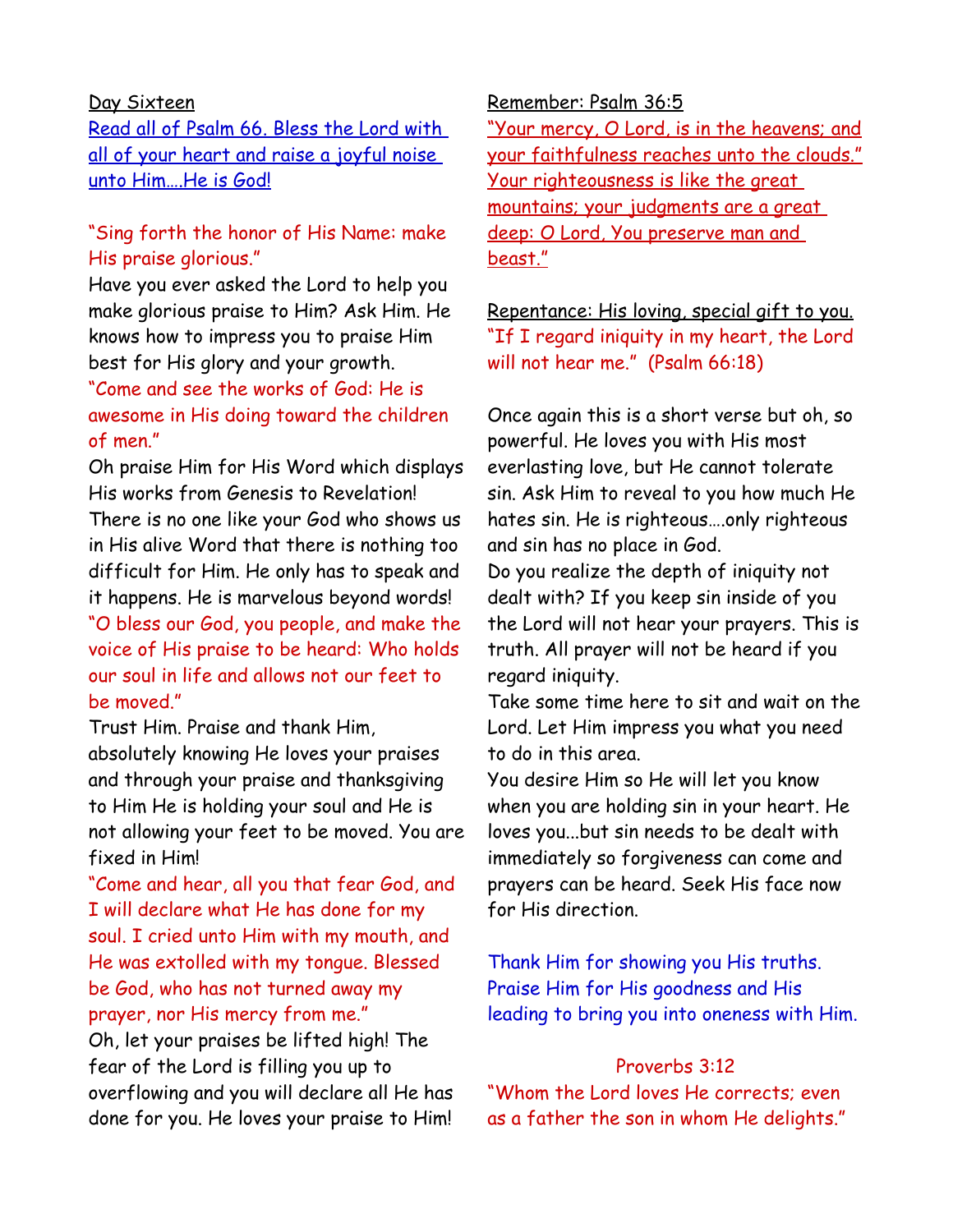### Day Seventeen

Read all of Psalm 71. He is your refuge. He made you in secret and you are His. Rejoice in the One who upholds you continually!

"Be my strong habitation, to which I may continually resort: You have given commandment to save me; for You are my rock and my fortress."

He loves your constant call on His Name. He never tires of hearing your praises to Him! Bless Him for being your Rock and your Fortress. He is everything you need. "By You have I been upheld from birth: You are He that took me out of my mother's womb: my praise shall be continually of You."

He knew you before you were even born and He has been with you from birth. Praise His Name for always taking care of you and always leading you the direction of His Name!

"But I will hope continually, and will yet praise You more and more. My mouth shall show forth Your righteousness and Your salvation all the day; for I know not the limits thereof."

Oh, thank Him for giving you hope. His hope will not disappoint you. Hope will remind you of His promise of salvation. His righteousness will cover you. You will find yourself praising Him more and more!

"The Lord gave the Word: great was the company of those that published it. Blessed be the Lord, who daily loads us with benefits, even the God of our salvation."

He is the Word! Praise Him! He loads you with benefits all from Love. Adore Him!

Remember: Deuteronomy 33:27a "The eternal God is your refuge, and underneath are the everlasting arms."

Repentance: His loving, special gift to you. "As many as I love, I rebuke and chasten: be zealous therefore, and repent. Behold, I stand at the door, and knock: if any man hears My voice, and opens the door, I will come in to him, and will eat with him, and he with Me." (Revelation 3:12)

Do you fully believe He rebukes and chastens those He loves. If not, repent for not believing Him. He cannot lie...never, ever!

How do you repent with zealous repentance? Zealous means "strong", "energetic", "passionate". Do you repent this way?

There should be grief as well as great excitement in repenting as you know you will be forgiven and you will change….He will change you.

He is truly "standing at the door". This is the holy, alive, true Word of God so you know your Lord is waiting for you to open your heart (door) to complete repentance which will bring forth great release: great joy. Are you excited for His continuing work in you for His glory and your good?

Praise Him! Let praise and joy and thanksgiving fill you up to overflowing. His good work will continue in you as you keep your eyes on Him!

### Romans 12:2

"But put on the Lord Jesus Christ, and make not provision for the flesh, to fulfill the lusts thereof."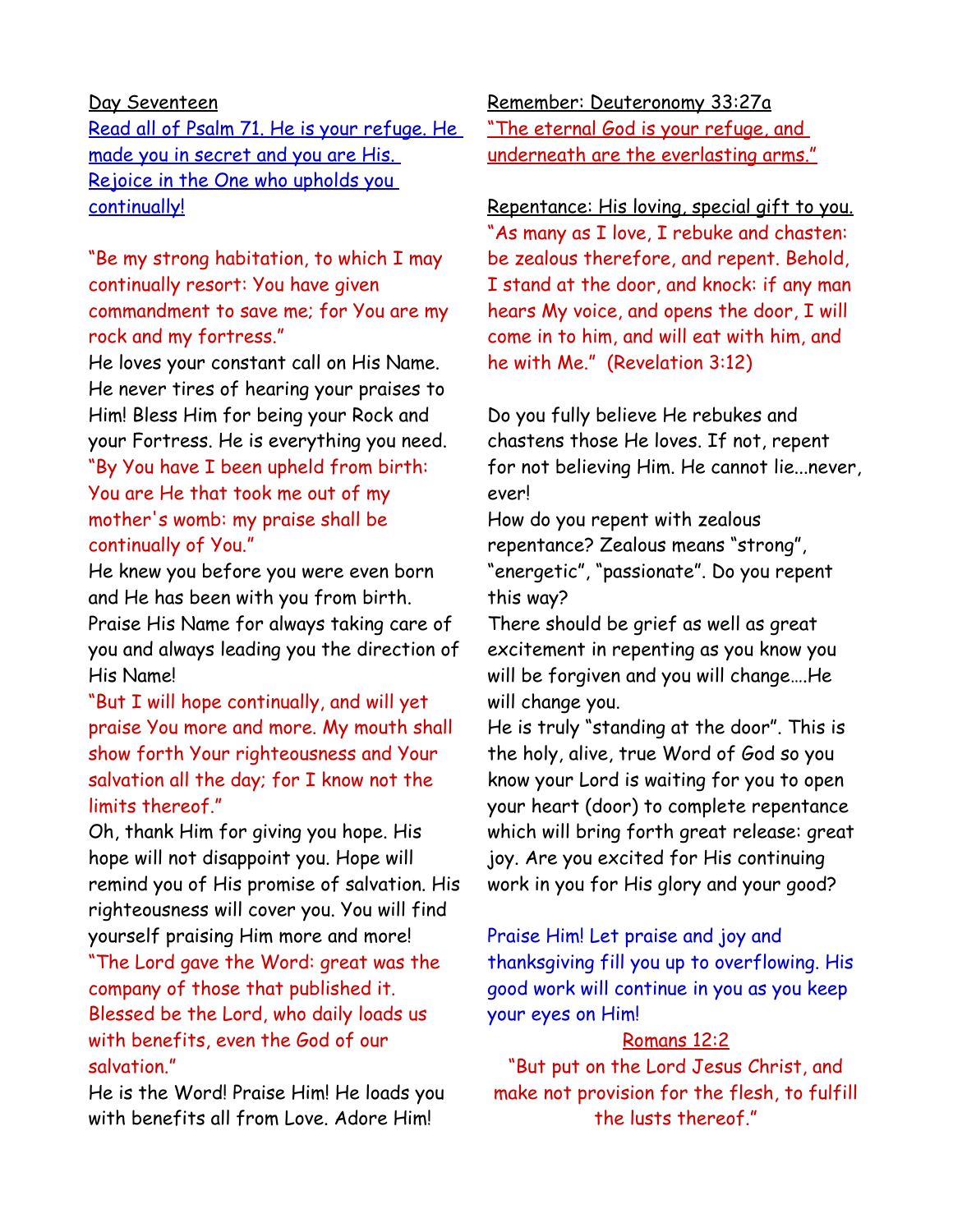### Day Eighteen

Read all of Psalm 84. Give Him all of you and let Him truly live in you. Praise Him you can dwell in His house!

### "How lovely are Your tabernacles (habitations), O Lord of Hosts!"

His tabernacles are wonderful and He invites us to join Him there! Oh, praise His lovely Name….Name above all names! "My soul longs, yes, even faints for the courts of the Lord; my heart and my flesh

cry out for the living God."

Do you feel this way? Ask Him to take you there. He loves you and wants your love in return. He is waiting for you. Thank Him for always seeking your good and always drawing you to Him.

# "Blessed are they that dwell in Your house: they will be still praising You."

He longs to take you into that place of praise that never stops…..it's a place of life. Ask Him and He will answer. Thank Him for His continual peace through continual praise. He is worthy!

"For a day in Your courts is better than a thousand. I had rather be a doorkeeper in the house of my God, than to dwell in the tents of wickedness."

Thank Him for always directing you into His courts. His presence compares to nothing else in the heavens or in the earth. His presence is your very life. Praise the Lord for His continual watch over you! "For the Lord God is a sun and shield: the Lord will give grace and glory; no good thing will He withhold from them that walk uprightly.

Oh, His alive Word brings joy! Praise Him for His Word written just for you!

Remember: Isaiah 45:19" "I have not spoken in secret, in a dark place of the earth: I did not say unto the descendants of Jacob, 'seek Me in vain'... I the Lord speak righteousness, I declare things that are right."

Repentance: His loving, special gift to you. "And when you stand praying, forgive, if you have anything against any: that your Father also who is in heaven may forgive you your trespasses. But if you do not forgive, neither will your Father who is in heaven forgive your trespasses." (Mark 11:25)

These words cut straight to the heart. You must forgive everyone...even if they did the wrong….not you. Have you done this? Ask the Lord to bring anyone to mind who you have not forgiven in your life and remember: forgiveness is a command whether you did them wrong or they did you wrong.

Look with a heart of love at the last sentence. Your Father cannot forgive you until you forgive others…..not forgiving produces "sin not confessed" and our Lord cannot forgive unconfessed sin. Stay in His presence and let Him lovingly deal with you and with any unforgiveness you may still be clinging to. He loves you;

Cling to Him. He will lead you to forgive as well as reconcile where needed.

Begin praising Him. He knows and loves you best! He is always drawing you to His love. 1 Chronicles 16:34

"O give thanks unto the Lord; for He is good; for His mercy endures forever."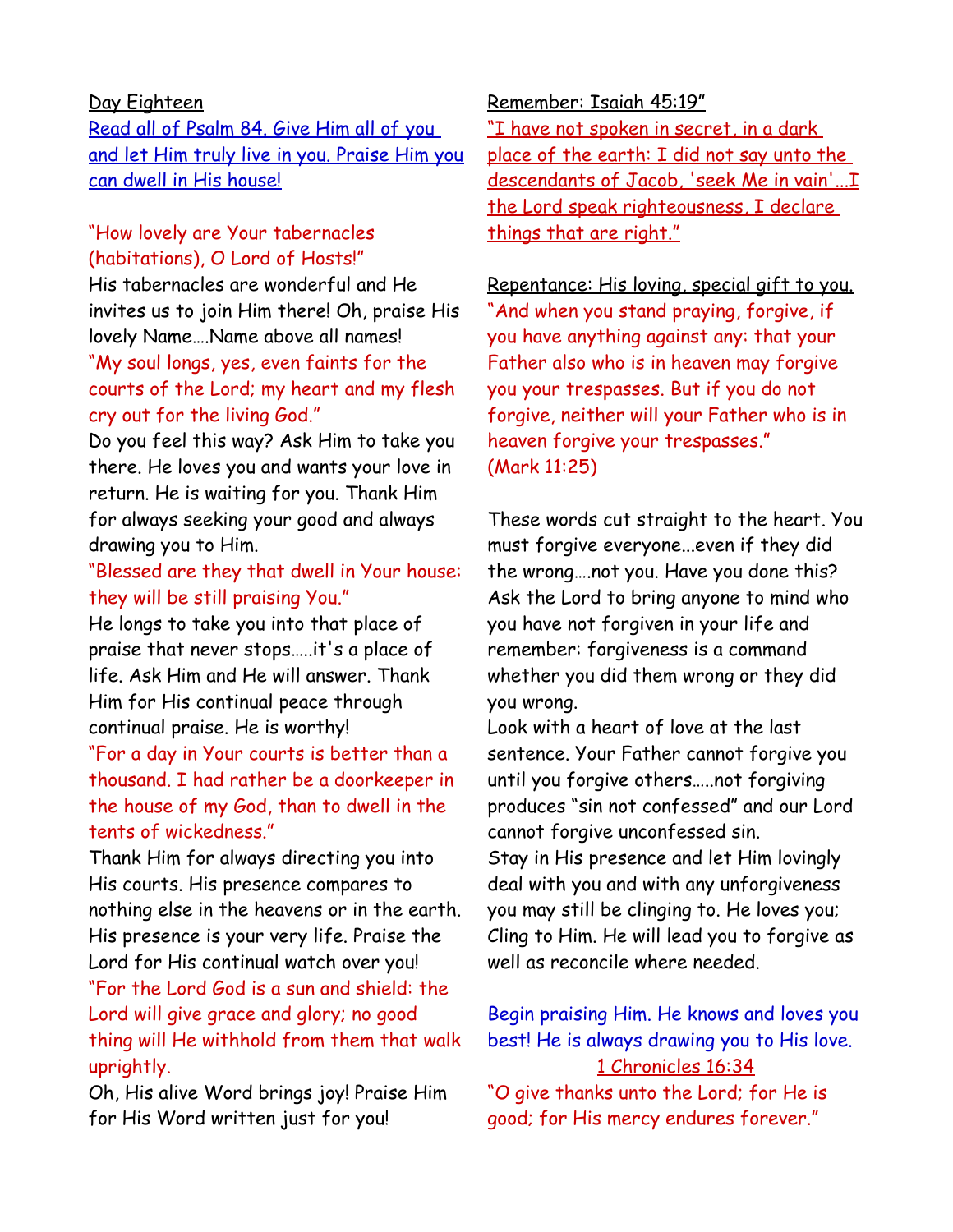#### Day Nineteen

Read all of Psalm 86. Praise His Name and humble yourself before Him. He is Lord of all your life!

# "Bow down Your ear, O Lord, hear me; for I am poor and needy."

Come praise and thank Him with this kind of humble attitude…."poor and needy". He is glorious and will always respond to humility.

"Rejoice the soul of your servant: for unto You, O Lord, do I lift up my soul. For You, O Lord, are good, and ready to forgive; and abundant in mercy unto all them that call upon You."

Lift up your soul to Him in praise! He is always ready to listen, to forgive, to draw you close to Him. Thank Him for His abundant mercy…..waiting for you to spend time in His presence. His joy is growing you up into more of Him.

"Teach me Your way, O Lord; I will walk in Your truth; unite my heart to fear Your Name. I will praise You, O Lord, my God, with all my heart: and I will glorify Your Name forevermore."

Praise Him for teaching you His way. Give Him all glory knowing He is teaching you His truth and showing you how to fear His Name. What an awesome God we serve! Glorify His Name and enjoy Him! "But You, O Lord, are a God full of compassion, and gracious, longsuffering, and abundant in mercy and truth. O turn unto me, and have mercy upon me." What an awesome God we serve! Praise Him for His compassion over you. Thank Him for being gracious to you all the time and for His longsuffering over you!

Remember: 1 Corinthians 1:31 "According as it is written, He that glories, let him glory in the Lord."

Repentance: His loving, special gift to you. "Seek you the Lord while He may be found, call upon Him while He is near; Let the wicked forsake His way, and the unrighteous man his thoughts; and let him return unto the Lord and He will have mercy upon him; and to our God, for He will abundantly pardon." (Isaiah 55:7)

Do you seek Him daily as the first priority in your life? If not, repent, and ask Him to become the most important part of your life. Tell Him He IS your life! Repent for wanting to "do it your way." His way is always the best way whether it looks like it or not. If you need to….repent for ever thinking your way could ever be better than His way.

Have you asked Him to deal with all of your thoughts? Your thought life produces both good and bad thoughts. Bad thoughts must be dealt with. He wants to take all of your thoughts and change them for His glory and His purposes….all for your good. Are you ready for this? Wait on Him.

Return to praise where you can live in joy and peace. Thank Him for deliverance over you and such amazing love for you!

### Colossians 3:14,15

"And above all these things put on love, which is the bond of perfection. And let the peace of God rule in your hearts, to which also you are called in one Body; and be thankful."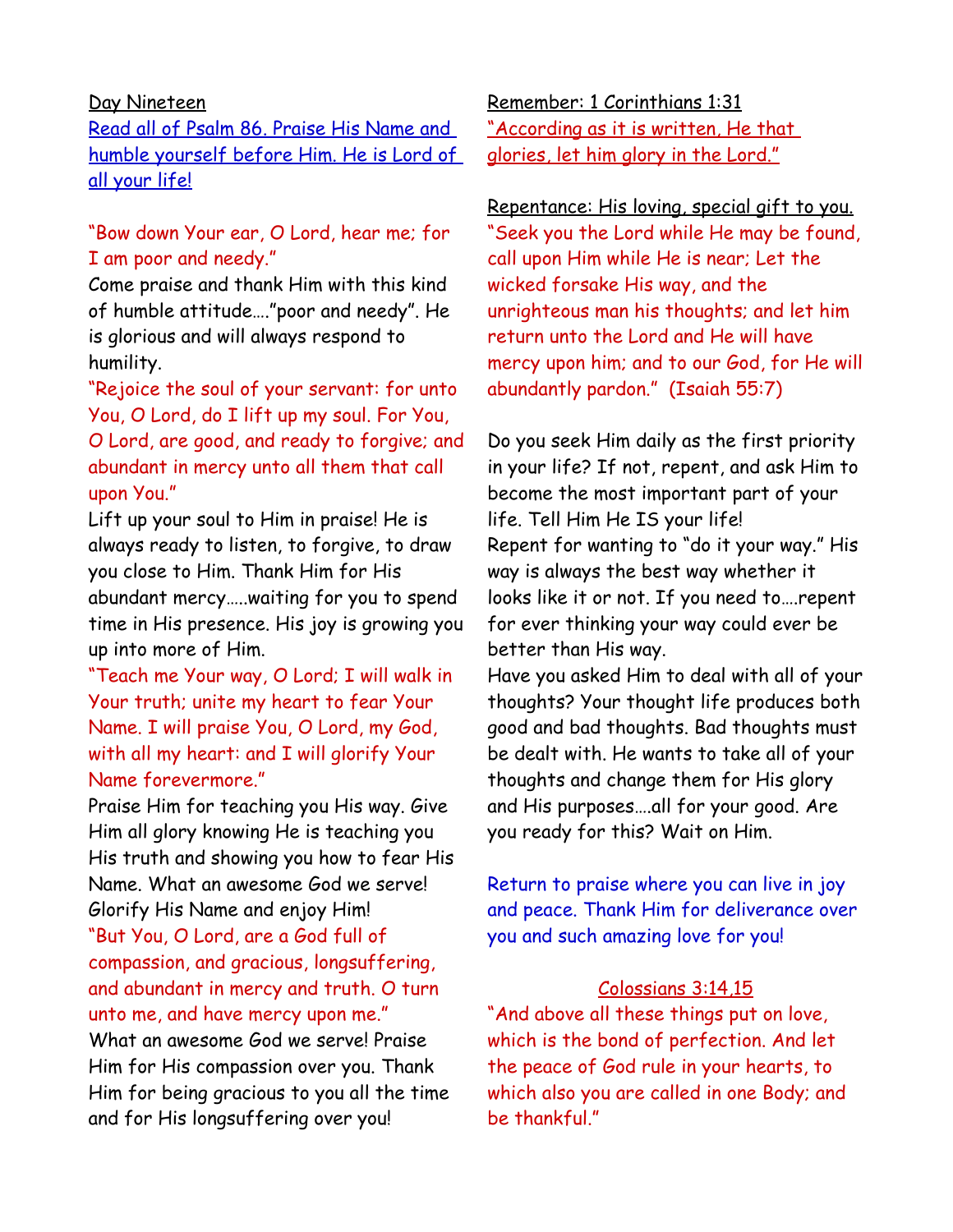#### Day Twenty

Read all of Psalm 89. He is faithful. He is worthy to be greatly feared. Praise His Holy Name!

"I will sing of the mercies of the Lord forever; with my mouth will I make known Your faithfulness to all generations. For I have said,'Mercy shall be built up forever; Your faithfulness shall You establish in the very heavens.'"

We are to sing of His mercies forever! Praise Him for taking you to this wonderful place of His faithfulness and mercy and thank Him always for establishing His faithfulness and mercy in the heavens! "And the heavens shall praise Your wonders, O Lord: Your faithfulness also in the congregation of the saints. For who in the heaven can be compared unto the Lord? Who among the sons of the mighty can be likened unto the Lord?"

There is only One God….Our God! Praise Him wherever you are right now. Do you praise Him in the congregation? He is worthy for you to praise Him in the closet as well as praise Him with many in the congregation!

# "God is greatly to be feared in the assembly of the saints, and to be had in reverence of all them that are about Him."

Praise Him He will cause you and your assembly to greatly fear His Name. Thank Him for a lovely "seriousness" to come over you and all those you fellowship with to "reverence" Him, giving Him the glory due His Name.

### "The Lord is our defense; and the Holy One is our King."

Praise Him for being our one and only King!

### Remember: Colossians 3:16,17

"Let the Word of Christ dwell in you richly in all wisdom; teaching and admonishing one another in psalms and hymns and spiritual songs, singing with grace in your hearts to the Lord. And whatsoever you do in word or deed, do all in the Name of the Lord Jesus, giving thanks to God the Father by Him."

Repentance: His loving, special gift to you. "I have heard of You by the hearing of the ear: but now my eye sees You, therefore, I abhor myself, and repent in dust and ashes." (Job 42: 5,6) Isaiah said,"Woe is me! For I am undone; because I am a man of unclean lips." "Then flew one of the seraphim unto me, having a live coal in His hand, which he had taken with the tongs from off the altar: and he laid it upon my mouth, and said, 'Lo, this has touched your lips; and your iniquity is taken away, and your sin purged." (Isaiah 6:5-7)

Have you truly grieved over your sins? Have you "abhorred" yourself and repented in great humility? Do you truly believe He can remove every sin you have ever sinned, and forgive you, and change you?

Think on this….talk with Him….His Word is always true and He is waiting for you now. He wants to forgive and change you daily for His glory!

Now, praise His Name! He takes every sin away and brings you into His holy place!

"God is our refuge and strength, a very present help in trouble." (Psalm 46:1)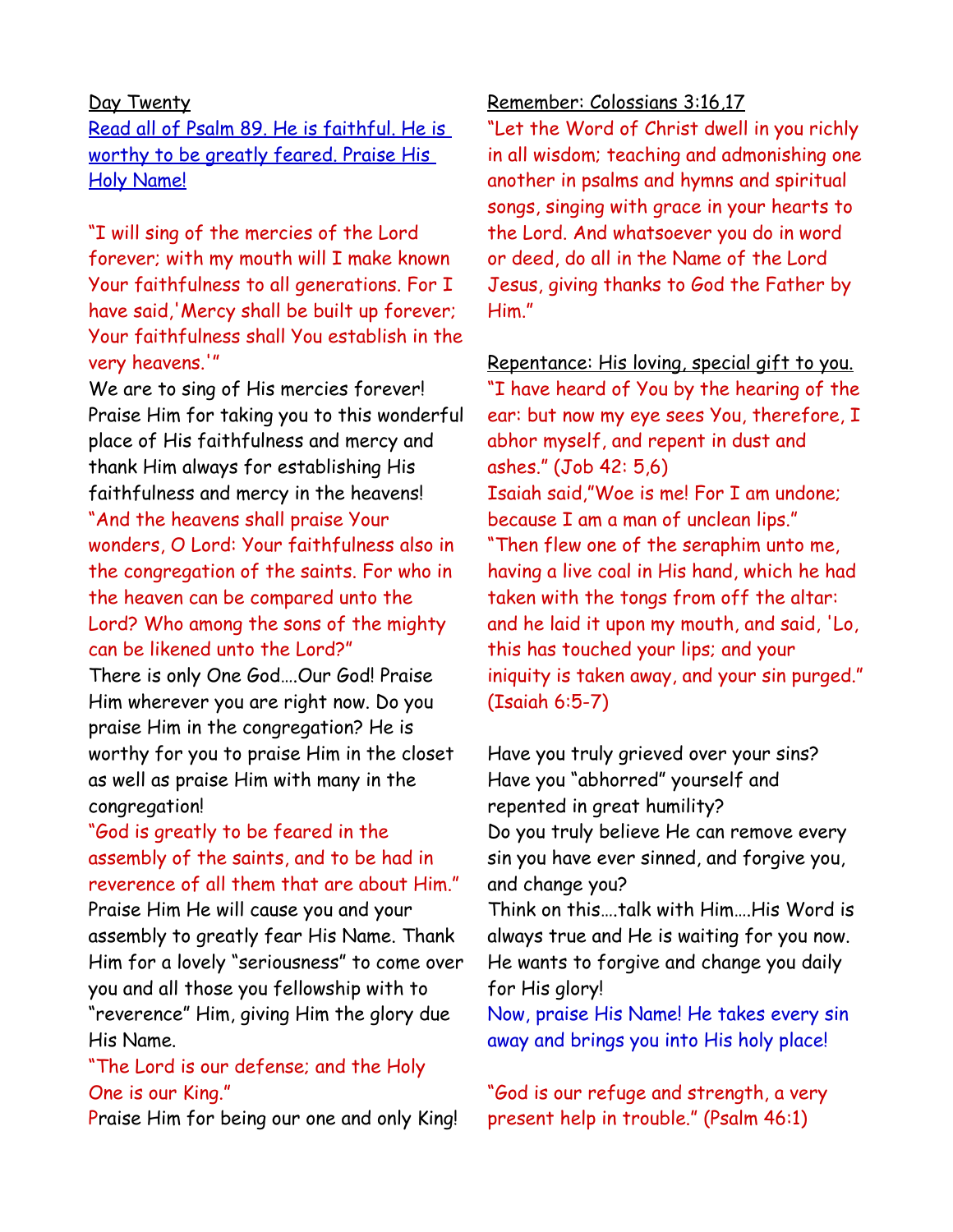#### Day Twenty-One

Read all of Psalm 91. Oh how wonderful it is to dwell in the secret place of the Most High. Praise Him for showing us how to abide in Him always!

"He that dwells in the secret place of the Most High shall abide under the shadow of the Almighty. I will say of the Lord, He is my refuge and my fortress: my God; in Him will I trust."

He longs for you to dwell in the "secret place of the Most High". Thank Him for taking you there. Put aside your feelings and believe the Word of God, no matter how you feel, and praise and thank Him for helping you abide more and more in Him until you always live from His secret place. "He shall give His angels charge over you, to keep you in all your ways. They shall bear you up in their hands, lest you dash your foot against a stone."

Do you believe this verse? Praise Him for His angels who have charge over you. His angels are sent by His Word to "keep you in all your ways" and to "bear you up in their hands". What a mighty God we serve! "Because you have set your love upon Me, therefore I will deliver you; I will set you on high, because you have known My Name. You shall call upon Me, and I will answer you: I will be with you in trouble; I will deliver you, and honor you. With a long life I will satisfy you, and show you My salvation."

Amazing! What promises here! Have you taken this in to your spirit? Thank Him for giving you His wisdom, knowledge, and understanding to believe He always takes complete care of you. He loves you deeply!

Remember: 1 Timothy 1:5,6,8 "For there is one God, and one mediator between God and men, the man Christ Jesus; who gave Himself a ransom for all, this to be a testimony at the proper time. I desire therefore that men pray everywhere, lifting up holy hands, without wrath and doubting."

Repentance: His loving, special gift to you. "Bring forth therefore fruits befitting for repentance: and think not to say within yourselves, 'We have Abraham as our father': for I say unto you, that God is able of these stones to raise up children unto Abraham. And now also the ax is laid unto the root of the trees: therefore every tree which brings not forth good fruit is hewn down, and cast into the fire. I indeed baptize you with water unto repentance; but He that comes after me is mightier than I, whose shoes I am not worthy to bear; He shall baptize you with the Holy Spirit and with fire." (Matthew 3:8-11)

Repentance is very serious business. It is required for all who desire salvation. Salvation is "knowing Him"...your One True God. He is the alive Word of God. Repentance requires change from old ways to His ways. Let Him have all of you! The tree that did not produce good fruit was cut down. He is the One who can produce good fruit in you. Look only to Him. Praise Him for working on you to change you for His glory! He will lead; you follow. Matthew 5:16

"Let your light so shine before men, that they may see your good works, and glorify your Father who is in heaven."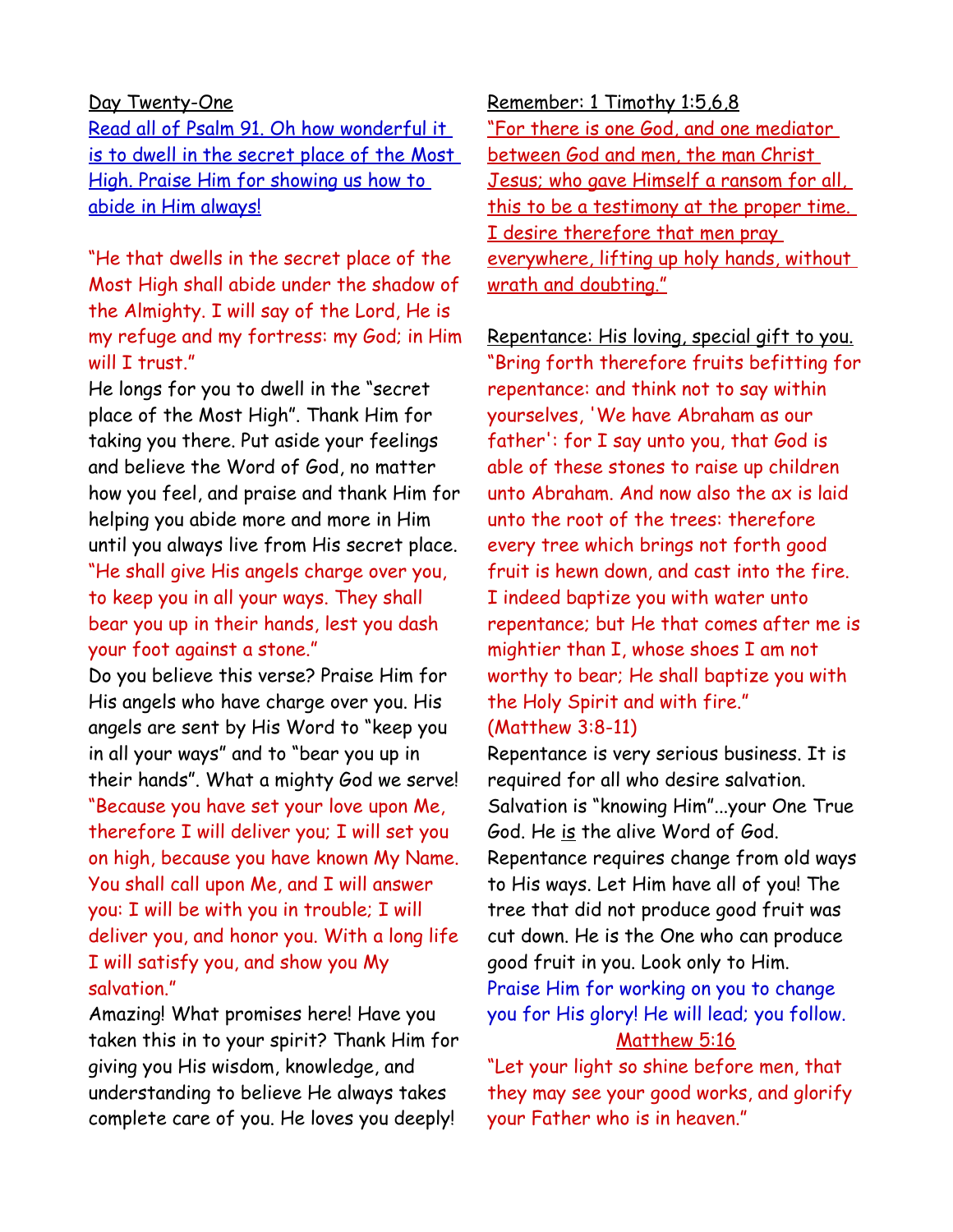#### Day Twenty-Two

 Read all of Psalm 92. Praise Him you will triumph in this world because you are keeping your eyes on Him!

"It is a good thing to give thanks unto the Lord, and to sing praises unto Your Name, O Most High: to show forth Your lovingkindness in the morning, and Your faithfulness every night."

He is always with you, morning to morning. Praising Him shows complete trust in Him and all He is doing and will do in your life. He is loving; He is faithful; He is God! "For You, Lord, have made me glad through Your work: I will triumph in the works of Your hands. O Lord how great are Your works! And Your thoughts are very deep." Praise Him and thank Him for His amazing works. Joy in the God of your salvation who never makes a mistake. His thoughts are continually perfect and guide us into all truth as we wait on Him.

"The righteous shall flourish like a palm tree: He shall grow like a cedar in Lebanon. Those that are planted in the house of the Lord shall flourish in the courts of our God. They shall still bring forth fruit in old age; they shall be healthy and flourishing; to show that the Lord is upright; He is my rock, and there is no unrighteousness in Him."

Praise His Holy Name! You are saved and the Lord of Glory lives in you. His righteousness covers you, growing you for His glory. Thank Him for planting you in His house so you can flourish and bring forth fruit all of your life, even into your old age. Praise Him for using your life to show He is your rock and He is truth!

Remember: 1 John 4:16 "And we have known and believed the love that God has for us. God is love, and he that dwells in love dwells in God and God in him."

Repentance: His loving, special gift to you. "Hide Your face from my sins and blot out my iniquities. Create in me a clean heart, O God; and renew a right spirit within me. Cast me not away from Your presence; and take not Your Holy Spirit from me. Restore unto me the joy of Your salvation; and uphold me with a free spirit. Then I will teach transgressors Your ways; and sinners shall be converted unto You." (Psalm 51:9-15)

The Lord God cannot tolerate sin. He loves you with "an everlasting love" but will not tolerate sin. It must be removed. This is His truth, His alive Word. The presence of the living God will always lead you to repentance. He is calling you to walk in His ways, not your ways. He wants to renew a right spirit in you. Sit with Him and ask Him to show you any ways in you that must be removed through

sincere repentance. Remember repentance brings great joy, great freedom, and a fresh longing for more of Him.

What a privilege knowing you will be used by your Lord to teach transgressors His ways and see conversions: all for His glory. Oh praise Him: enjoy His presence! He is your wonderful, perfect Lord!

"For You, O Lord, are good, and ready to forgive; and abundant in mercy unto all them that call upon you." (Psalm 86:5)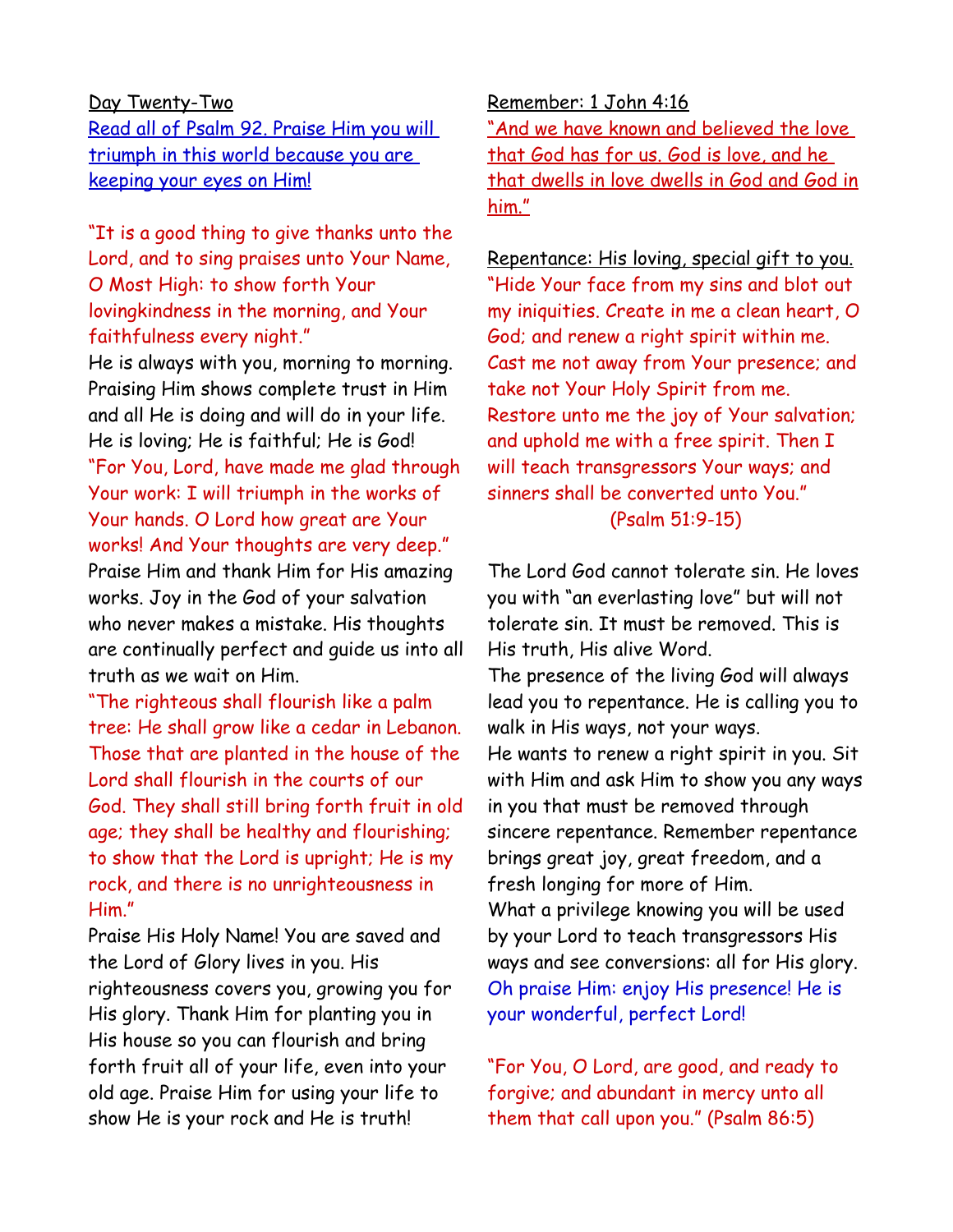### Day Twenty-Three

Read all of Psalm 96. The One who made the heavens is greatly to be praised! There is no one like Him; there never will be anyone like Him….praise His Name!

"Sing unto the Lord a new song; sing unto the Lord, all the earth. Sing unto the Lord, bless His Name; show forth His salvation from day to day."

Blessing the Lord is beautiful! Singing a new song to Him brings Him joy whether you sing good or not. He loves your new songs of love to Him! Isn't it wonderful to know when you praise Him you "show forth His salvation."

"For the Lord is great and greatly to be praised: He is to be feared above all gods. For all the gods of the nations are idols: but the Lord made the heavens. Honor and majesty are before Him; strength and beauty are in His sanctuary."

Ask Him to lead you into praise that is truly great and honors Him. He will take you deeper every time you ask. Fear His Holy Name; let the Lord have every bit of you. He is honor and majesty and strength and beauty and He wants you to walk in all of those attributes as you give Him all of your life.

"O worship the Lord in the beauty of holiness: fear before Him, all the earth. The Lord reigns: the world also shall be established that it shall not be moved; He shall judge the people righteously."

Take a moment to let His alive Word sink deep into your heart; you will find extraordinary peace. He established the world….He is perfect….and He always judges righteously. He is your God!

Remember: Acts 20:24

"But none of these things move me, neither count I my life dear unto myself, so that I might finish my course with joy, and the ministry, which I have received of the Lord Jesus, to testify the gospel of the grace of God."

Repentance: His loving, special gift to you. "Thus says the Lord of hosts; Turn you unto Me, says the Lord of hosts, and I will turn unto you, says the Lord of hosts." (Zechariah 1:3)

Another word for "repentance" is "turning". When you repent you turn from the way you were heading and go His right and proper way. Ask Him to help you see where you need to turn so He can forgive you.

Remember He loves to forgive. Listen for His loving nudge to you when you have gone the wrong way. He always wants to restore you to Him; He desires your relationship with Him to grow and deepen daily. Take time once again to ask Him those places you need to turn and heed His call to repent.

Remember repentance (turning) is His gift to you to bring you into His special place of humility where you will lovingly want to cry out to Him for less of you and more of Him!

Praise Him for never, never letting go of you….for loving you so much He gave His life for you….there is no greater love! "For I know the thoughts that I think toward you, says the Lord, thoughts of peace, and not of evil, to give you an expected end." (Jeremiah 29:11)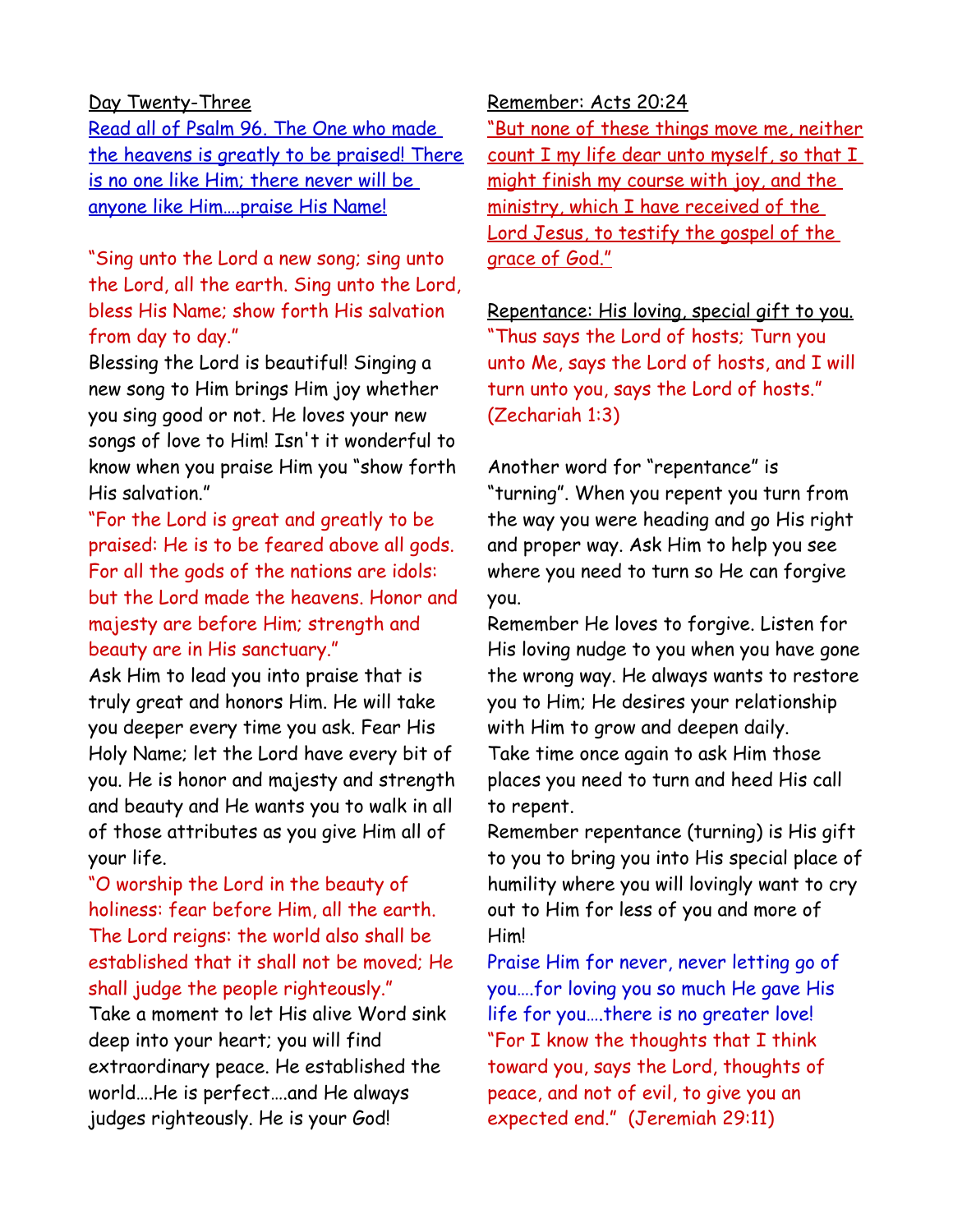# Day Twenty-Four Read all of Psalm 99 and Psalm 100. Remember the Lord alone reigns. There is no one like Him. Praise Him for His holiness!

"The Lord reigns; let the people tremble; He sits between the cherubim; let the earth be moved. The Lord is great in Zion; and He is high above all the people. Let them praise Your great and awesome Name; for it is Holy."

Thank Him for reigning over all. It is right to tremble before Him….He is your awesome God. Praise His holy, holy Name. There is no other Name….only His Name! "Make a joyful noise unto the Lord, all you lands. Serve the Lord with gladness: come before His presence with singing."

This is His loving command to you for your good. Praise and thank and serve Him, whether you are having a great day, an awful day, a sad day, or a happy day….His command is to praise Him. He is worthy to be praised always. Set aside your feelings and practice His command to you and you will grow in Him!

"Know you that the Lord He is God: it is He that has made us, and not we ourselves; we are His people, and the sheep of His pasture. Enter into His gates with thanksgiving, and into His courts with praise: be thankful unto Him and bless his Name. For the Lord is good; His mercy is everlasting: and His truth endures to all generations."

He is God! With His precious hands He made you. You belong to Him. Let praise and thanksgiving flow from your heart to His. Bless Him. He is always, forever good! Remember: Jeremiah 29:12-14a "Call upon Me, and you shall go and pray unto Me, and I will hearken unto you. And you shall search for Me with all your heart and I will be found of you, says the Lord."

Repentance: His loving, special gift to you. "Today if you will hear His voice, harden not your heart, as in the provocation, and as in the day of trials in the wilderness: when your fathers tested Me, tried Me, and saw My work. Forty years long was I grieved with this generation and said, it is a people that do err in their heart, and they have not known My ways." (Psalm 95:7b-10)

Has He been trying to direct you in certain matters and you have not fully listened even though you knew these matters were not right? Listen now. He loves you. He will make His way known to you.

Do you see how God was grieved when His people had witnessed His miracles, His ways, His heart, and would not follow Him? He is grieved when we sin and do not listen to Him.

Do you know His ways? In His book, the Bible, the Holy Scriptures...all His ways are written down for you. Is this the most important book in your life? Take time here to seek His face: His ways. Praise your One True God who knows you best and wants all of you for His glory!

### Exodus 33:13

"Now therefore, I pray You, if I have found grace in Your sight, show me now Your way, that I may know You, that I may find grace in Your sight."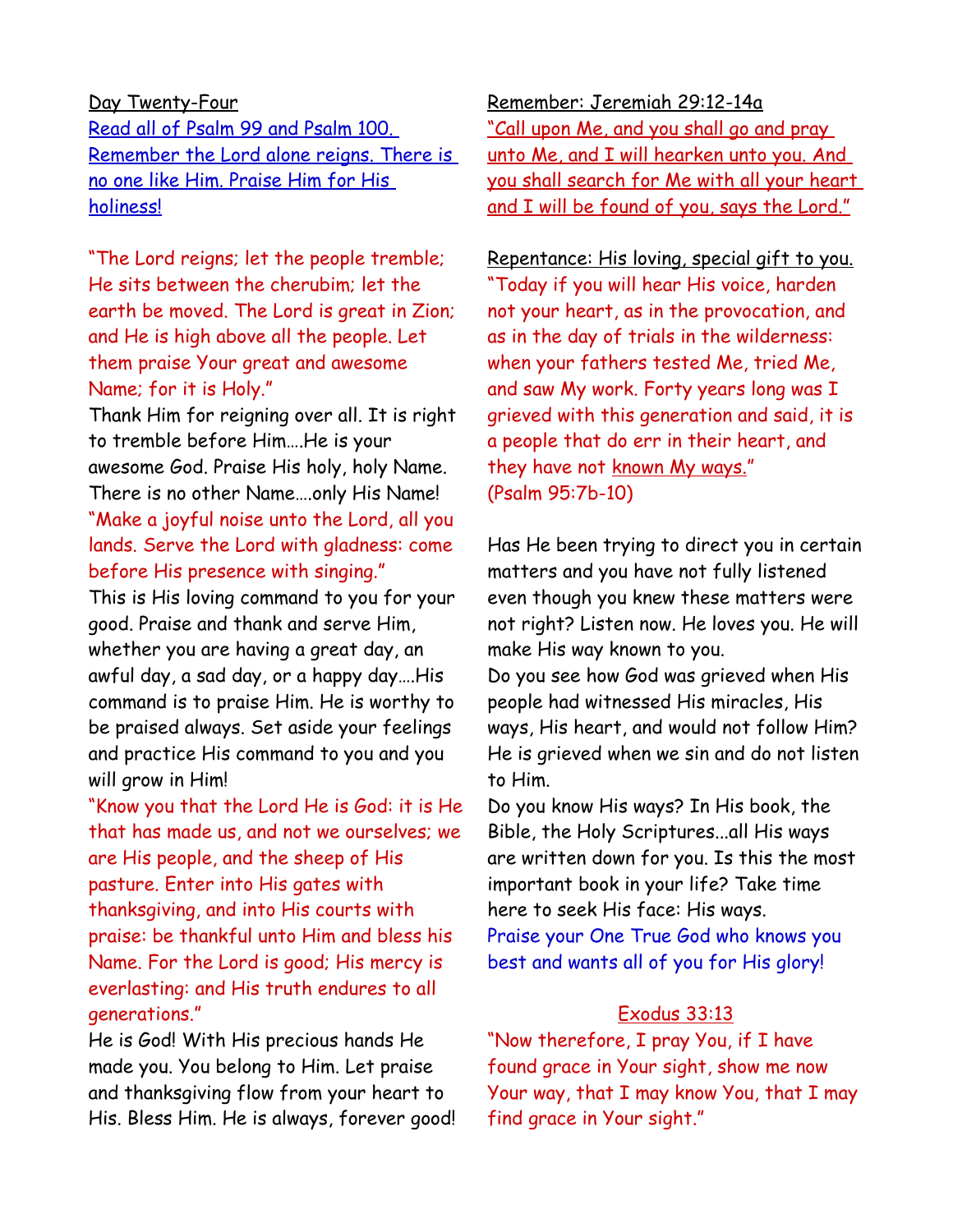#### Day Twenty-Five

Read all of Psalm 103. Bless Him! You are redeemed by the blood of the Lamb! What a mighty God we serve!

# "Bless the Lord O my soul: and all that is within me bless His Holy Name."

Ask Him to help you praise Him with "all that is within you." He will do it. Blessing Him leads to deeper love for Him and stronger reliance upon Him. He is your faithful God and worthy of all your praise and thanksgiving!

"For as the heaven is high above the earth, so great is His mercy toward them that fear Him. As far as the east is from the west, so far has He removed our transgressions from us. Like as a father pities his children so the Lord pities them that fear Him."

Oh, He is full of mercy and grace for you, His child. Thank Him for removing your transgressions. Praise Him because of His great mercy and compassion over you. He will never leave you...You belong to Him! "But the mercy of the Lord is from everlasting to everlasting upon they that fear Him, and His righteousness unto children's children; to such as keep His covenant and to those that remember His commandments to do them. The Lord has prepared His throne in the heavens; and His kingdom rules over all."

Praise You, O Lord, for helping us learn how to fear Your Name. Thank you for Your everlasting mercy! Praise Your mighty Name above the heavenly host. Thank you for causing us to keep covenant with You. Praise Your Name for writing Your commandments on our hearts.

#### Remember: Proverbs 2:2-5

"Incline your ear unto wisdom, and apply your heart to understanding; if you cry after knowledge, and lift up your voice for understanding; if you seek her as silver, and search for her as for hid treasures; then shall you understand the fear of the Lord, and find the knowledge of God."

Repentance: His loving, special gift to you. "Turn you at My reproof: behold, I will pour out My spirit unto you, I will make known My words unto you." (Proverbs 1:23)

Ask the Lord to help you always hear His loving reproof. He wants you to repent (turn) when you hear His voice directing you in a different direction than the one you are headed in.

He knows exactly what you need every moment of the day. His way is always the very best and exactly right way. Do you truly believe this?

He knows you. He created you. He wants to live His life in you and bring you into that awesome place of knowing Him more. Ask Him to remove all hinderances from you that would keep you from His continual presence.

Did you know when you hear His voice and respond to His leading, He pours out His spirit on you? Oh, cry out for more of Him and less of you!

Once again return to praise and thanksgiving. He is ever near to those who lift up His Name.

"As for me, I will call upon God; and the Lord shall save me." (Psalm 54:16)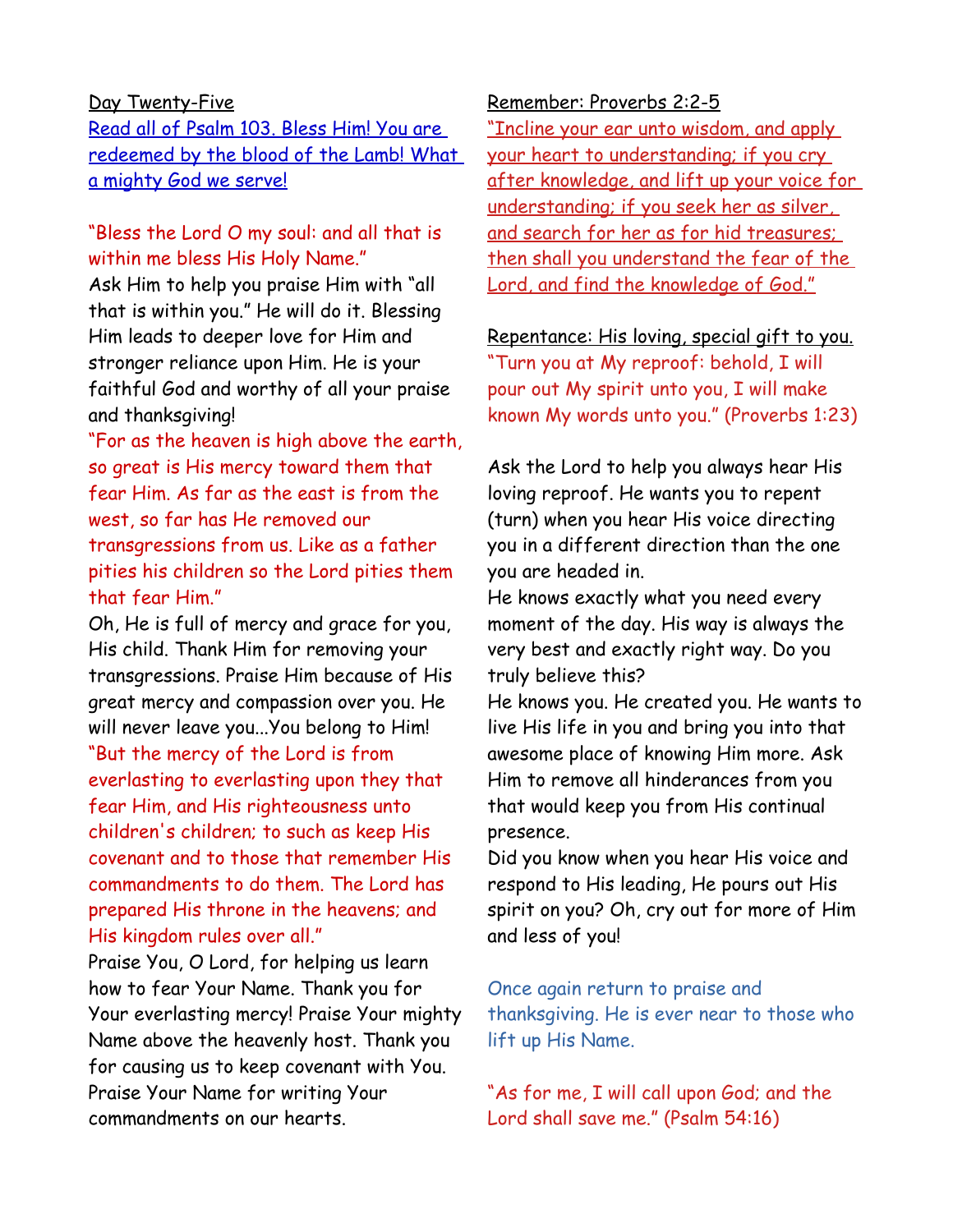### Day Twenty-Six

Read all of Psalm 111 and 112, Praise Him with all of your heart. Let those around you see the joy on your face because you know the Lord of glory!

"His work is honorable and glorious: and His righteousness endures forever. He has made His wonderful works to be remembered: the Lord is gracious and full of compassion. He has given food unto them that fear Him: He will ever be mindful of His covenant."

Thank Him for helping you to always remember His works, His righteousness, His grace and compassion for you, because He loves you greatly.

"He sent redemption unto His people: He has commanded His covenant forever: holy and awesome is His Name."

Praise Him for His Name! Praise Him for redemption for you! Thank Him for being your covenant-keeping Lord.

"Praise you the Lord. Blessed is the man that fears the Lord, that delights greatly in His commandments."

We are blessed when we fear Him….thank Him for that blessing. We are also blessed when we delight in His commandments.

Praise Him for taking us into His heart and helping us truly delight in every one of His commandments.

"A good man shows favor, and lends: he will guide his affairs with discretion. Surely he shall not be moved forever: the righteous shall be in everlasting remembrance. He shall not be afraid of evil tidings: his heart is fixed, trusting in the Lord."

Praise Him for working in your every-day life….keeping you fixed on His heart daily. Remember: James 4:10 "Humble yourselves in the sight of the Lord and He shall lift you up."

Repentance: His loving, special gift to you. "I therefore, the prisoner of the Lord, beseech you that you walk worthy of the vocation by which you are called, with all lowliness and meekness, with longsuffering, forbearing one another on love; endeavoring to keep the unity of the Spirit in the bond of peace. There is one body, and one Spirit, even as you are called in one hope of your calling; one Lord, one faith, one baptism, one God and Father of all, who is above all, and through all, and in you all." (Ephesians 4:1-6)

These alive Words of God must be greatly heeded. Are you walking worthy in your calling? Ask Him. He will speak to you. Do you love fiercely, determined to remember His Church is One Body? Do you humble yourself and love even when you don't agree with another church member? Do you believe there are many churches but together we are one BODY? Where have you walked in the flesh here and not in the spirit of unity? Let God go down deep into your heart; let repentance rise up in you for the sake of His One True Church. Humble yourself before Him; He wants to grow you for the sake of His Church.

Let repentance lead you back into praise with a deepening love for His CHURCH. Ephesians 4:32

"And be you kind one to another, tenderhearted, forgiving one another, even as God for Christ's sake has forgiven you."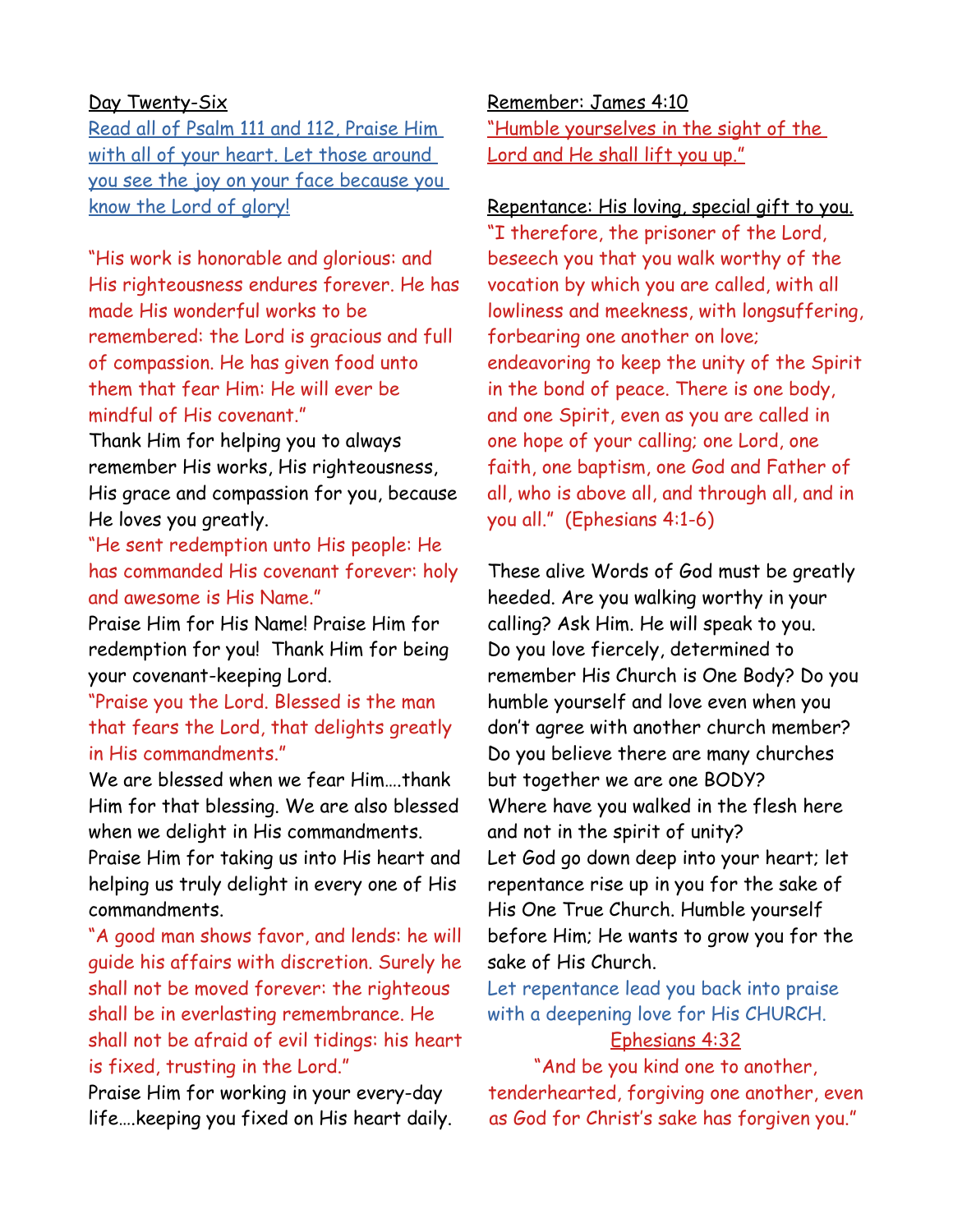#### Day Twenty-Seven

Read all of Psalm 116. He loves every time you take the time to call upon His Name. Give Him thanks for loving you….loving your prayers to Him…..never letting you go!

"I love the Lord, because He has heard my voice and my supplications. Because He has inclined His ear unto me, therefore will I call upon Him as long as I live."

Thank Him for always hearing your call. Praise Him for listening to your prayers. Bless the Lord your God because you know you can call upon Him "as long as you live." "What shall I render unto the Lord for all His benefits toward me? I will take the cup of salvation, and call upon the Name of the Lord."

Praise His Name for all His benefits and all His promises! He is your God. Thank Him for His salvation given to you. Take that cup of salvation and hold it up to Him letting Him know you give Him all of you, however He wants to use you! "O Lord, truly I am Your servant; I am Your servant, and the son of Your handmaid: You have loosed my bonds. I will offer to You the sacrifice of thanksgiving, and will call upon the Name of the Lord. I will pay my vows unto the Lord now in the presence of all His people, in the courts of the Lord's house, in the midst of you, O Jerusalem. Praise You the Lord."

It is so fun and good to praise Him. What an honor to lift up His Name alone or in the sanctuary with others who love Him like you love Him. Offer up to Him the sacrifice of thanksgiving…..speak His Name aloud for everyone to hear. He is your Lord and your Savior. Thank Him for His love!

### Remember: 1 John 4:9,10,11

"In this was manifested the love of God toward us, because God sent His only begotten Son into the world, that we might live through Him. In this is love, not that we loved God, but that He loved us, and sent His Son to be the propitiation for our sins. Beloved, if God so loved us, we ought also to love one another."

Repentance: His loving, special gift to you.

"These are the words which I spoke unto you, while I was yet with you, that all things must be fulfilled, which were written in the law of Moses, and in the prophets, and in the psalms, concerning Me. Thus it is written, and thus it was fit for Christ to suffer, and to rise from the dead the third day; and that repentance and remission of sins should be preached in His Name among all nations, beginning at Jerusalem."

Do you embrace these words and believe them with all your heart? The entire live Word of God, from Genesis 1:1 to Revelation 22:21, was written by God. He is the only way to eternal life with Him. His command is to love one another. Do you love others like He said? Does your heart break for the lost? Do you weep over those who don't know Jesus? Stop here and evaluate: do you need repentance in this area?

He wants you to daily ask Him how you can witness, with your own life, to others He brings to you. Wait in His presence; be ready….He will give you daily orders.

Praise Him for using you for salvations! 11 Corinthians 5:7

"For we walk by faith, not by sight."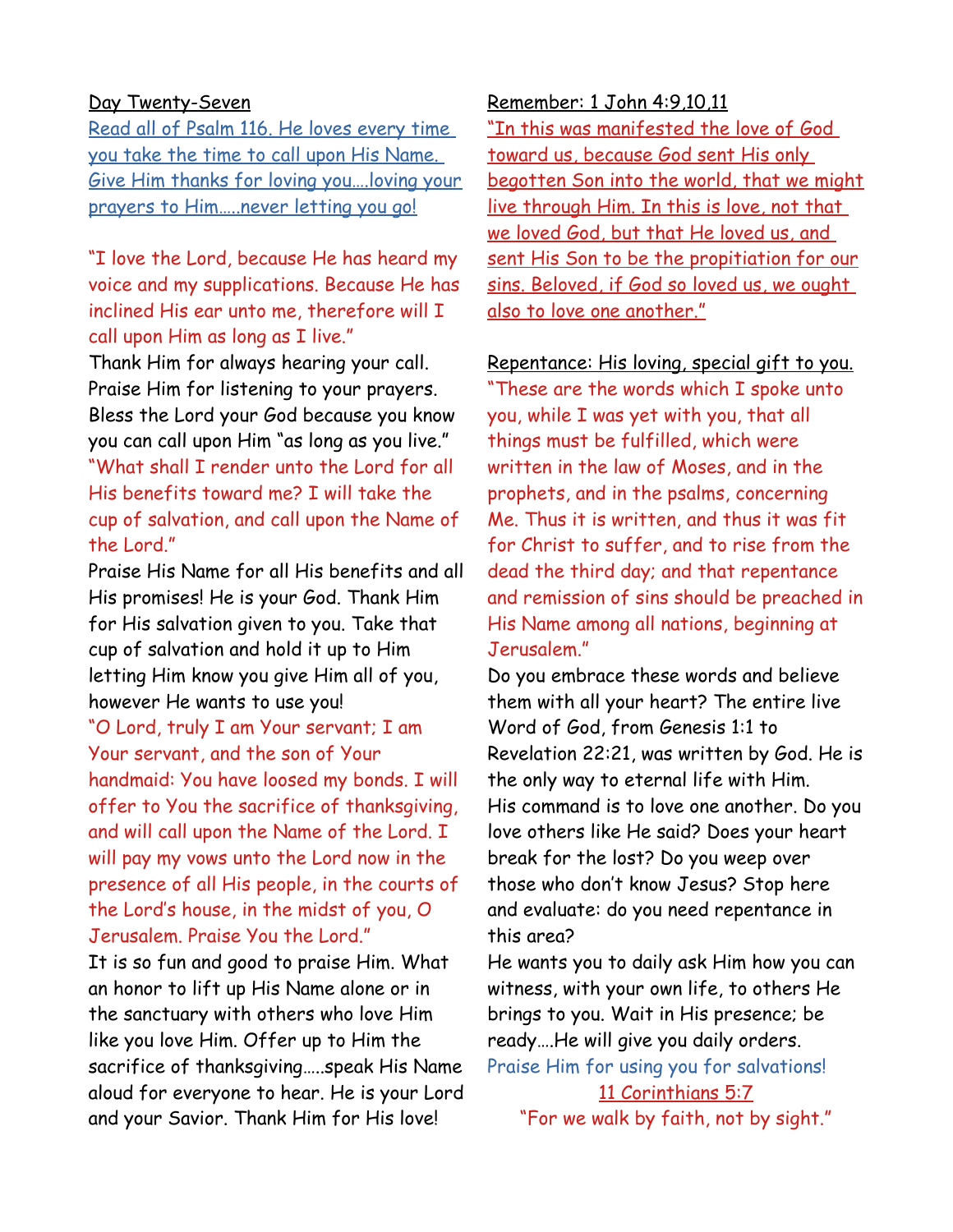### Day Twenty-Eight

Read Psalm 119:1-88. Thank Him for placing a joyful heart of love in you for the statutes of God. His ways are forever the best ways!

"O that my ways were directed to keep Your statutes! I will praise You with uprightness of heart, when I shall have learned Your righteous judgments."

Thank Him for helping you to truly love His Word and enjoy studying His Word daily. "Your Word I have hidden in my heart,

### that I might not sin against You."

Praise Him for the desire to memorize His Word and keep it close to your heart.

"Your testimonies also are my delight and my counselors."

Oh, yes! Thank Him for the counsel of His Word daily in your life!

"Make me understand the way of Your precepts: so shall I talk of Your wondrous works."

Praise Him for giving you wisdom and knowledge and understanding of His Word.

"Establish Your Word unto your servant, who is devoted to Your fear."

Thank Him for teaching you how to fear Him rightly.

"I am a companion of all them that fear You, and of them that keep Your precepts. Praise Him for directing you to those who love Him like you love Him.

"Teach me good judgment and knowledge: for I have believed Your commandments.

Thank Him for His good judgment in you. "Revive me according to Your

lovingkindness; so shall I keep the testimony of Your mouth.

Praise Him and thank Him for His Word!

### Remember: John 14:21

"He that has My commandments, and keeps them, he it is that loves Me; and he that loves Me shall be loved of My Father, and I will love Him, and will manifest Myself to him."

# Repentance: His loving, special gift to you. "They that be whole need not a physician, but they that are sick. But go and learn what that means, I will have mercy, and not sacrifice: for I am not come to call the righteous, but sinners to repentance."

(Matthew 9:12b,13)

Do you know and believe your only righteousness is because the Lord of glory lives in you? His alive Word says so. Ask Him to sink this truth deep inside of you so you can say to Him with all of your heart…."He is my life." His mercy lovingly draws us into repentance daily as needed. He wants us

to live each day fully committed to Him and His ways.

We must absolutely know we cannot live without Him. Do you know this? Does this truth draw you into more prayer?

Thank Him for His Word. He never stops drawing you into His presence. Praise Him you will easily hear and obey His voice calling you to spend even more time with Him. Oh see that the best of each day is always every moment spent with the Lord.

### Psalm 16:11

"You will show me the path of life: in Your presence is fullness of joy; at Your right hand there are pleasures forevermore."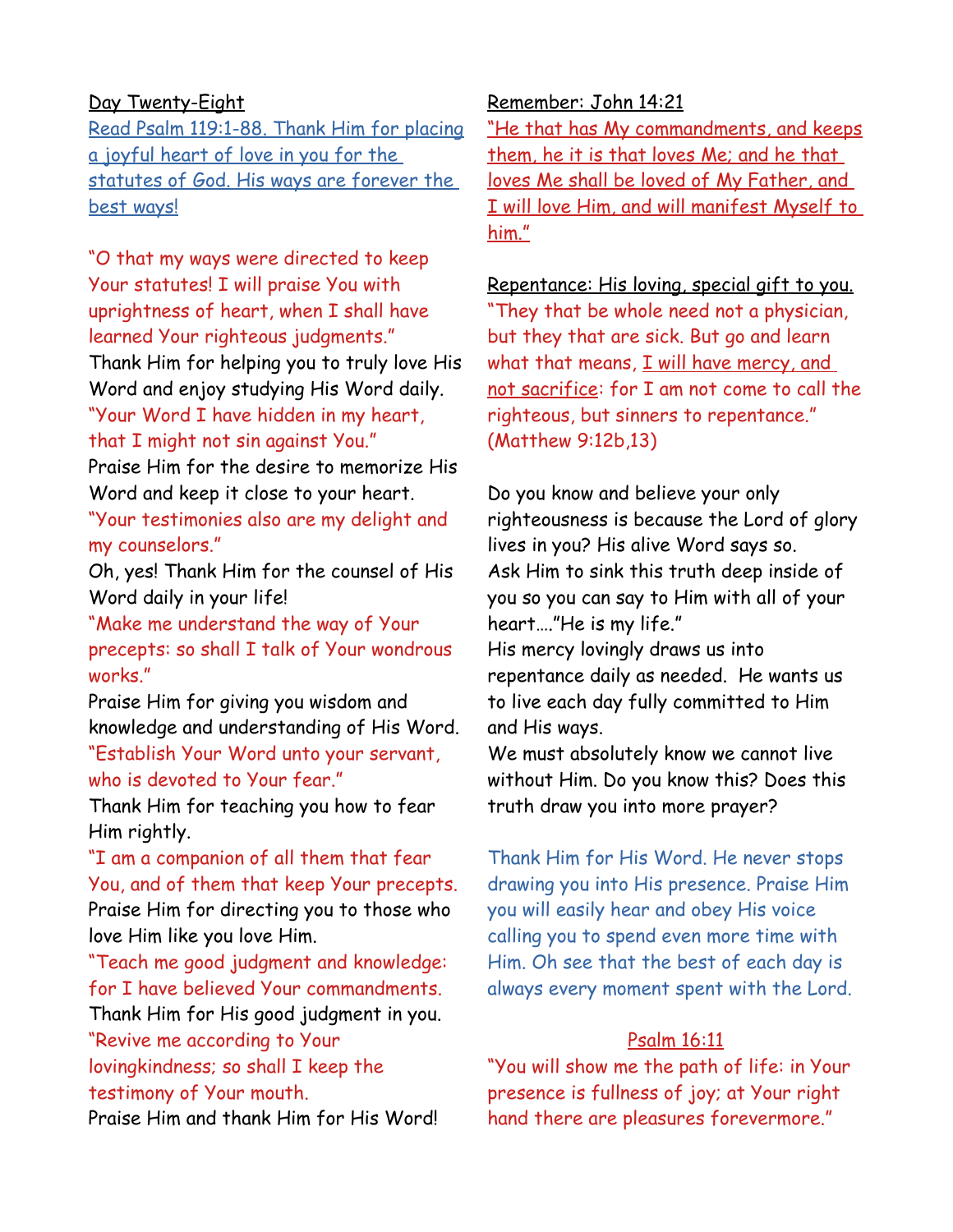### Day Twenty-Nine

Read Psalm 119:89-176. Thank Him for His Word giving life abundantly to you each time you read it. His Word is glorious!

"Forever, O Lord, Your Word is settled in heaven. Your faithfulness is unto all generations; You have established the earth, and it abides."

Thank Him: praise Him for His Word which is life. Let Him know you are so humbled in His presence….in His love.

"Through Your precepts I get understanding: therefore I hate every false way."

Thank Him for the truth growing in your heart showing you the true way to walk. "Your Word is a lamp unto my feet and a light unto my path."

Praise Him: His Word always brings light! "You are my hiding place and my shield: I hope in Your Word."

Thank Him for "only believe" here. He is forever your hiding place, shield, and hope. "Your Word is true from the beginning: and every one of Your righteous judgments endures forever."

Praise Him for this amazing truth. His Word is true….it is truth! Thank Him for each book in the Bible! It is all true. Every word in His Word will endure forever and ever! All thanks be to your Lord of glory! "I rejoice at Your Word, as one that finds great spoil."

Praise Him for drawing you into His Word of life!

"My lips shall utter praise, when You have taught me Your statutes. My tongue shall speak of Your Word."

Oh, let us simply praise the Lord!

### Remember: Romans 12:1,2

"I beseech you therefore, brethren, by the mercies of God, that you present your bodies a living sacrifice, holy, acceptable unto God, which is your reasonable service. And be not conformed to this world; but be transformed by the renewing of your mind, that you may prove what is that good, and acceptable, and perfect, will of God."

Repentance: His loving, special gift to you. "Likewise reckon you also yourselves to be dead indeed unto sin, but alive unto God through Jesus Christ our Lord. Let not sin therefore reign in your mortal body, that you should obey it in its lusts. Neither yield your members as instruments of unrighteousness unto sin; but yield yourselves unto God, as those that are alive from the dead, and your members as instruments of righteousness unto God." (Romans 6:11-13)

Meditate on these verses. If you know you keep doing the same sin over and over again, then bring it up to the Lord now. Face it and speak this Word over it. Repent, believing you are indeed dead to sin but quite alive in Christ.

As the Lord brings to mind recurring sins, speak out His Word saying, "This sin will not reign in my mortal body."

Believe His Word and know He conquered all sin for you! Enjoy His lovely repentance gift just for you!

Let praise rise! Nothing is too difficult for Him! Enjoy His presence as you praise Him! Romans 13:14

"Put on the Lord Jesus Christ."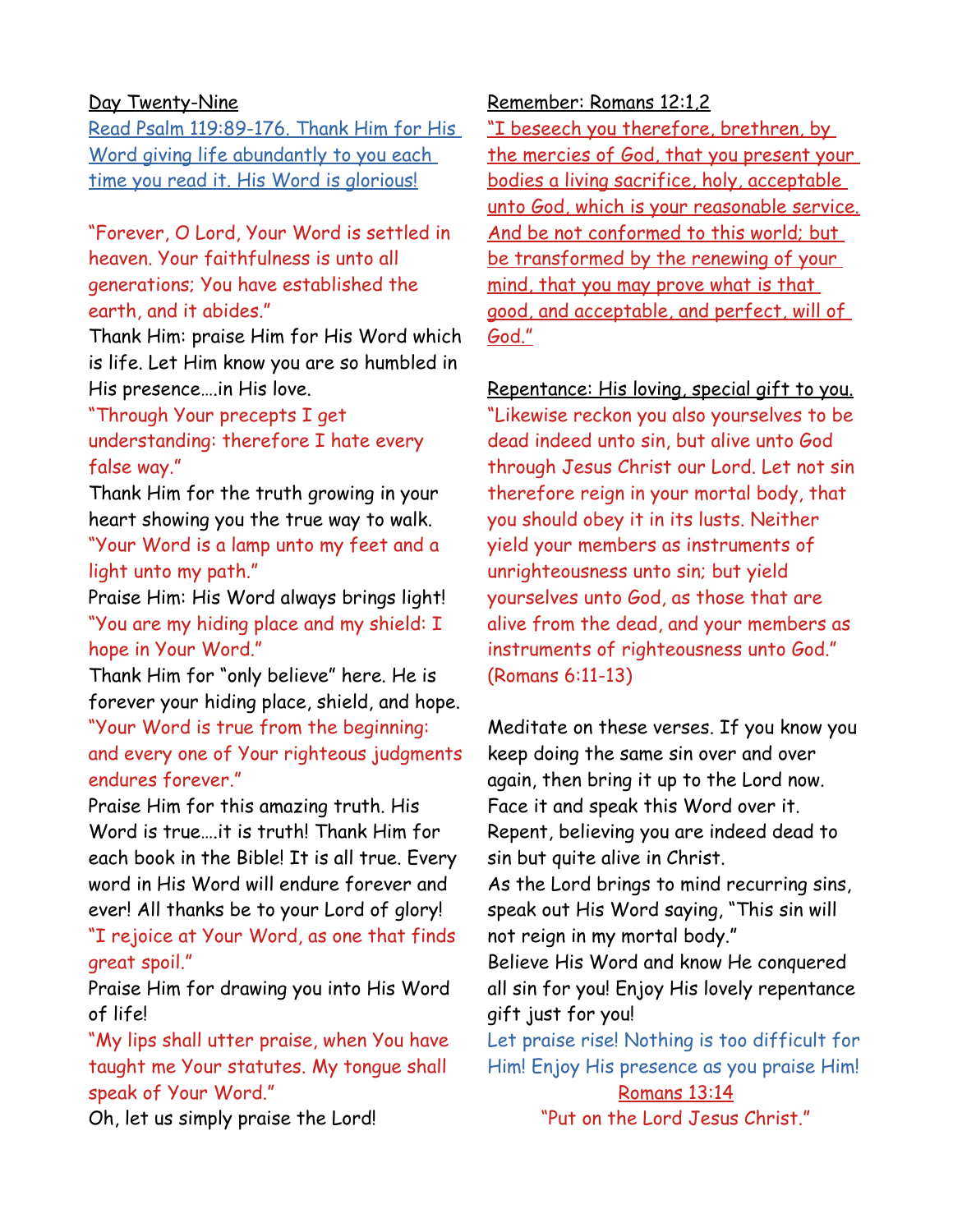### Day Thirty

Read all of Psalms 121, 122, 124, 125. Enjoy praising Him for who His is. How awesome to seek His face in praise and thanksgiving. He is always your perfect help.

# "I will lift up my eyes unto the hills, from which comes my help. My help comes from the Lord, who made heaven and earth."

He is your help all the time. Thank Him. He is the One who made the heavens and made the earth. Praise Him for such wonderful gifts.

"The Lord shall preserve your going out and your coming in from this time forth, and even forevermore."

What a promise! This is your God who is preserving you because He loves you so greatly. Thank Him for His eternal help! "I was glad when they said unto me, Let us go into the house of the Lord."

He has a home in you. Praise Him for living in you. His Name, the Word says, is in Jerusalem. The Jewish people carried the Word of God down through the ages.

Then, during Solomon's reign, he built the Lord a house. The Lord said to Solomon, in 1 Kings 9:3, "I have consecrated this house which you have built by putting My Name there forever, and My eyes and My heart will be there perpetually." Praise Him for His holy Name!

# "Do good, O Lord, unto those that be good, and to them that are upright in their hearts."

Praise Him for always looking at your heart. He cares for you greatly and wants your heart to be like His heart…..full of love and mercy. Thank Him as He continues to work on your heart for His glory!

### Remember: John 8:12

"Then spoke Jesus again unto them, saying, I am the light of the world; he that follows Me shall not walk in darkness, but shall have the light of life."

# Repentance: His loving, special gift to you. "Repent, and turn yourselves from all your transgressions; so iniquity shall not be your ruin." (Ezekiel 18;30b)

Repentance can't be missed here. The Lord makes a command for your good. He says you must turn around and head the opposite direction from your sins. Are you wholeheartedly, actively doing this? The seriousness of holding on to any sin can end up costing your life….if not dealt with, as you can see in this Word from Ezekiel.

The Lord says to "turn". Why? Because, if you keep going in the same direction, then this sin may be your "ruin"! Also remember, above all else...He cannot tolerate sin. He is perfect, and sin will have no place in Him. And, His desire is for sin to have no place in you! Praise Him! He cares for you! Thank Him for watching over every thing you do and every word you speak. He longs for you to be "holy as He is holy."

### 11 Corinthians 5:17-19a

"Therefore if any man be in Christ, he is a new creation; old things are passed away; behold, all things are become new. And all things are of God, who has reconciled us to Himself by Jesus Christ, and given to us the ministry of reconciliation; that God was in Christ, reconciling the world to Himself."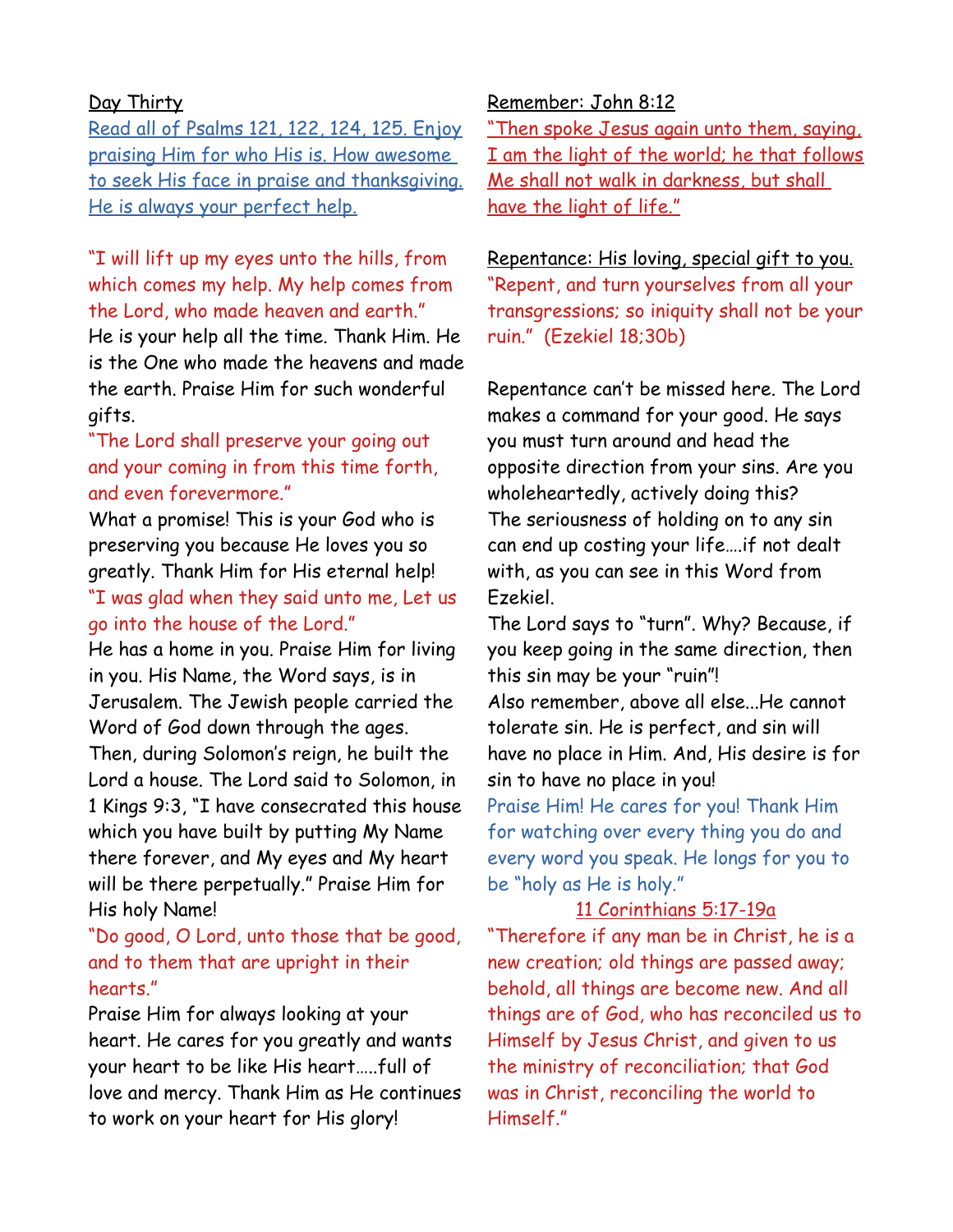#### Day Thirty-One

Read all of Psalms 133 and 135. Praise Him for drawing us together in unity for His glory…..praising and thanking Him as one Church….loving our Lord together.

"Behold, how good and how pleasant it is for brethren to dwell together in unity! As the dew of Hermon, and as the dew that descended upon the mountains of Zion: for there the Lord commanded the blessing, even life forevermore." Unity is good and pleasant and brings joy and peace. Unity is the fruit of the Spirit which is love, joy, peace, patience, kindness, goodness, faithfulness, gentleness, and self-control. Praise His Name for all these lovely qualities growing in you each time you wait in His presence. "You that stand in the house of the Lord, in the courts of the house of our God, praise the Lord; for the Lord is good: sing praises unto His Name; for it is pleasant." He loves your praises as you stand in His house. Even if you can't carry a tune you can still sing to the Lord and it will be pleasant to Him because He knows your heart. Do you realize when you praise Him you are standing in His house? He lives in you and you are a temple to Him. Oh, thanks be to the Lord!

"Whatsoever the Lord pleased, that He did in heaven, and in earth, in the seas, and all deep places. He causes the vapors to ascend from the ends of the earth; He makes lightnings for the rain; He brings the wind out of His treasuries."

He is everything! He has made the heavens and the earth and all that is contained within them. He is worthy of your praise!

Remember: 1 Corinthians 6:19,20 "Know you not that your body is the temple of the Holy Spirit who is in you, whom you have of God, and you are not your own? For you are bought with a price: therefore glorify God in your body, and in your spirit, which are God's."

Repentance: His loving, special gift to you. "Therefore also now, says the Lord, turn (repent) you even to Me with all your heart, and with fasting, and with weeping, and with mourning: and tear your hearts, and not your garments, and turn unto the Lord your God: for He is gracious and merciful, slow to anger, and of great kindness, and relents from sending calamity." (Joel 2:12,13)

He is after you with all of His heart. You are precious to Him. Ask Him to help you "tear your heart" unto Him and repent with His repentance which will turn you to face your holy, merciful God and cry out for forgiveness.

He is gracious. He will not turn away when a true repentant heart stands before Him. He is full of mercy and kindness and will hold you close, listen to your cry, forgive you, and lead you in the direction that will bring you closer to Him.

He loves you and wants your heart. Take some time here, with Him and let Him work His good work in you….all for His glory. Praise Him, asking Him to flood you with humility straight from His heart. Thank Him…..He is changing you.

#### Isaiah 43:11

"I, even I, am the Lord; and besides Me there is no Savior."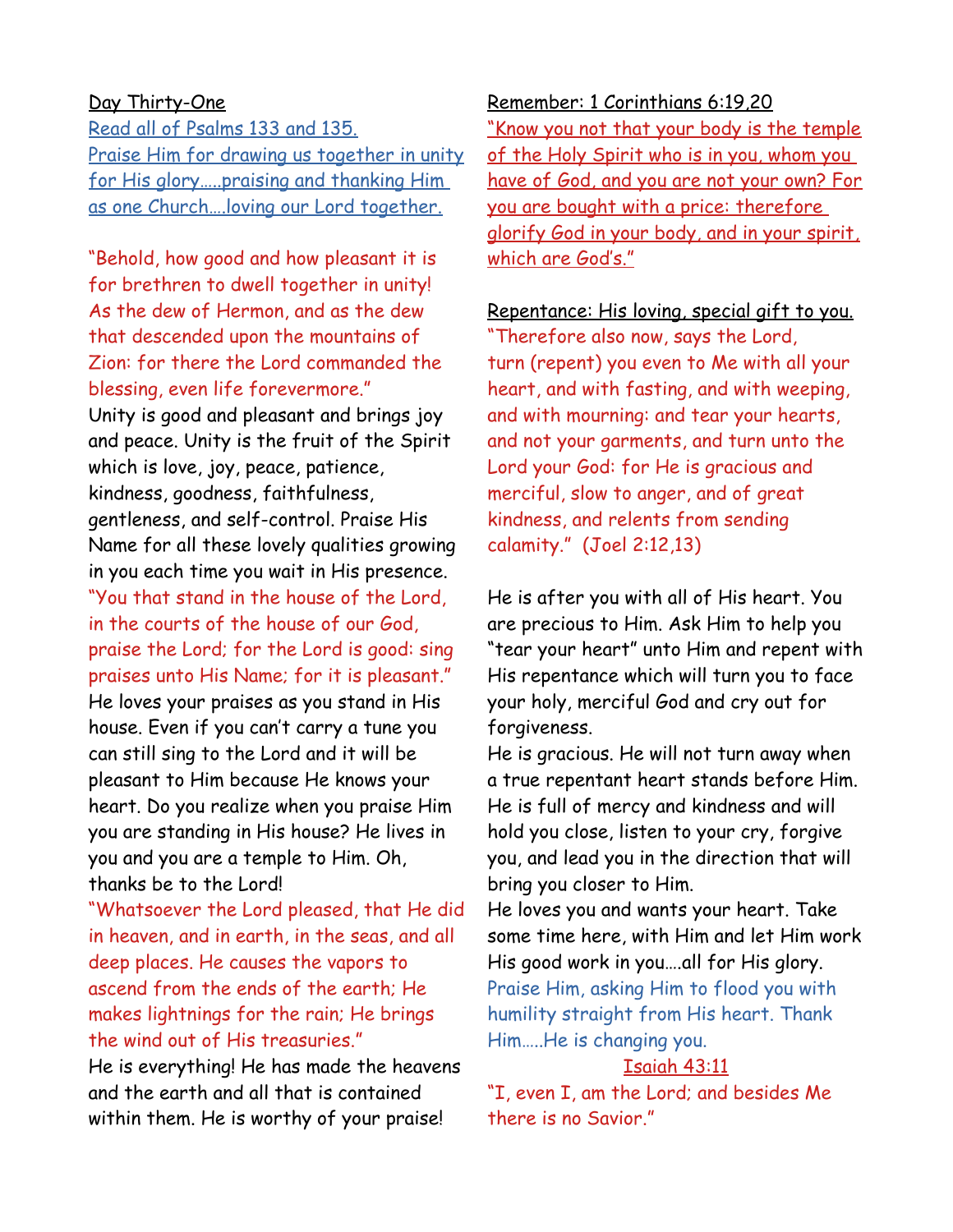#### Day Thirty-Two

Read all of Psalm 138. His Word is all powerful. Praise and thank Him for His alive Word!

"I will praise You with my whole heart: before the gods will I sing praise unto You. I will worship toward Your holy temple, and Praise Your Name for Your lovingkindness and for Your truth: for You have magnified Your Word above all Your Name."

There is only one true God….only One! Thank Him you love to praise His Name before all of the false gods people have acknowledged. The only God is your God and He loves to hear your praises! And He has magnified His Word above His Name! His alive Word is God! His alive Word is forever the truth. Thank Him! "Though the Lord be high, yet has He respect unto the lowly: but the proud He knows from afar."

Praise Him for keeping you humble for His glory. He is the highest Name yet He "has respect unto the lowly." Thank Him for His love for the humble ones who seek His face. You are one of the humble...it is an honor to be humble and seek the face of God! All glory to His Name.

"The Lord will perfect that which concerns me: Your mercy, O Lord, endures forever: forsake not the works of Your own hands." Praise Him for His work in you is perfect. He wants to perfect all you are concerned about. What an awesome, loving God! He is full of mercy and love for you. Wait on Him. Enjoy His company and watch Him work. Thank Him for His constant care of you….leading you into a closer relationship with your God of glory and strength!

Remember: 1 Corinthians 1:27-31 "But God has chosen the foolish things of the world to confound the wise; and God has chosen the weak things of the world to confound the things which are mighty; and the base things of the world, and things which are despised, has God chosen, Yes, and things which are not, to bring to nothing things that are: that no flesh should glory in His presence. And of Him are you in Christ Jesus, who of God is made unto us wisdom, and righteousness, and sanctification, and redemption: that, according as it is written, He that glories let him glory in the Lord." Repentance: His loving, special gift to you. "For Your Name's sake, O Lord, pardon my iniquity; for it is great." (Psalm 25:11)

All people on this earth have sinned against God. God hates sin but He loves you. Do you realize how great His love is for you? Jesus came to earth, willingly, to die for every single sin you have committed in your entire life...and He came because of His love for you.

When you begin repenting from your sins, the Lord pardons you for His Name's sake. When you sin, you sin against God and His Name.

There is no time ever that sin honors God. But your acknowledgment of sins, whether you think they are little or big, honors God. When He sees you grieve, crying out to be changed, you honor His Name. Honor Him now.

Return to praise, praising with a clean heart.

#### Luke 19:10

"For the Son of Man has come to seek and to save that which was lost."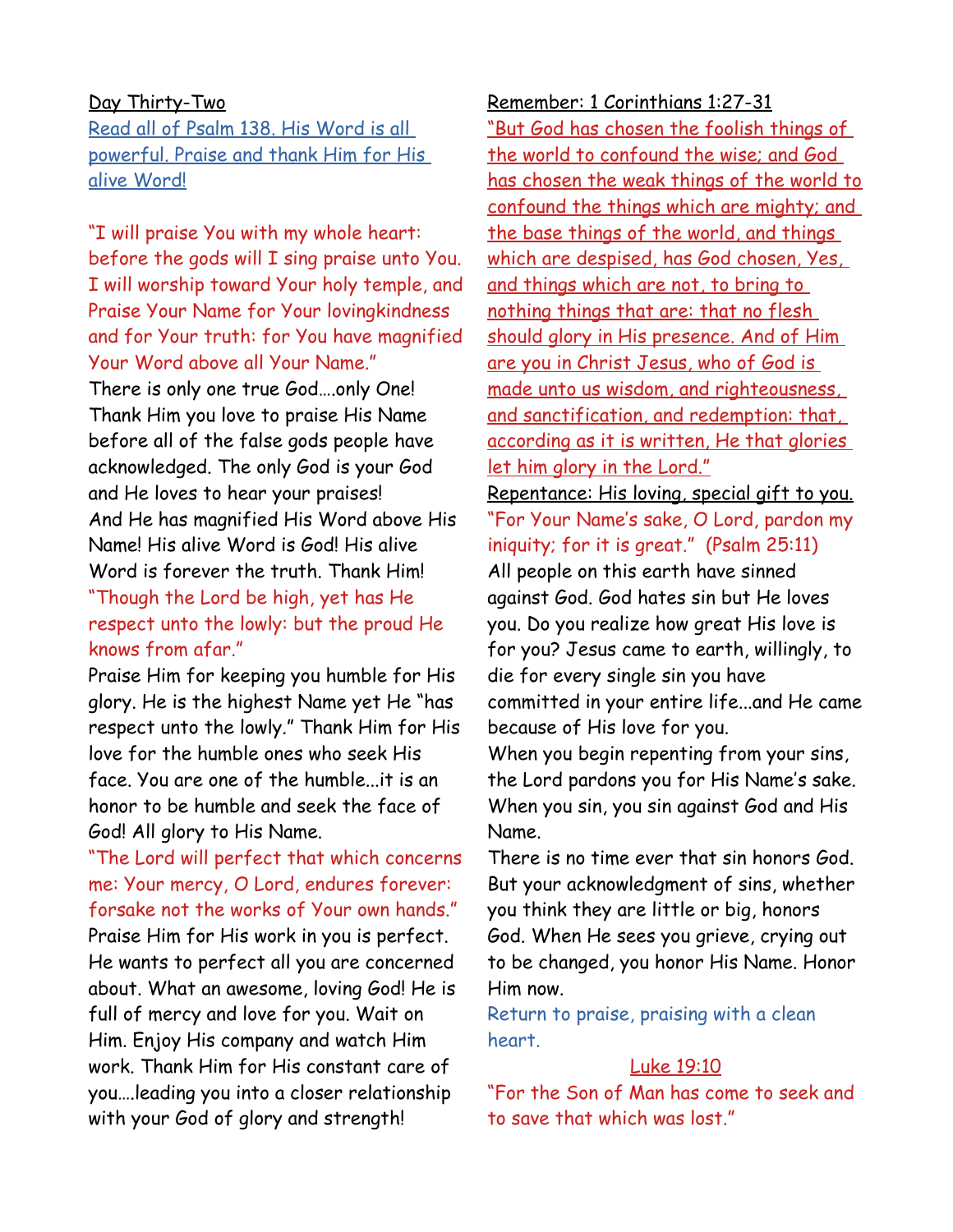### Day Thirty-Three

Read all of Psalm 139. This Psalm should take you into praise that never ends. He loved you and knew you before you were even born!

"O Lord, You have searched me, and known me. You know my sitting down and my standing up. You understand my thought afar off. You search out my path and my lying down, and are acquainted with all my ways. For there is not a word in my tongue, but, O Lord, You know it altogether. You have hedged me behind and before and laid Your hand upon me. Such knowledge is too wonderful for me; it is high, I cannot attain unto it."

He knows you better than anyone else. He loves you better than anyone else. He knows all of your ways.

"For You have formed my inward parts; You have covered me in my mother's womb. I will praise You; for I am fearfully and wonderfully made: marvelous are Your works; and that my soul knows right well. My frame was not hid from You, when I was made in secret, and skillfully wrought in the lowest parts of the earth. Your eyes did see my substance, being yet unformed; and in Your book they were all written, the days fashioned for me, when as yet there were none of them. How precious also are Your thoughts unto me, O God! How great is the sum of them! If I should count them, they are more in number than the sand; when I awake, I am still with You." He is with you every moment. He made you with His hands. You are one of a kind. There is no one like you. He thinks about you all the time. Praise His Name!

#### Remember: Isaiah 41:10

"Fear not; for I am with you: be not dismayed; for I am your God: I will strengthen you; yes, I will help you; yes, I will uphold you with the right hand of My righteousness."

# Repentance: His loving, special gift to you.

"Search me, O God, and know my heart: try me, and know my thoughts: and see if there be any wicked way in me, and lead me in the way everlasting." (Psalm 139:23,24)

It's wonderful to ask the Lord to search you so He can show you your heart; and He will show you those things that needs to be changed. He knows best. Thank Him for such love.

He tests you and searches your thought life to see if repentance is needed there. Thank Him, again, for working on you to make you pure in heart.

Ask Him to reveal His findings to you. Don't be in a hurry. He is so happy to deliver you from sin.

Repent where He shows you. Take your time and let Him change you. Let Him "lead you in the everlasting way." He is always good!

Return to praise. You are one of a kind, made by the hand of our lovely Lord! He loves you so much! He is rejoicing with you!

### Isaiah 61:10

"I delight greatly in the Lord; my soul rejoices in my God. For He has clothed me with garments of salvation and arrayed me in a robe of His righteousness."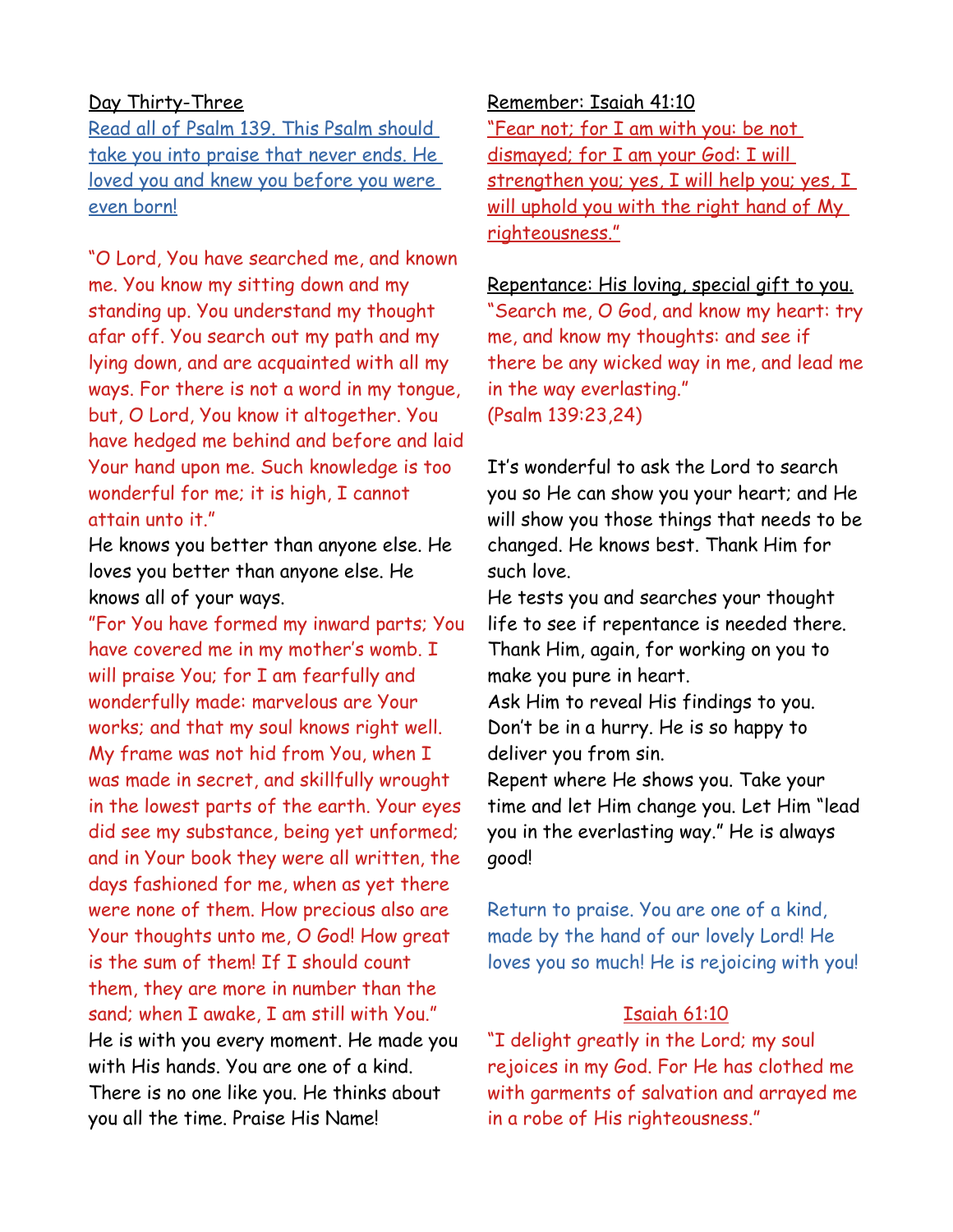# Day Thirty-Four

Read all of Psalms 142 and 143. Call on His Name. Praise Him for He is your help in trouble. He will "attend to your cry" to Him.

"I cried unto the Lord with my voice; with my voice unto the Lord did I make my supplication. I poured out my complaint before Him; I showed before Him my trouble."

The Lord loves for you to cry out to Him. Praise Him for you growing in trust in Him and loving to ask Him for help. Pouring out your troubles before Him is exactly what He wants. Thank Him for answers before you receive them.

"I stretch forth my hands unto You; my soul thirsts after You, as a thirsty land. Hear me speedily, O Lord: my spirit fails: hide not your face from Me, lest I be like unto them that go down into the pit. Cause me to hear Your lovingkindness in the morning; for in You do I trust: cause me to know the way in which I should walk; for I lift up my soul unto You."

This is an awesome prayer! He wants you to cry out for Him with a humble heart, believing He will help you. Praise Him for longing to show you His lovingkindness and show you the way to walk. Thank Him for being your God, taking care of you, and leading you into relying on Him and trusting Him more and more.

"Teach me to do Your will; for You are my God; Your Spirit is good; lead me into the land of uprightness. Revive me, O Lord, for Your Name's sake: for Your righteousness' sake bring my soul out of trouble." He loves to deliver you! Praise Him again!

Remember: Hebrews 11:1 "Now faith is the substance of things hoped for, the evidence of things not seen."

Repentance: His loving, special gift to you.

"Therefore seeing we also are surrounded with so great a cloud of witnesses, let us lay aside every weight, and the sin which does so easily ensnare us, and let us run with patience the race that is set before us, looking unto Jesus the author and perfecter of our faith; who for the joy that was set before Him endured the cross, despising the shame, and is seated at the right hand of the throne of God. For consider Him that endured such hostility of sinners against Himself, lest you be wearied and faint in your minds. You have not yet resisted unto blood, striving against sin." (Hebrews 12:1-4)

Read these verses carefully, taking time to think about them. Have you let go of every weight, every sin that could hold you back from more of His presence? Talk with Him. Have you asked and believed for patience from Him to run this race? He is listening to you.

Are you truly keeping your eyes on Jesus? Do you know down deep, deep inside your heart He is really the author and perfecter of your faith? Ask Him to help you remember the cross….He gave all for you...are you giving all for Him? Praise Him for His gift of salvation. "For there is one God, and one Mediator between God and men, the man Christ Jesus; who gave Himself a ransom for all. This to be a testimony at the proper time." (1 Timothy 2:5,6)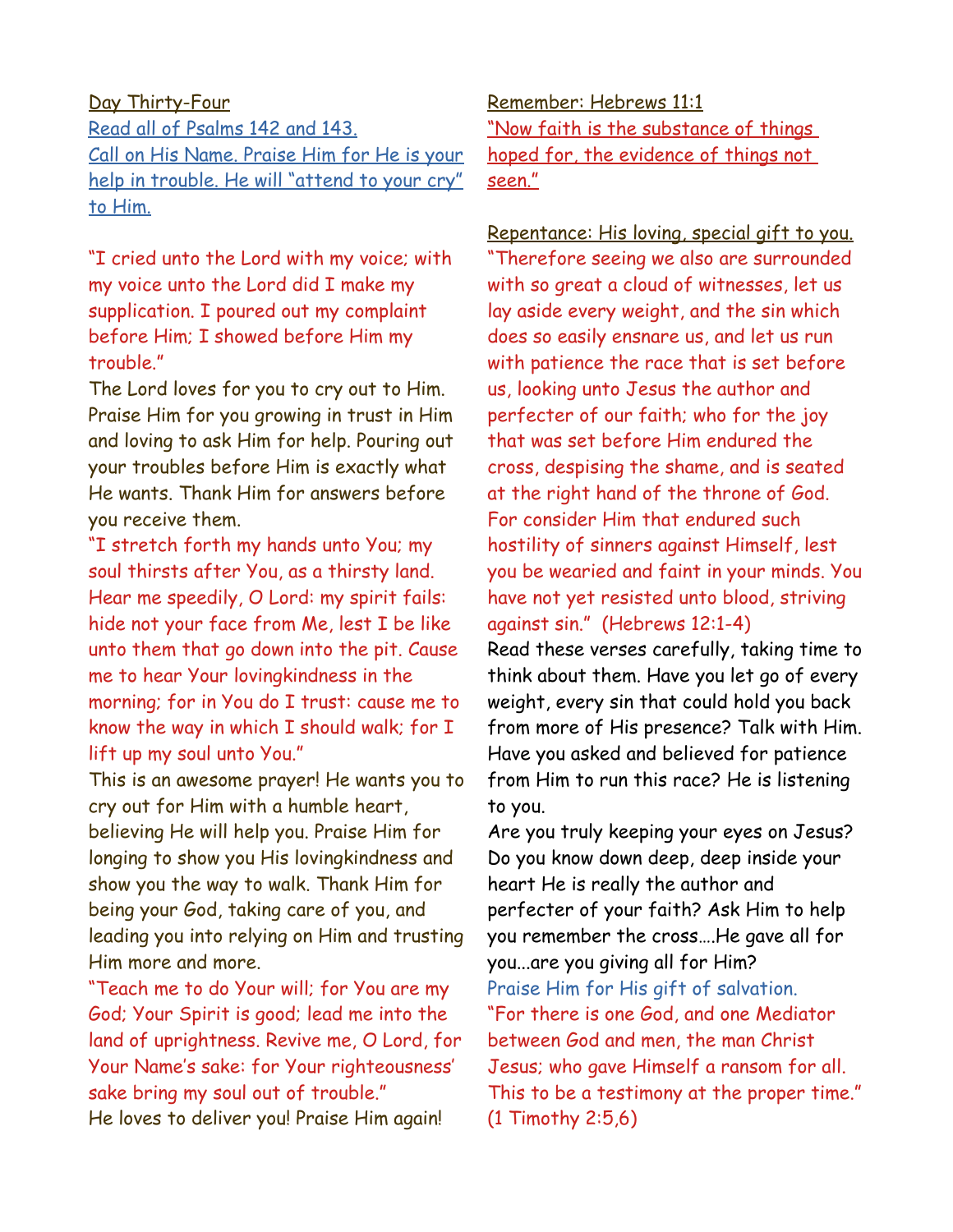### Day Thirty-Five

Read all of Psalm 145. He is your King. Speak of His might. Speak of His power. Speak of His everlasting love. Then, praise and worship Him.

"I will extol You, my God, O King; and I will bless Your Name forever and ever. Every day will I bless You; and I will praise Your Name forever and ever. Great is the Lord, and greatly to be praised; and His greatness is unsearchable." Did you know the word "extol" means to "praise enthusiastically"? Every day we should be praising Him with great enthusiasm whether we feel like it or not. He is the Lord and He is great. You can't even search His greatness because it is so vast. He is bigger and greater and more powerful and amazing than we could ever imagine. Oh lift Him up in praise now. "The Lord is gracious and full of

compassion; slow to anger and of great mercy. The Lord is good to all: and His tender mercies are over all His works. All Your works shall praise You, O Lord; and Your saints shall bless you."

Thank Him again and again for His mercy and compassion. He is good. Thank Him for His goodness. Even His works praise Him! Oh, may we praise the Lord and bless Him with everything inside of us!

"The Lord is near unto all them that call upon Him, in truth. He will fulfill the desire of them that fear Him; He also will hear their cry, and will save them. The Lord preserves all them that love Him."

When you call upon Him in truth, He is near. When you fear Him He hears your cry and saves you. Oh thank you, Lord!

#### Remember: Proverbs 3:3,4

"Let not mercy and truth forsake you: bind them about your neck; write them upon the table of your heart; so shall you find favor and good understanding in the sight of God and man."

#### Repentance: His loving, special gift to you.

"Come and let us return unto the Lord: for He has torn, and He will heal us; He has smitten, and He will bind us up. After two days will He revive us; on the third day He will raise us up, and we shall live in His sight. Let us know, let us press on to know the Lord: His going forth is prepared as the morning; and He shall come to us as the rain, as the latter and former rain unto the earth." (Hosea 6:1-3)

These verses are strong. They show the Lord's discipline….chastening….which had to happen for His people to repent or return to Him. Is there a place you still need to repent so you can be healed and return to the Lord?

Once you repent and return to Him, the Lord will heal you and bind up your wounds. He wants to raise you up…..are you ready for this? He wants you to live for Him so all can see Him living in you.

After you have taken some time with Him, reflecting and letting Him direct you, thank Him for all He is doing in your life to help you show Him to others.

#### Proverbs 3: 5,6

"Trust in the Lord with all our heart; and lean not unto your own understanding. In all your ways acknowledge Him and He shall direct your paths."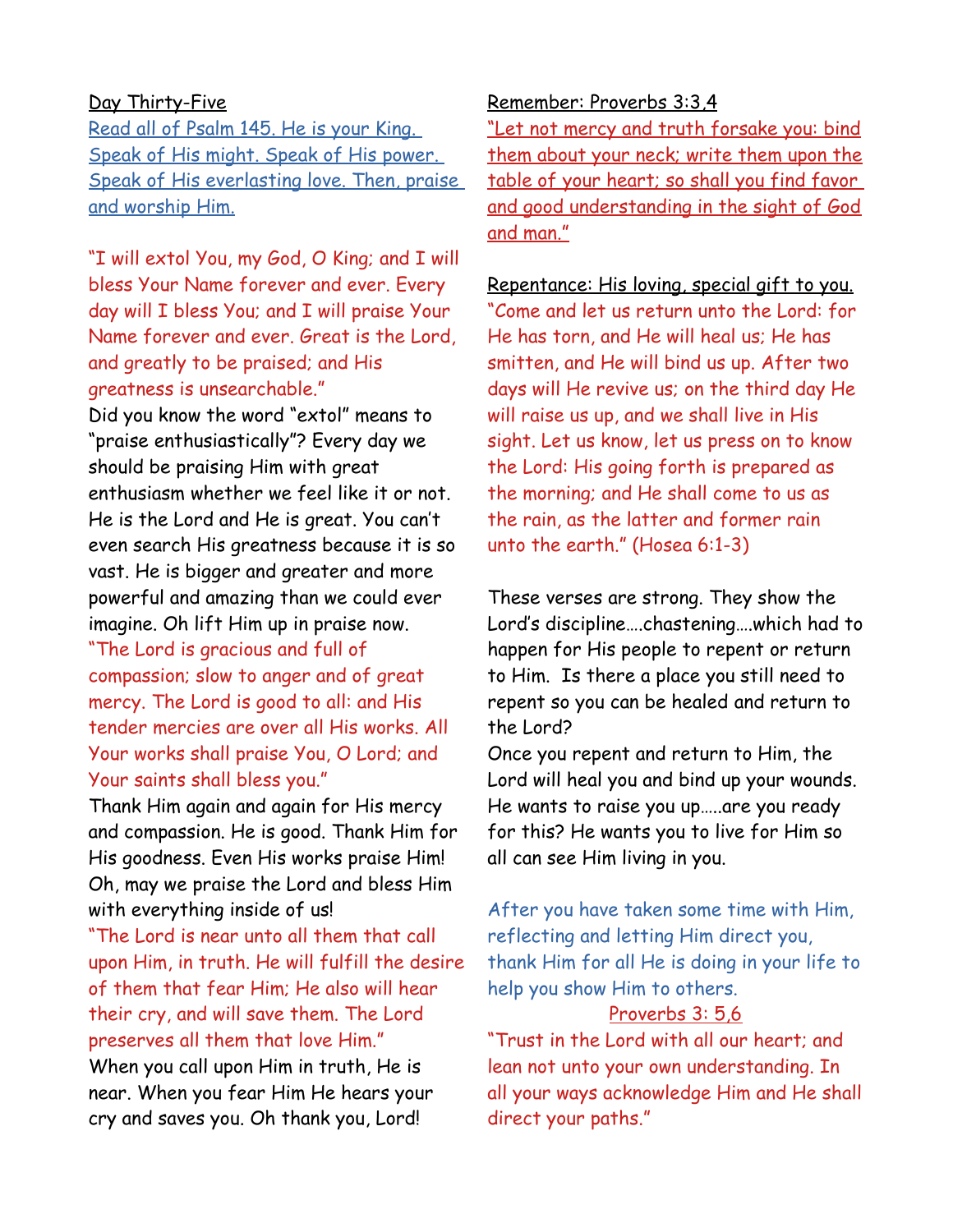#### Day Thirty-Six

Read all of Psalm 146. He is so worthy. His Name brings forth praise. Praise Him now.

"Praise You the Lord. Praise the Lord, O my soul. While I live will I praise the Lord: I will sing praises unto my God while I have any being.

Do you see it is a lovely command to praise Him? He knows that praise is good for us. He created us to praise Him and enjoy every moment with Him. Thank Him for the joy of praising Him.

"Happy is he that has the God of Jacob for His help, whose hope is in the Lord His God: who made heaven, and earth, the sea, and all that is therein: who keeps truth forever: who executes justice for the oppressed: who gives food to the hungry. The Lord looses the prisoners: the Lord open the eyes of the blind: the Lord raises them that are bowed down: the Lord loves the righteous: the Lord preserves the strangers; He relieves the fatherless and widow: but the way of the wicked He turns upside down. "

There is so much here to praise and thank Him for….He takes care of everything! Do you realize the peace that will overwhelm you when you really believe He is in control no matter what is happening in your present life? We all fight what we "see" with our eyes instead of the truth of what we "know" in His Word. Praise Him for leading you to "know" in your heart the truth of His Word!

"The Lord shall reign forever, even your God, O Zion, unto all generations. Praise you the Lord."

Amen, and amen! Praise the Lord!

#### Remember: Joshua 1:9

"Have I not commanded you? Be strong and of a good courage; be not afraid, neither be you dismayed: for the Lord your God is with you wherever you go."

### Repentance: His loving, special gift to you.

"This book of the law shall not depart out of your mouth; but you shall meditate therein day and night, that you may observe to do according to all that is written therein: for then you shall make your way prosperous, and then you shall have good success" (Joshua 1:8) Jesus said, "It is written, Man shall not live by bread alone, but by every Word that proceeds out of the mouth of God." (Matthew 4:4)

His Word is your life. Do you believe this? It is so important; it must be read daily. Does His Word lift you up and help you? Does His Word also bring sorrow leading to repentance and give you answers to life and cause you to be more diligent to know Him?

If you are hesitant in saying "yes" to any of the above questions, please take time to reflect, to pray, to repent. His Word is true life. It changes you. It is most important to read His Word daily. Nothing in your life is more important.

Return to thankful praise, joy, and peace thinking on the power of His Word.

#### 11 Timothy 3:16

"All scripture is given by inspiration of God, and is profitable for doctrine, for reproof, for correction, for instruction in righteousness: that the man of God may be perfect, thoroughly furnished unto all good works."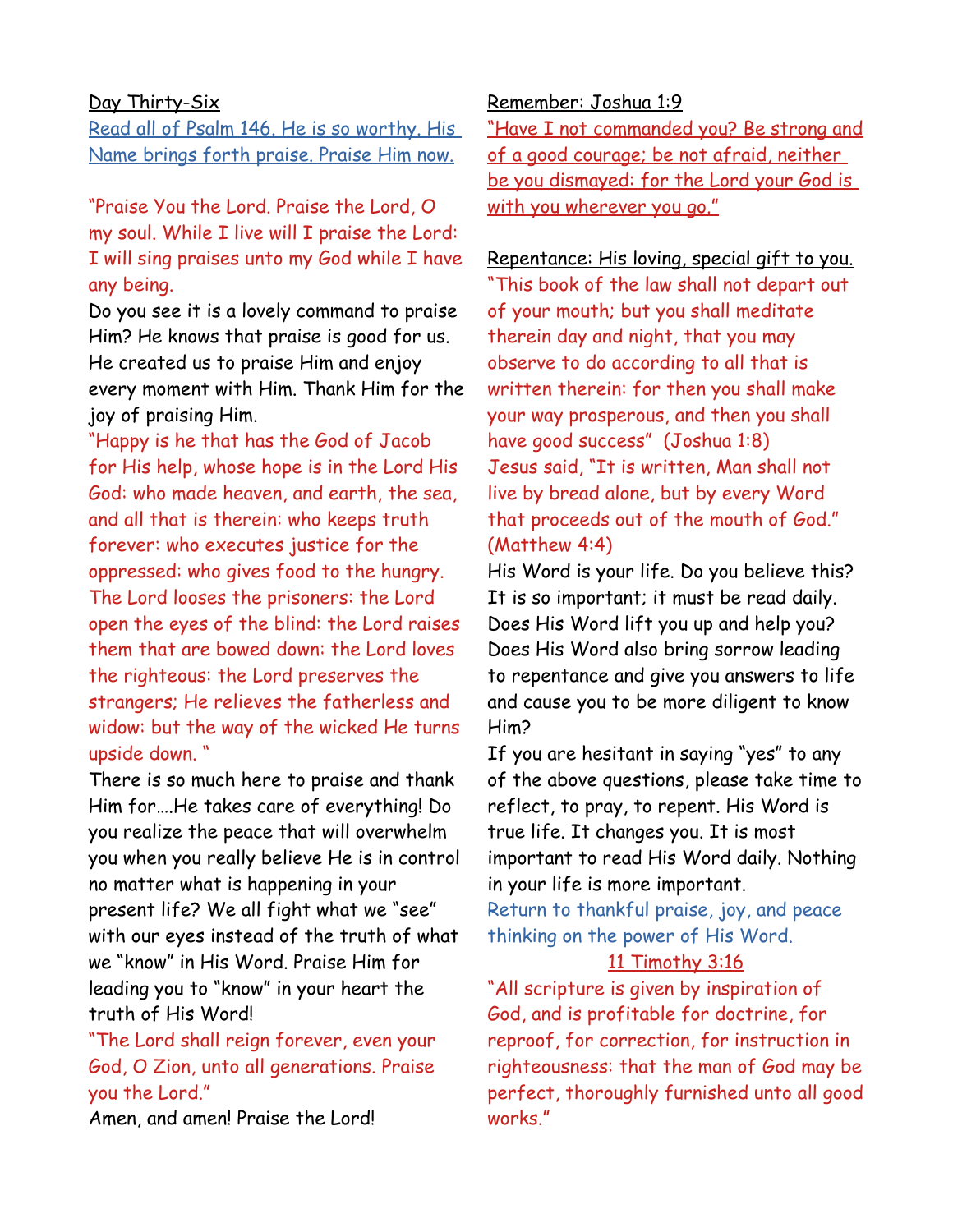### Day Thirty-Seven

Read all of Psalm 147. Praise Him for Jerusalem where "His Name is there forever". Thank Him for choosing the Jews to tell the world about God and for them writing it down in His Word for His glory: that the whole world can know He is the Only True God.

"Praise the Lord: for it is good to sing praises unto our God; for it is pleasant: and praise is fitting."

Fitting means "proper", "suitable", "right". Praise is the most proper and suitable and right thing to do any time of the day or night. It is pleasant for you and for Him. God is always good and He says it is good to praise Him. Enjoy this time.

"The Lord does build up Jerusalem: He gathers together the outcasts of Israel. He heals the broken in heart, and binds up their wounds. He determines the number of stars; He calls them all by their names. Great is our Lord, and of great power: His understanding is infinite. The Lord lifts up the meek: He casts the wicked down to the ground. Who covers the heaven with clouds, who prepares rain for the earth, who makes grass to grow upon the mountains."

This is your God. Praise Him! Thank Him. He knows the name of every star!!!! We serve the most awesome God! Look up! He is your God and your salvation. There is none….not one….like Him!

### "The Lord takes pleasure in them that fear Him, in those that hope in His mercy."

Thank Him for the "fear of the Lord"; for taking pleasure in those who fear Him; and for showing you how to fear Him!

Remember: Proverbs 8:10

"The fear of the Lord is the beginning of wisdom: and the knowledge of the Holy One is understanding."

Repentance: His loving, special gift to you. "Submit yourselves therefore to God. Resist the devil, and he will flee from you. Draw near to God, and He will draw near to you. Cleanse your hands, you sinners; and purify your hearts, you double-minded. Be afflicted, and mourn, and weep: let your laughter be turned to mourning, and your joy to heaviness. Humble yourselves in the sight of the Lord, and He shall lift you up." (James 4:7-10)

We must submit to Him daily. He is our first priority at the beginning of each day. We must resist the devil and draw near to God. Are you doing this? There is a promise here; as you draw near to Him, He draws near to you!

Are you asking for a pure heart? Have you repented for being double-minded? When you repent, does it produce mourning and weeping and humility in you? Do you become excited for Him to change you into more of His likeness? The promise here is grand; true

repentance will bring forgiveness and "He will lift you up" for His glory.

Be at peace now…..joy rising up through complete forgiveness, and His praise filling all of your thoughts. He is marvelous in His love for you!

### 11 Corinthians 12:14

"The grace of the Lord Jesus Christ, and the love of God, and the fellowship of the Holy Spirit, be with you all. Amen."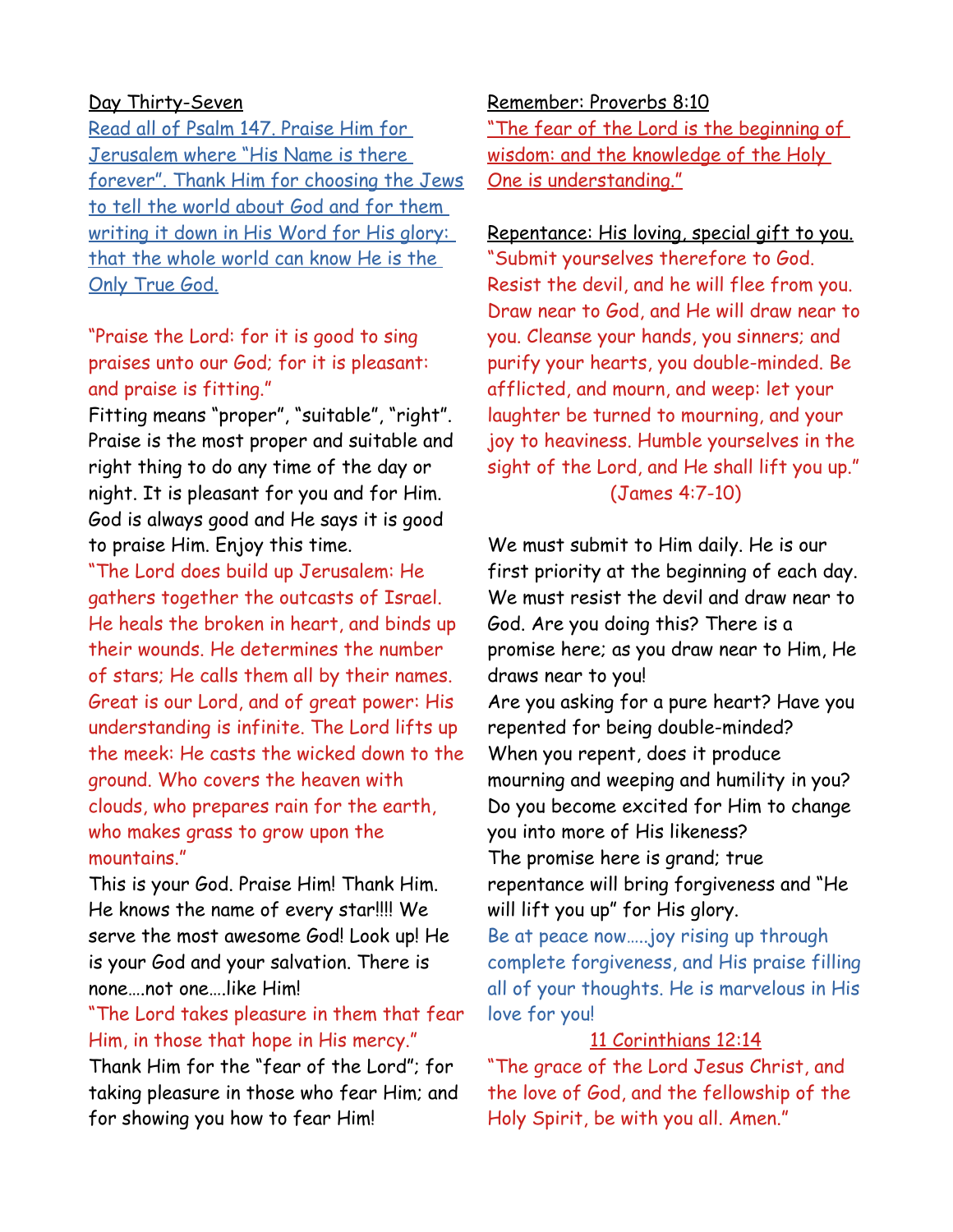### Day Thirty-Eight

Read all of Psalms 148, 149, 150. There is so much to praise and thank Him for in these last three Psalms. What a way for the Book of Psalms to end: complete joy and praise to His mighty Name!

"Praise you the Lord. Praise you the Lord from the heavens: praise Him in the heights. Praise Him all His angels: praise Him, all His hosts. Praise Him, sun and moon: praise Him, all you stars of light. Praise Him, you heavens of heavens, and you waters that be above the heavens. Let them praise the Name of the Lord: for He commanded, and they were created. Let them praise the Name of the Lord: for His Name alone is excellent; His glory is above the earth and heaven."

Can you even really imagine what it might be like to speak and things are created? This is your God!

"Praise you the Lord. Sing unto the Lord a new song, and His praise in the congregation of saints. Praise you the Lord. Praise God in His sanctuary: praise Him in the firmament of His power. Praise Him for His mighty acts: praise Him according to His excellent greatness. Praise Him with the sound of the trumpet: praise Him with the lute and harp. Praise Him with the timbrel and dance: Praise Him with stringed instruments and pipes. Praise Him upon the loud cymbals: praise Him upon the clashing cymbals. Let every thing that has breath praise the Lord. Praise you the Lord."

God has helped you understand praise and thanksgiving to Him is a mighty weapon; both are all-powerful. He is our King!

#### Remember: Matthew 11:28-30

"Come unto me, all you that labor and are heavy laden and I will give you rest. Take My yoke upon you, and learn of Me; for I am meek and lowly in heart: and you shall find rest unto your souls. For My yoke is easy and My burden is light."

#### Repentance: His loving, special gift to you.

"O Israel, return unto the Lord your God; for you have fallen because of your iniquity. Take with you words, and turn to the Lord: say unto Him, 'Take away all iniquity and receive us graciously: so will we offer the sacrifices of our lips."

### (Hosea 14:1,2)

Again and again in scripture, the writer is pleading with the reader to "return" (repent) unto the Lord because of your sins and He will be right there to forgive the one who repents.

He is your most loving God. When He sees you sin, He goes to work on you until you come into His presence and repent. Wait on Him now and see where He is leading you. Is there something you need to repent of today? He is listening.

Ask Him to help you with your words so you repent rightly. Turn toward Him and pray for Him to open your eyes to any sins you have neglected to repent for.

Praise naturally seems to flow after repentance is complete. The joy of the Lord will be continual strength for you. He designed joy to be strength to you. Rejoice in Him now.

### Psalm 86:5

"For You, Lord, are good, and ready to forgive; and abundant in mercy unto all them that call upon You."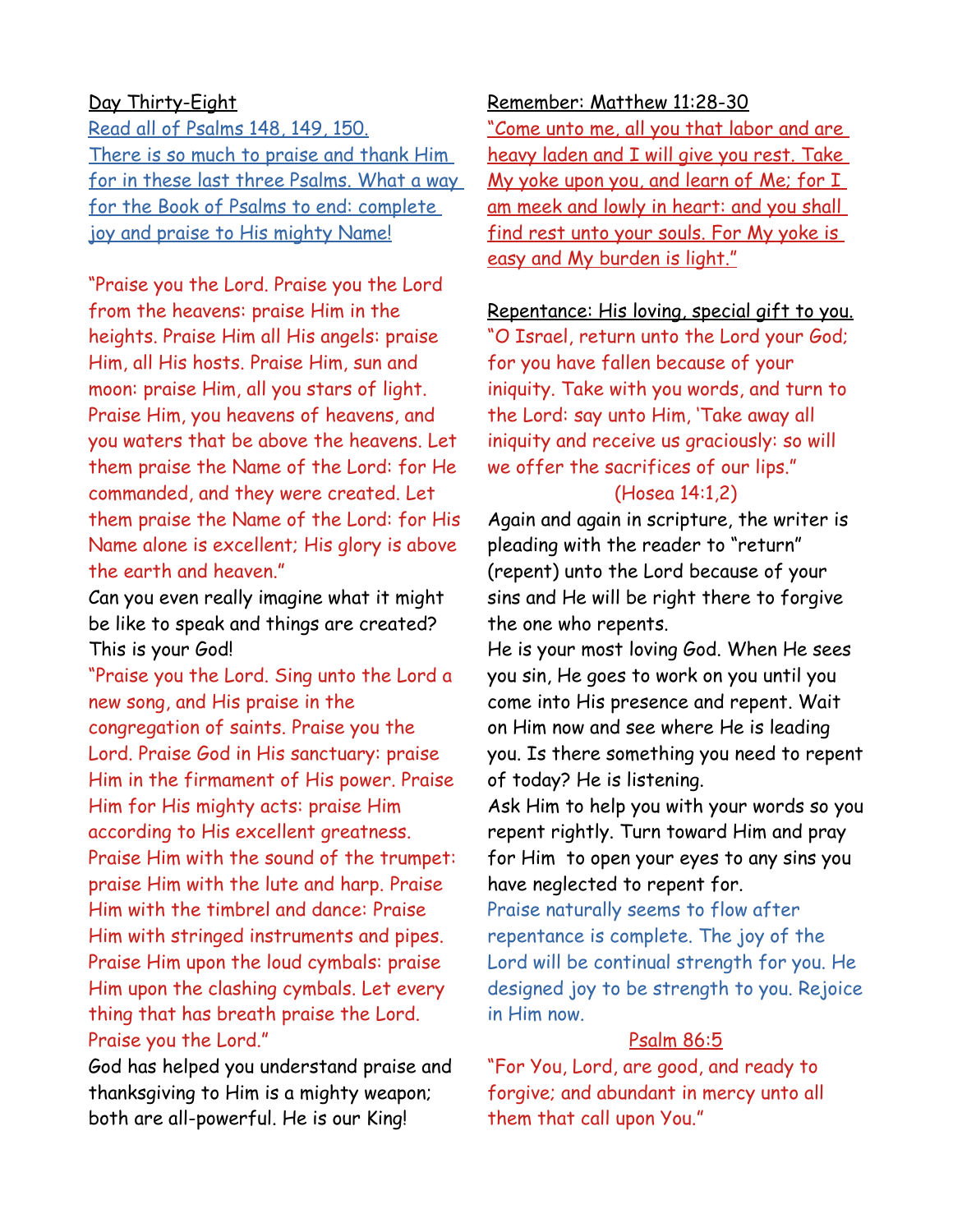### Day Thirty-Nine

 Read Romans 8: 14-17 and 35-39 . Praise His Name! In Christ Jesus there is no condemnation for those who have believed Him, walking according to His Word.

"For as many as are led by the Spirit of God, they are the sons of God. For you have not received the spirit of bondage again to fear; but you have received the Spirit of adoption by which we cry, Abba, Father."

"The Spirit Himself bears witness with our spirit, that we are the children of God: and if children, then heirs; heirs of God, and joint-heirs with Christ; if so be that we suffer with Him, so that we may be also glorified together."

"Who shall separate us from the love of Christ? Shall tribulation, or distress, or persecution, or famine, or nakedness, or peril, or sword?"

"As it is written, For your sake we are killed all the day long; we are accounted as sheep for the slaughter."

"No, in all these things we are more than conquerors through Him that loved us. For I am persuaded, that neither death, nor life, nor angels, nor principalities, nor powers, not things present, nor things to come, nor height, nor depth, nor any other creation, shall be able to separate us from the love of God, which is in Christ Jesus our Lord."

His words in scripture are true. You must believe nothing will separate you from the love of God. Praise Him now for this truth. Thank Him for preparing you daily for eternity with Him. Give thanks for all of your life: Praise His watching over you.

Remember: Romans 13: 8 "Owe no man anything, but to love one another: for he that loves another has fulfilled the law."

Repentance: His loving, special gift to you. "Let love be without hypocrisy, abhor that which is evil; cleave to that which is good. Be tender loving one to another with brotherly love; in honor preferring one another; not slothful in business; fervent in sprit; serving the Lord; rejoicing in hope; patient in tribulation; constant in prayer; distributing to the necessity of saints; given to hospitality. Bless them who persecute you: bless, and curse not. Rejoice with them that do rejoice and weep with them that weep. Be of the same mind one toward another. Mind not high things, but condescend to men of low estate. Be not wise in your own conceits. Recompense to no man evil for evil. Provide things honest in the sight of all men. If it be possible, as much as lies in you, live peaceably with all men. Avenge not yourselves for it is written 'Vengeance is Mine; I will repay', says the Lord. If your enemy hungers, feed him; if he thirsts, give him drink: for in so doing you shall heap coals of fire on his head. Be not overcome of evil, but overcome evil with good." (Romans 12:9-21)

Look over this list and give Him your heart. Repent for any of this Word which you are not doing. Take your time: the list is long: He wants to make your heart pure in Him. When you are ready, return to praise. He is your merciful Father!

"Give thanks to the Lord, for He is good: His love endures forever." (Psalm 136:1)